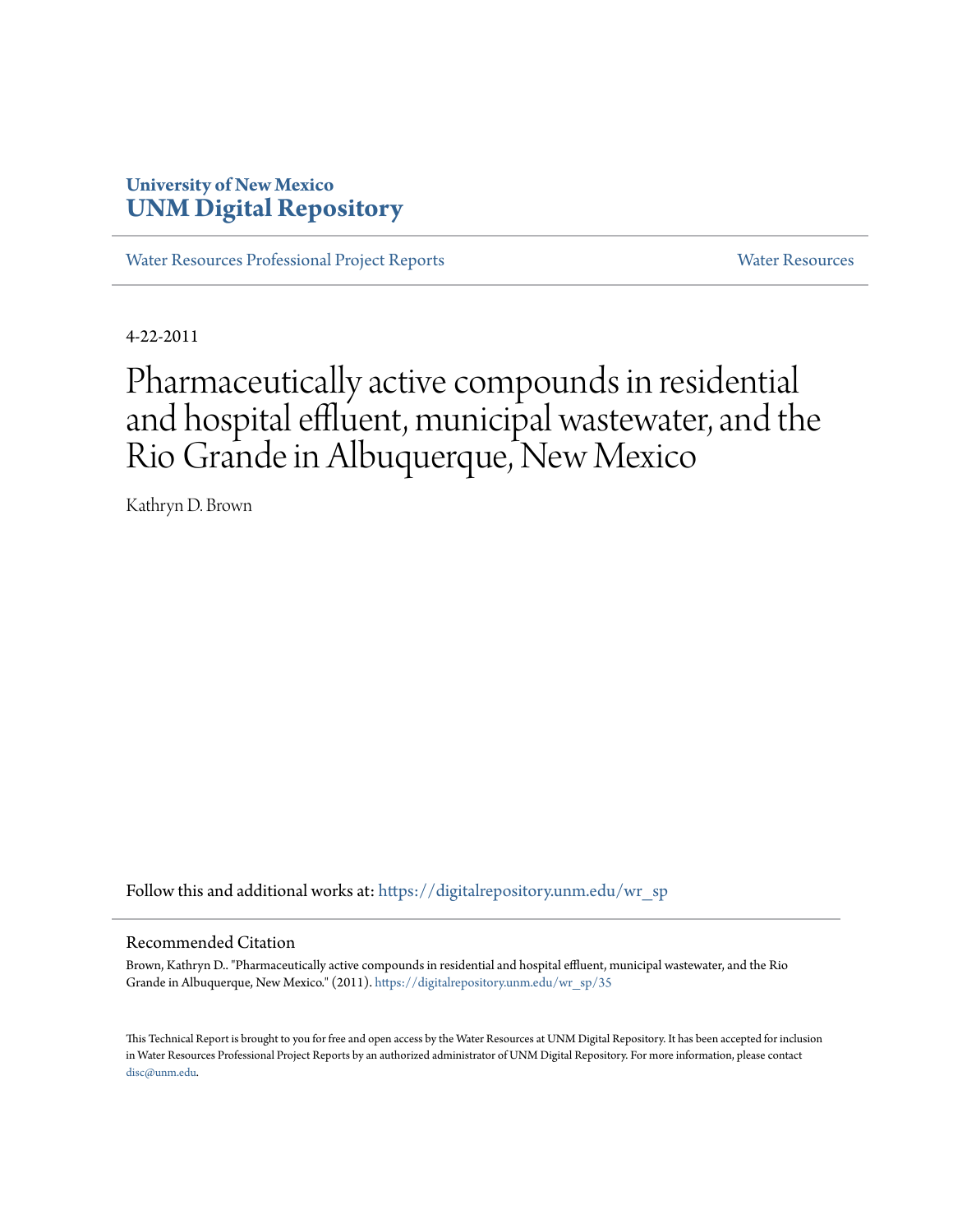

# *Pharmaceutically Active Compounds in*

# *Residential and Hospital Effluent, Municipal*

# *Wastewater, and the Rio Grande*

# *in Albuquerque, New Mexico*

**by** 

# **Kathryn D. Brown**

**Water Resources Program The University of New Mexico Albuquerque, New Mexico www.unm.edu/~wrp/**

> **Publication No. WRP-9 January 2004**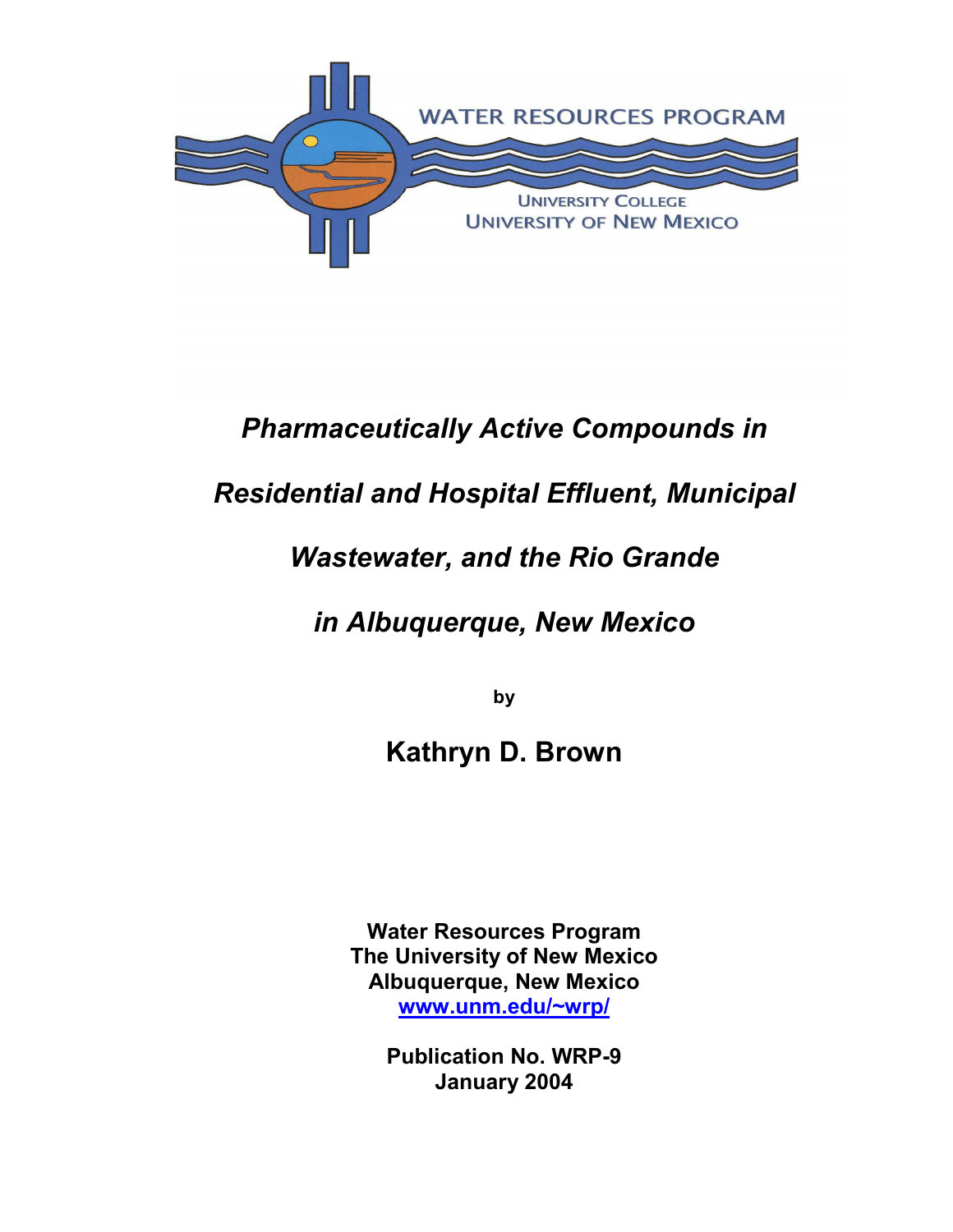Note: This report is the Professional Project report of Kathryn D. Brown, submitted in partial fulfillment of the requirements for the Master of Water Resources degree at the University of New Mexico. The project was supervised and approved by the following committee: Dr. Bruce M. Thomson, Department of Civil Engineering, UNM (Chair); Dr. Michael E. Campana, Water Resources Program and Department of Earth and Planetary Sciences, UNM; and Mr. Jerzy Kulis, M.S., State of New Mexico Environment Department.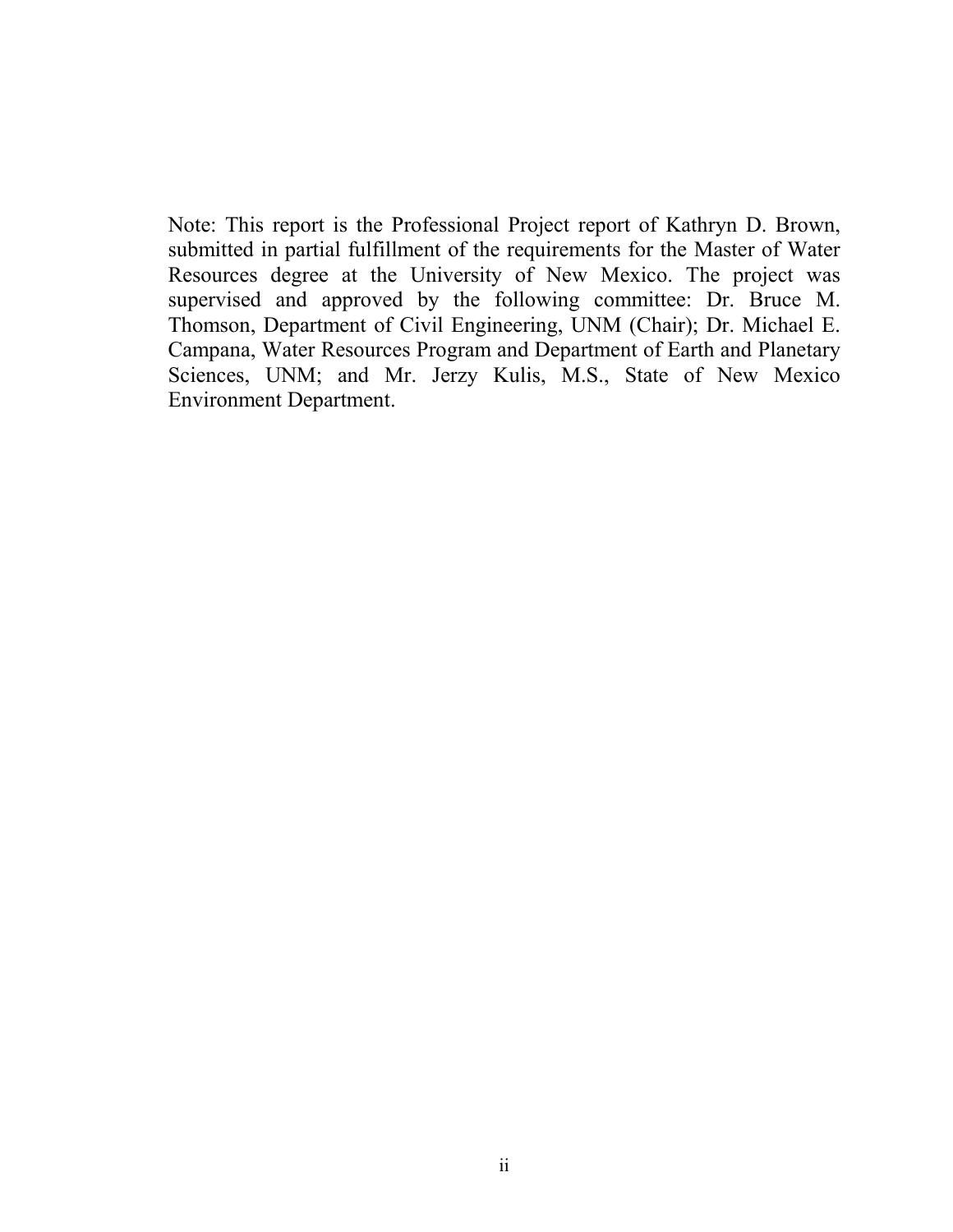# **TABLE OF CONTENTS**

| 1.0 |     |                                                                                 |  |
|-----|-----|---------------------------------------------------------------------------------|--|
| 2.0 |     |                                                                                 |  |
| 2.1 |     |                                                                                 |  |
| 2.2 |     |                                                                                 |  |
| 2.3 |     |                                                                                 |  |
|     | 2.4 |                                                                                 |  |
| 3.0 |     |                                                                                 |  |
| 31  |     |                                                                                 |  |
| 3.2 |     |                                                                                 |  |
| 3.3 |     |                                                                                 |  |
| 3.4 |     |                                                                                 |  |
| 3.5 |     | Differences in Occurrence and Concentration of PhACs from Source to SWRP        |  |
|     |     |                                                                                 |  |
| 36  |     |                                                                                 |  |
| 3.7 |     |                                                                                 |  |
| 3.8 |     |                                                                                 |  |
| 4.0 |     |                                                                                 |  |
| 50  |     |                                                                                 |  |
|     |     |                                                                                 |  |
|     |     |                                                                                 |  |
|     |     | APPENDIX A: Flow Rate and Dilution Calculations for the Rio Grande and SWRP     |  |
|     |     | Effluent at Present and After City of Albuquerque San Juan-Chama Diversion 49   |  |
|     |     | APPENDIX B: Sample Site Collection Details and General Chemical Measurements 52 |  |
|     |     | APPENDIX C: Chemical Properties and Pharmacokinetics for Commonly Detected      |  |
|     |     |                                                                                 |  |
|     |     | APPENDIX D: Fate, Transport, and Persistence of Pharmaceutically Active         |  |
|     |     |                                                                                 |  |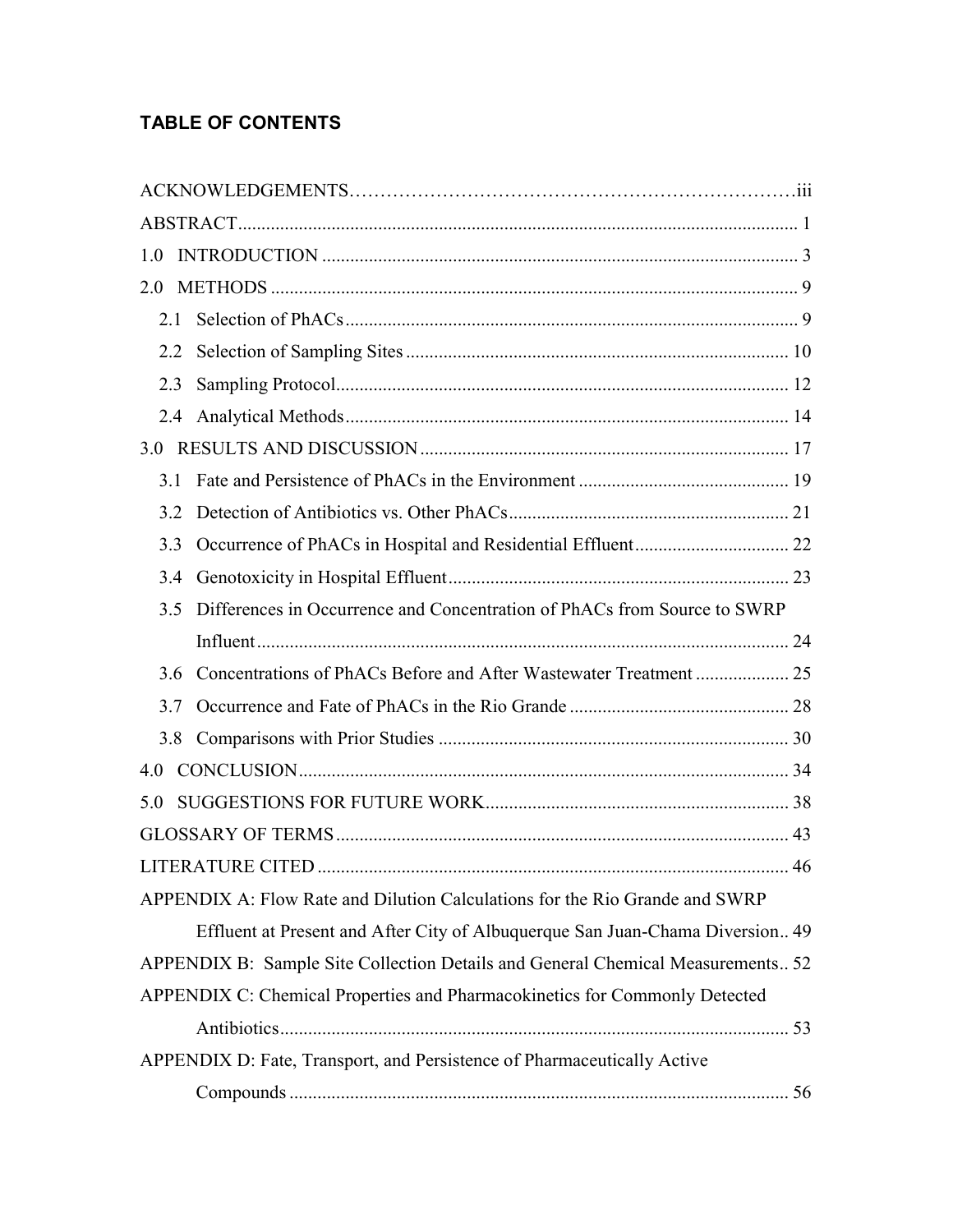# **LIST OF TABLES**

# **LIST OF FIGURES**

| Figure 4: Differences in concentrations of PhACs between their sources and the SWRP |  |
|-------------------------------------------------------------------------------------|--|
|                                                                                     |  |
| Figure 5: Removal efficiency of SWRP for the three antibiotics detected in the SWRP |  |
|                                                                                     |  |
|                                                                                     |  |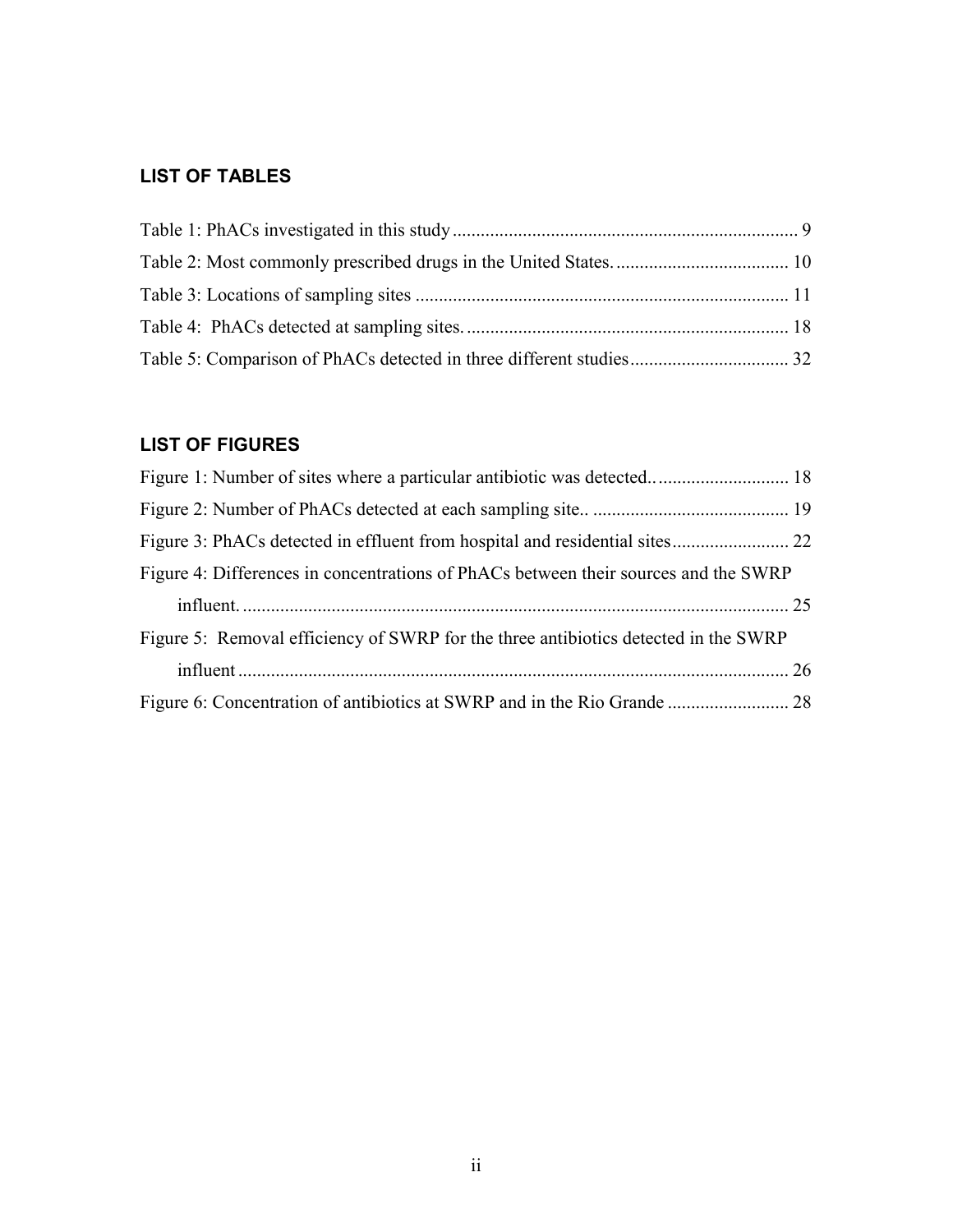### **ACKNOWLEDGEMENTS**

I would like to thank …

My committee chairman Bruce Thomson for his knowledge and interest in this project, Michael Campana for his support and encouragement on this project and his tireless dedication to the Water Resources Program, and Jerzy Kulis, from NMED for his willingness to collaborate with me and share his experience.

Tim Chapman, Dr. Doug Mawhinney, and Rick Meyerhein from SLD for their impressive technical expertise and willingness to perform the dirty (read "raw sewage") work involved in analyzing my samples.

The Graduate and Professional Student Association of the University of New Mexico for the \$4,950 high-priority Graduate Research Development grant that covered analytical costs and allowed me to undertake this project; and the Student Research Allocations Committee grant of \$376 that helped support travel costs to attend an important PhAC conference.

Earl Browning, Tim Mellady, Bobby Kenton, Danny Gonzales, and Michael Garcia for granting me access to the bowels of the city and assisting me with effluent sampling.

Dave Kearsey, Hema and Lauren at the City of Albuquerque Lab for their help with and careful handling of my samples.

Carolyn Piro at Ted Miller and Associates for loaning me the ISCO sampler.

Dr. Laura Crossey and John Craig at the Biology Annex Lab for sharing their precious equipment to allow for general chemistry measurements.

My employer, UNM Hospitals, for their flexibility while pursing this Master's degree.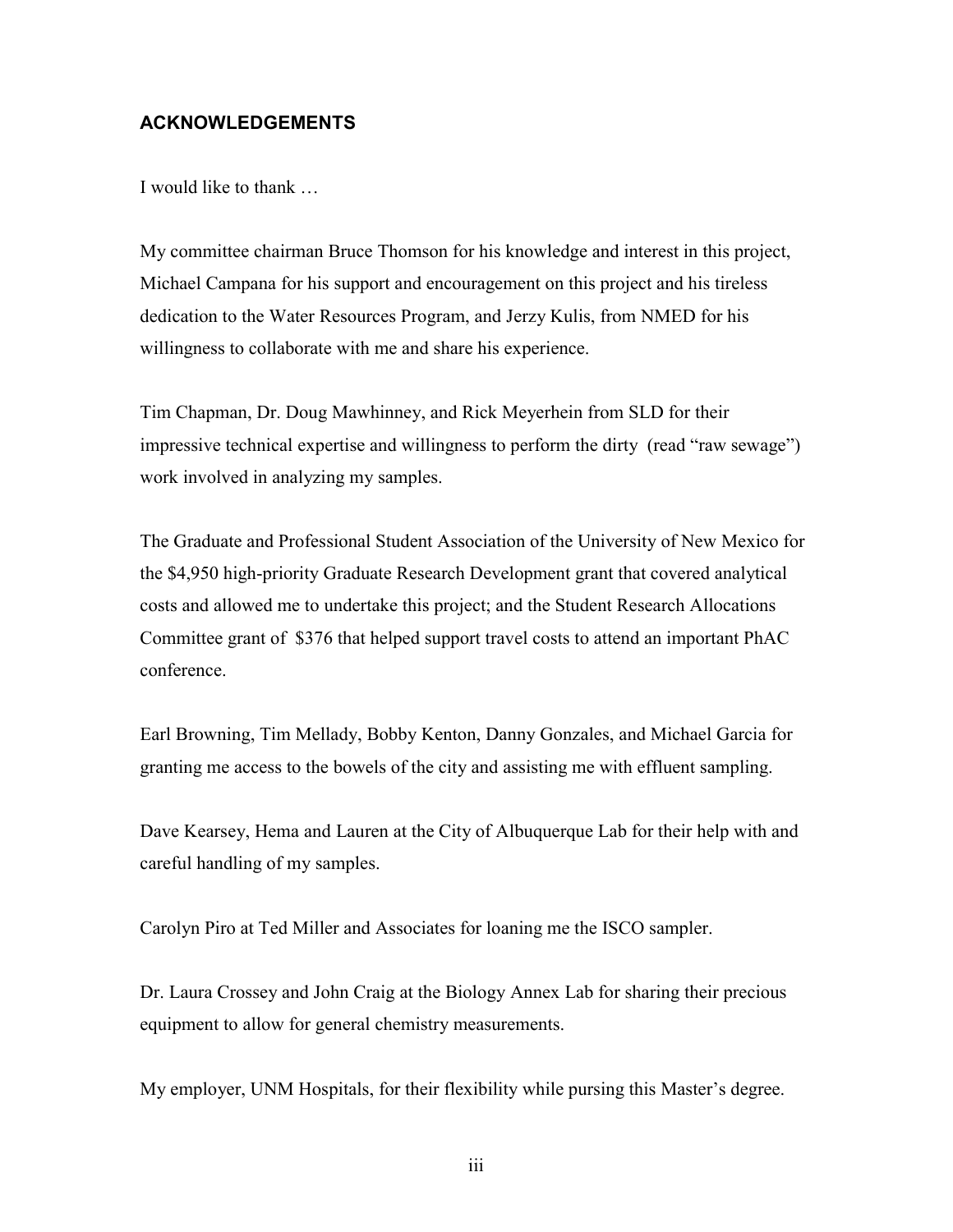Louis Achusim, Director of Pharmacy at UNM Hospital for his assistance with clinical PhAC issues.

The late Marc Reisner and Rachel Carson for their vision and for inspiring me to seek a degree in Water Resources.

My parents for nurturing my confidence, teaching me perseverance, and always encouraging me to pursue my dreams.

Ona Porter and Miriam Rand for opening up their office space for my use in writing this document…it was a good idea to be without a phone or internet access at a time like this.

My friends who have stuck with me despite my busy schedule and distracted behavior…now, I promise, I really will call you back.

My dog, Utah, who also stuck by my side and is in desperate need of a good long hike.

Jami, my constant source of joy, for her love, encouragement, and shared passion for rivers.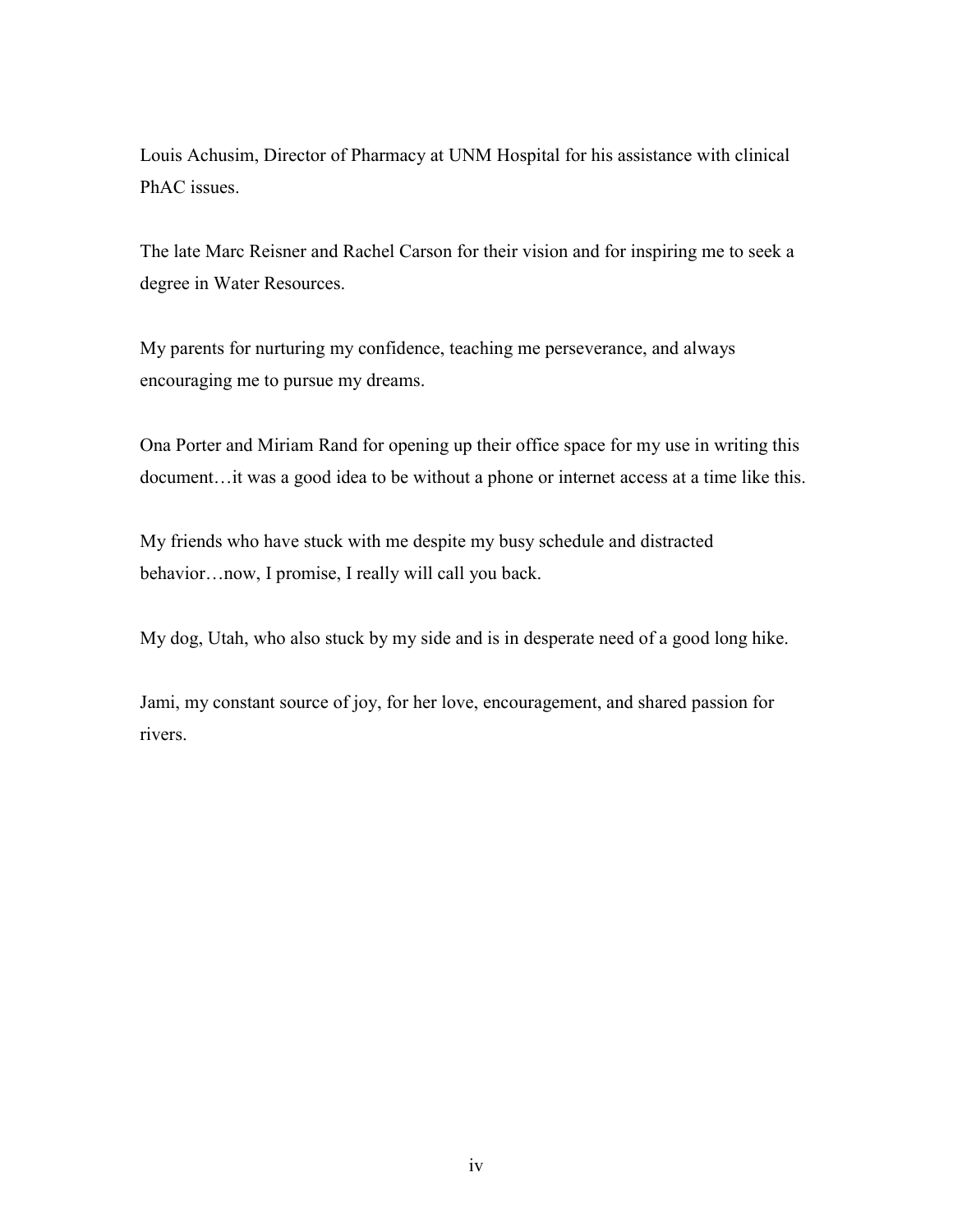#### **ABSTRACT**

This project investigated: 1) the contribution of pharmaceutically active compounds (PhACs) from residential and hospital effluent sources, 2) resultant concentrations of PhACs in the Albuquerque Southside Water Reclamation Plant (SWRP) raw influent and treated effluent, and 3) concentrations of PhACs in the Rio Grande, which receives SWRP effluent. PhACs present in surface waters have been shown to adversely impact organisms (Jobling et al., 1998) and, in the case of antibiotics, perhaps increase resistance to these drugs (Ash, 1999; Eichorst, 1999; Guardabassi et al, 1998; Sternes, 1999).

In this study, ten sample sites were identified and samples collected and analyzed for the presence of 39 PhACs, consisting of 29 non-antibiotic PhACs and 10 antibiotics. The Scientific Laboratory Division of the New Mexico Department of Health (SLD) conducted all analyses. Antibiotic analyses involved solid phase extraction, high performance liquid chromatography, and tandem mass spectrometry while the nonantibiotic PhACs were analyzed using liquid-liquid extraction, gas chromatography, and tandem mass spectrometry.

Six antibiotics (sulfamethoxazole, trimethoprim, ciprofloxacin, ofloxacin, lincomycin, and penicillin G) and caffeine were detected in hospital wastewater (300-35,000 ng/l), while only one antibiotic, ofloxacin, was detected in wastewater from one of the two residential sites (1,300 ng/l). Three antibiotics: sulfamethoxazole, trimethoprim, and ofloxacin were present in both SWRP influent and treated effluent in concentrations ranging from 110 ng/l to 470 ng/l. However, concentrations in the treated effluent were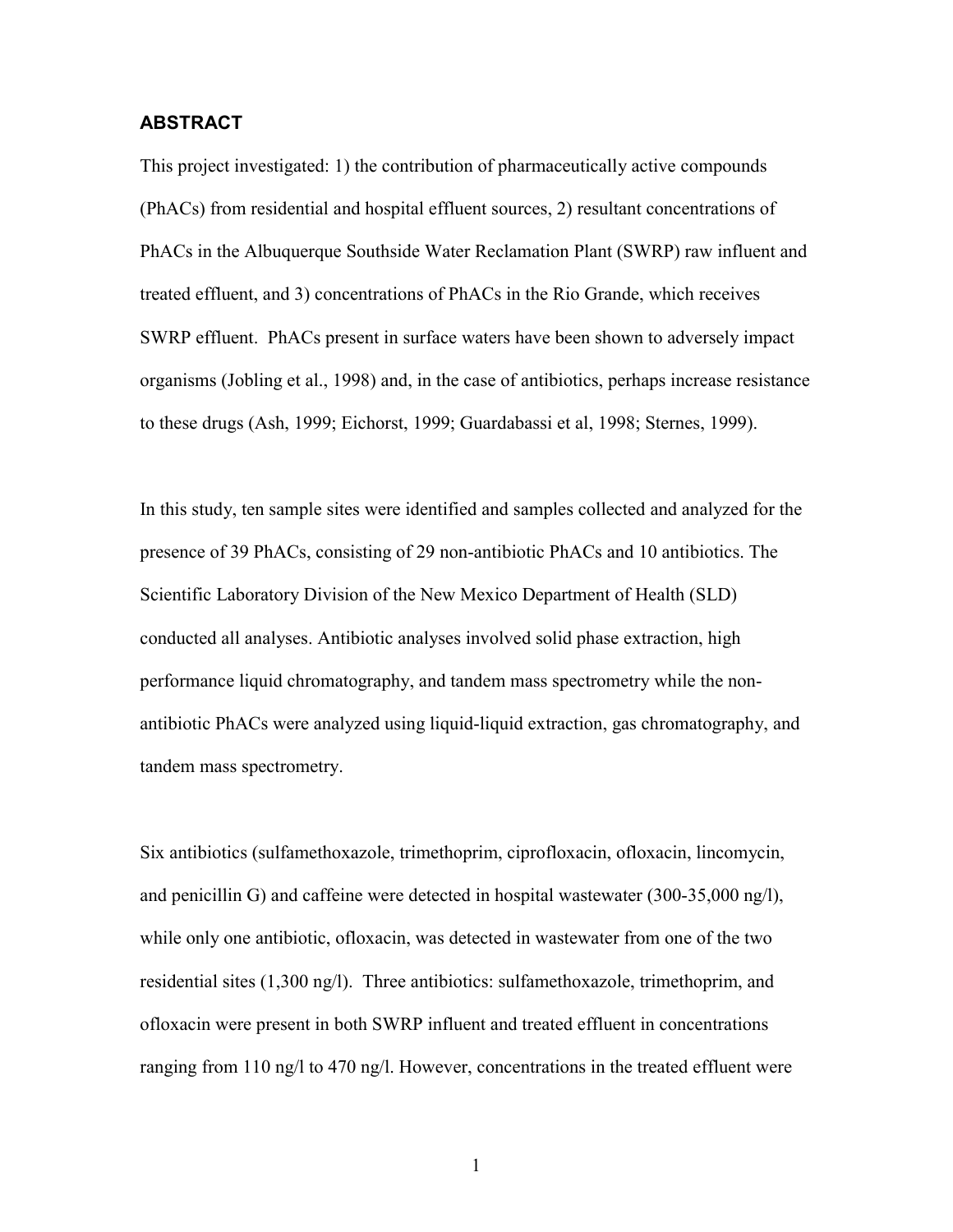reduced 20 to 77 percent. No PhACs were detected in the Rio Grande sample upstream of the SWRP discharge, and only one antibiotic, sulfamethoxazole, was detected in the two Rio Grande samples below SWRP.

These results reveal that most of the PhACs analyzed for were absent or at undetectable concentrations in wastewater. However, antibiotics, particularly some sulfonamides and fluoroquinolones, were found at relatively high concentrations in hospital wastewater and were not completely removed by wastewater treatment. In particular, the sulfonamide antibiotic, sufamethoxazole, displayed high persistence and was detected at concentrations of 300 ng/l in the Rio Grande.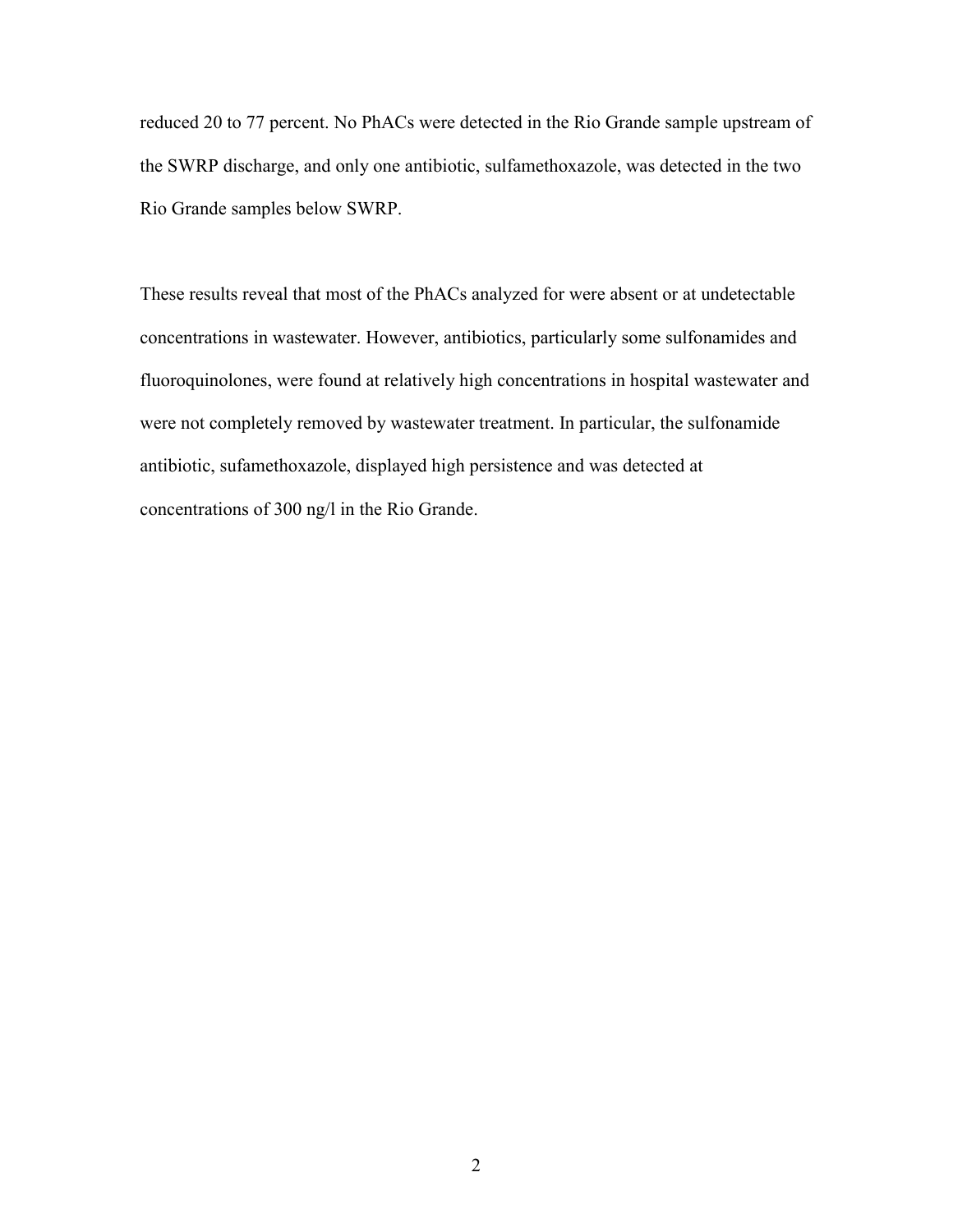#### **1.0 INTRODUCTION**

Pharmaceutically active compounds (PhACs) such as analgesics, anti-convulsants, antidepressants, anti-inflammatories, hormones, and antibiotics can enter municipal and natural water systems via residential or commercial discharges, including hospital effluent. Although PhACs are intended to be utilized by the human body, in some instances as much as 50 to 90 percent of an administered drug may be excreted by the body in a biologically active form (Raloff, 1998). Wastewater treatment facilities vary in their ability to remove PhACs. Consequently, PhACs are released into surface waters where they may adversely impact aquatic organisms (Jobling et al., 1998) and, in the case of antibiotics, perhaps increase resistance to these drugs (Ash et al., 1999; Eichorst et al., 1999; Guardabassi et al., 1998; Sternes, 1999 ).

In 2000, the New Mexico Environment Department (NMED) and the Scientific Laboratory Division of the New Mexico Department of Health (SLD) initiated a study of PhACs in New Mexico waters. NMED detected a variety of drug residues in 11 of 15 sewage effluent samples and in 4 of 23 surface water samples (McQuillan et al., 2000, 2001, and 2002). Estrogenic hormones were detected in trout and silvery minnow habitats in the San Juan and Rio Grande rivers respectively (McQuillan et al., 2002), at levels that have been shown to cause sexual disruption of wild fish in Europe (Jobling et al., 1998). Antibiotics like those found by NMED in New Mexico sewage effluents (McQuillan, 2002), and in streams worldwide (Heberer et al., 2001; Sedlak and Pinkston, 2001) are of concern due their possible connection to the development of antibiotic-resistant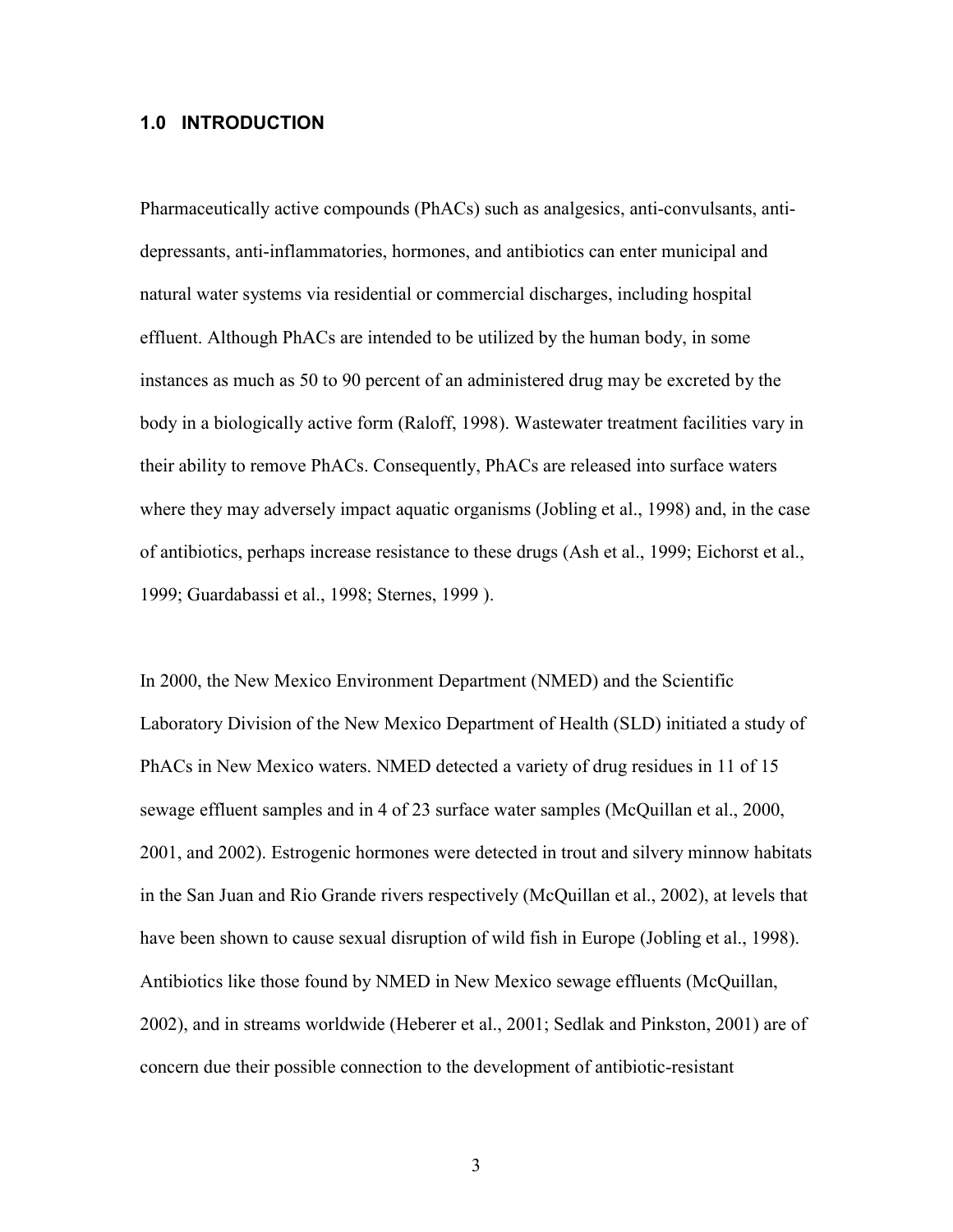organisms, the potential for disruption of microbial ecology, complications surrounding development of water reuse technologies, and even increased human health risks (Daughton and Ternes, 1999; Guardabassi et al., 1998; Huang et al., 2001).

The development of antibiotic-resistant bacteria is an increasing concern. Recent studies have found widespread antibiotic-resistant bacteria in the Rio Grande (Sternes, 1999), in several major U.S. rivers (Eichorst et al., 1999), and in wild Canada geese (Ash et al., 1999). The widespread and often inappropriate administration of antibiotics in livestock, pets, and humans has been shown to result in the development of antibiotic-resistant bacteria and is generally accepted to be the primary pathway for proliferation of antibiotic-resistant bacteria in the environment (Shagum, 2003, personal communication, unreferenced).

However, there is concern that long-term, low dose concentrations  $(\text{ng}/l-\text{g}/l)$  of antibiotics, such as those present in wastewater and surface water, could also result in the development of antibiotic-resistant organisms. Although there is a paucity of literature addressing this potential pathway, one study has shown increased prevalence of antibiotic-resistant Acinetobacter spp. in sewers receiving wastewater effluent from a hospital and a pharmaceutical plant (Guardabassi et al., 1998). Specifically, sewers downstream from the hospital displayed an increased prevalence of bacteria resistant to oxytetracycline, while sewers downstream from the pharmaceutical plant showed an increased prevalence of bacteria resistant to multiple drugs, including sulfamethoxazole. The results of this study and in particular, the findings at the pharmaceutical plant, seem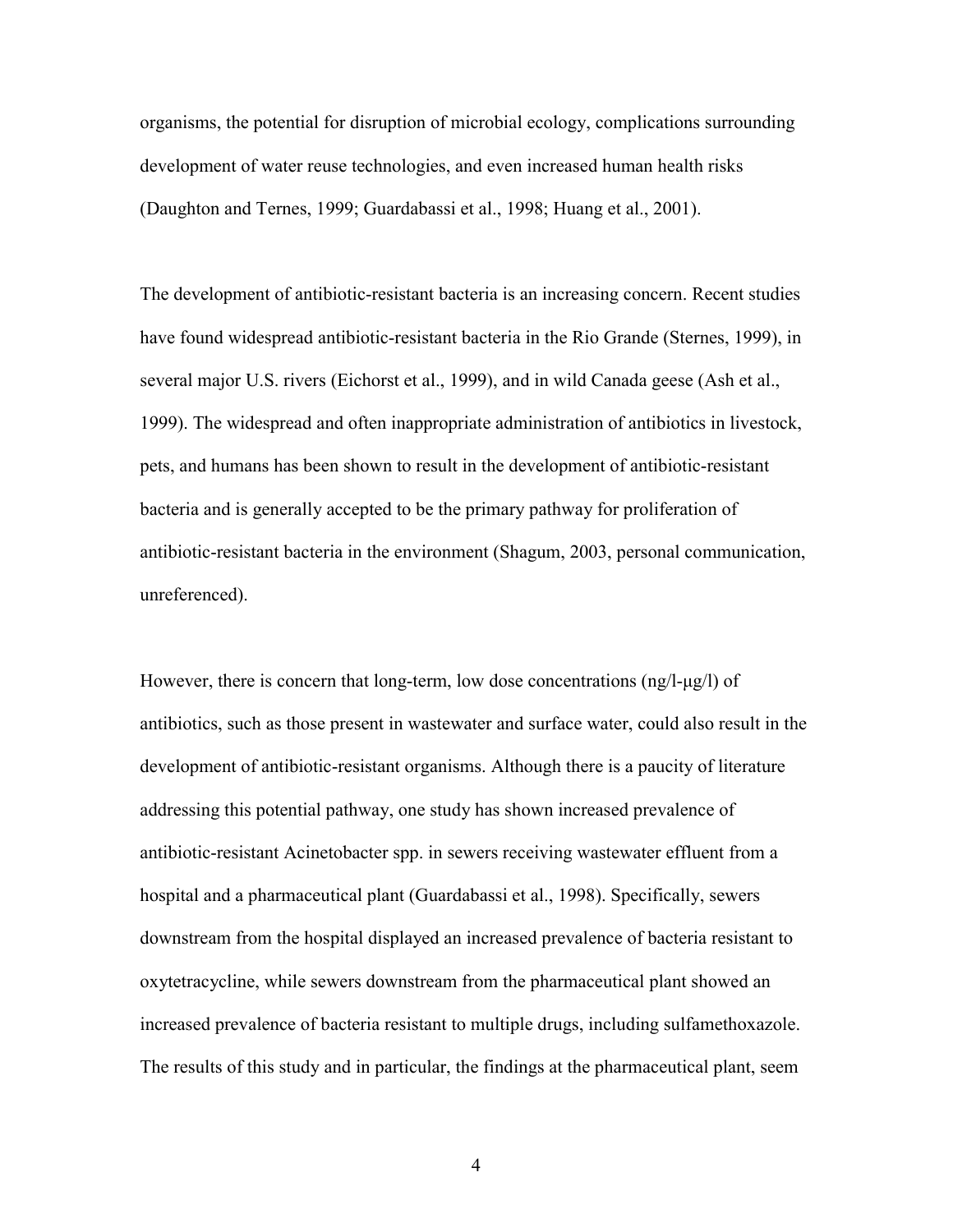to lend credence to the concern that antibiotic-resistant bacteria could develop from environmental exposure to pharmaceuticals. However, although concerning, this study alone is not sufficient to determine the relative risk. Consequently, while the presence of antibiotics in wastewater and surface water is discussed widely in the literature as an area of concern it is also identified as a topic in much need of further investigation.

Additionally, in hospital effluent, ciprofloxacin was detected at levels from 3 µg/l to 87 µg /l (Hartmann et al., 1998). Ciprofloxacin, a fluoroquinolone antibiotic, was shown to display high genotoxicity at these concentrations. Genotoxic substances are often also mutagenic and carcinogenic and are therefore especially concerning. Furthermore, the presence of genotoxic antibiotics in hospital effluent is of particular concern for its possible connection to proliferation of antibiotic-resistant organisms. Although several studies have detected the occurrence of antibiotics in hospital effluent (Alder et al., 2003; Feldmann et al., 2003; Hartmann et al. 1998), little is known about their fate or effects in the environment (Guardabassi et al, 1998; Hartmann et al. 1998)

This study investigated hospital and residential effluents for their potentially significant contribution of PhACs to wastewater systems, such as the Albuquerque Southside Water Reclamation Plant (SWRP). Wastewater effluent has been shown to be a primary contributor of PhACs to surface water (Daughton and Ternes, 1999). Surface run-off, mainly from confined animal feed operations, is also a significant contributor of PhACs to surface water, but is not specifically addressed in this study (Daughton and Ternes, 1999).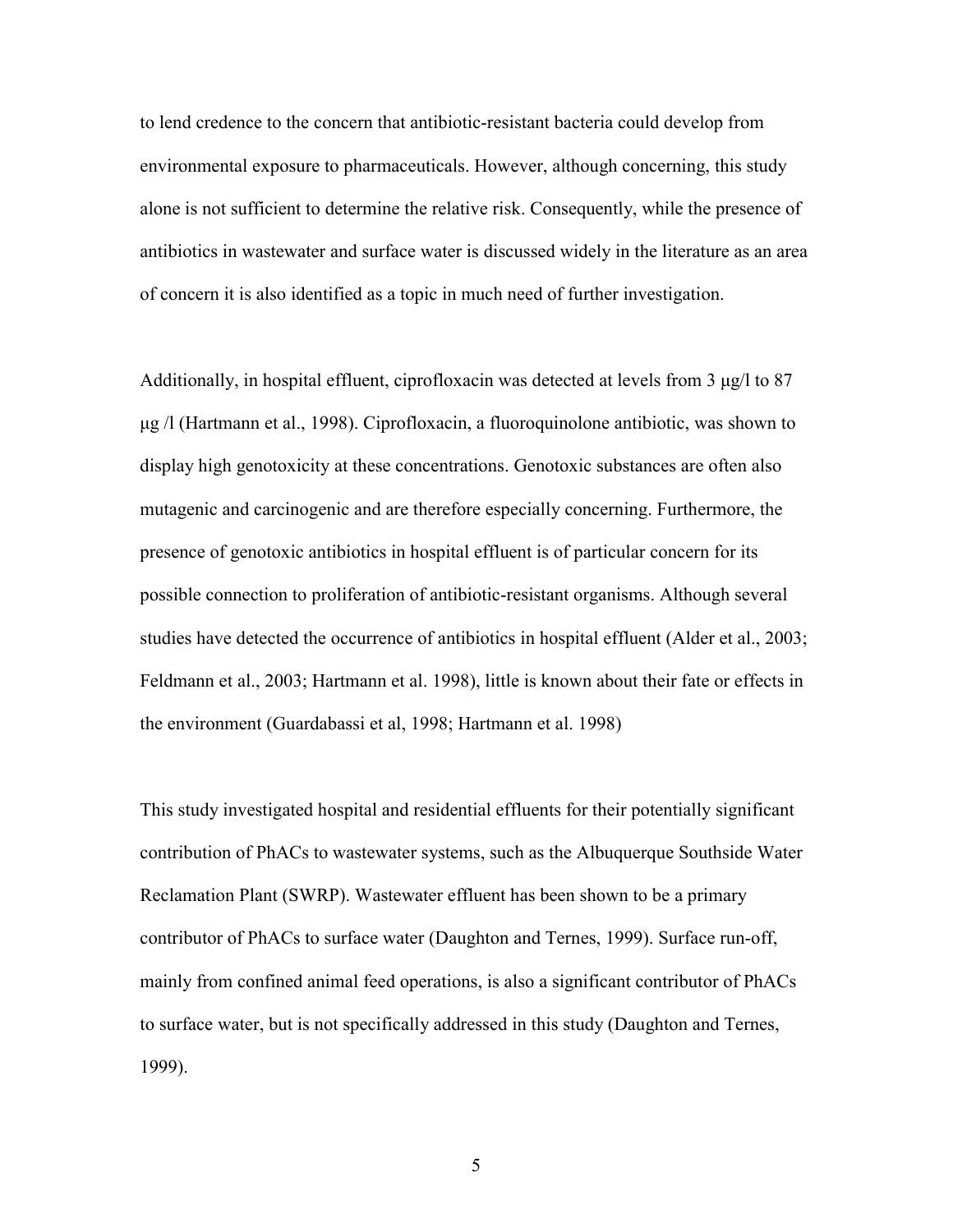This professional project was conducted in collaboration with NMED and SLD to investigate: 1) the contribution of PhACs from residential and hospital effluent sources and, 2) the resultant PhAC concentrations in Albuquerque's SWRP raw influent, treated effluent, and in the Rio Grande, which receives SWRP effluent. While it is generally accepted that hospitals are a primary point source for PhACs in water, there is little literature documenting the quantities contributed (Hartmann et al., 1998). In fact, the EPA website identifies the issue of hospital vs. residential contributions of PhACs as one of its top research needs (Daughton, 2002). Additionally, research indicates that sunlight can degrade some PhACs, notably fluoroquinolone and tetracycline antibiotics (Buser et al., 1998; Huang et al., 2001). Given New Mexico's prevalent sunlight, and wide and shallow river morphology, this degradation process is of particular significance.

In prior studies, concentrations of PhACs ranging from 1 ng/l to 100 ng/l seemed to correlate with a region's population density (Raloff, 1998). Similarly, the highest concentrations tended to show up in the smallest rivers, where 50 percent of the water could be sewage treatment effluent (Raloff, 1998). The SWRP effluent is a major contributor of flow in the Rio Grande and is considered the fifth largest tributary to the Rio Grande (Stomp, 2003, personal communication, unreferenced).

The City of Albuquerque plans to divert additional Rio Grande water as part of the San Juan-Chama Diversion Project and Albuquerque Drinking Water Program (City of Albuquerque, 2003). The diversion of approximately 94,0000 acre-feet/year (af/y) will occur in Albuquerque north of Paseo del Norte Blvd. and the return flow of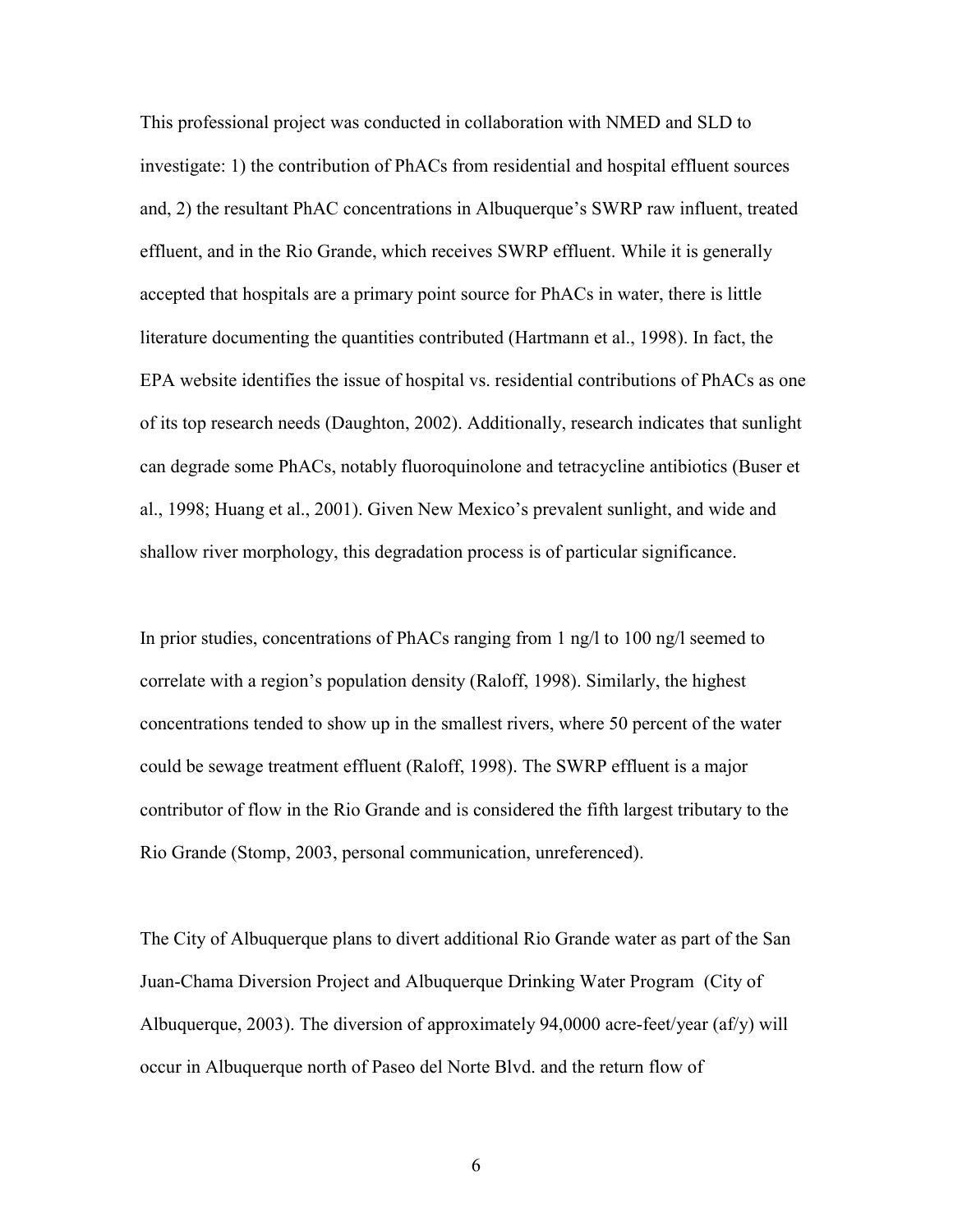approximately 47,000 af/y will occur in the Albuquerque South Valley via the SWRP effluent. Operation of the diversion is only planned for conditions when the river flow is large, hence although 15 miles of the Rio Grande will have a diminished flow, this reduction will be small.

Predicting the actual reduction in Rio Grande flow attributed to this change from ground to surface water diversion is a complicated hydrologic process involving connections between the river and groundwater aquifers. However, the City of Albuquerque predicts the effective loss of water in this stretch of the Rio Grande to be only 34,000 af/y, not the full 94,000 af/y. This prediction is based on the expected contribution of additional water to the Rio Grande from the surrounding aquifer once groundwater pumping is reduced.

Ultimately, however, flow in the Rio Grande through Albuquerque will be diminished to some extent while the quantity of SWRP effluent remains the same. Consequently, the flow contribution from the SWRP effluent will be a higher percentage of total river flow, resulting in a greater impact to the water quality of the river. (See Appendix A for calculations of SWRP effluent and Rio Grande flow rates and dilution)

As part of the Albuquerque Drinking Water Program, surface water will be used for drinking. This raises the questions of whether PhACs might be present in the surface water to be used and, if present, will treatment techniques be capable of removing them? Because very little is known about safe allowable limits for drinking water or about the temporal and spatial fluctuations of PhACs in surface waters, this is a significant concern.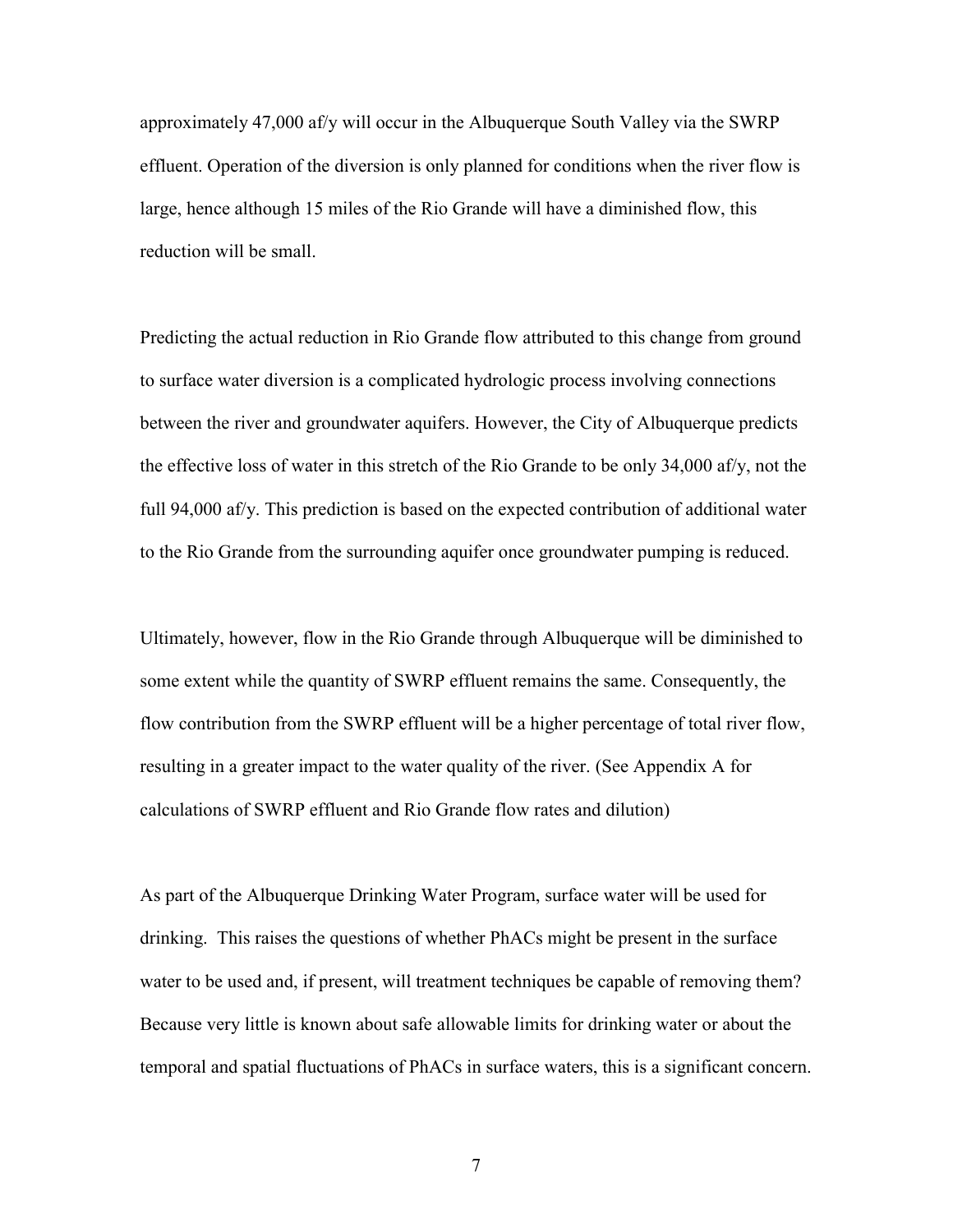While previous studies have found no detectable concentrations of PhACs in drinking water samples in New Mexico (McQuillan, 2000), PhAC have been detected in U.S. municipal drinking water revealing that at least some conventional treatment processes are not fully effective in removing all PhACs (Stackelberg et al., 2003). Additionally, the combined effects of drought and increased diversions could push concentrations of PhACs to levels of concern.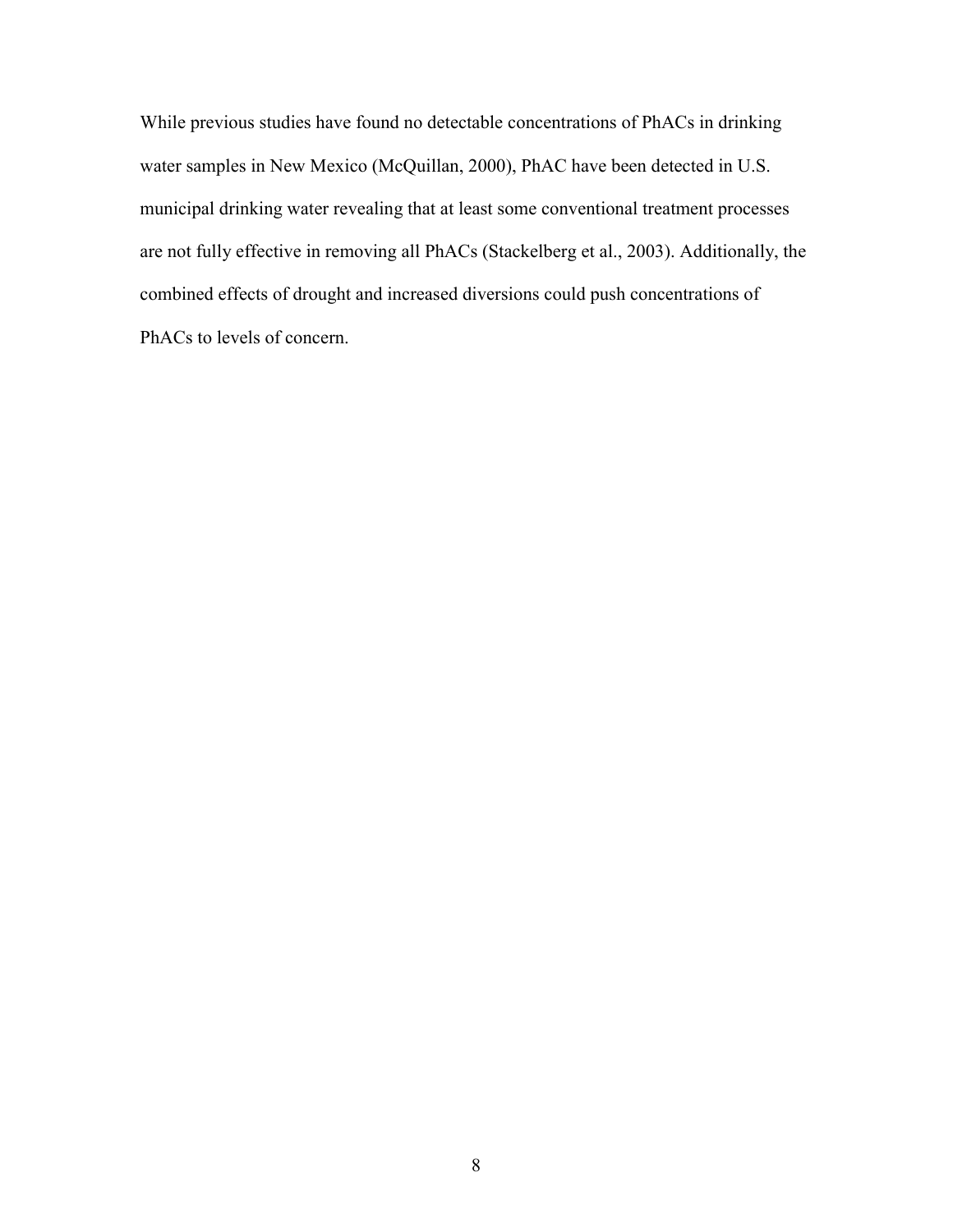## **2.0 METHODS**

#### **2.1 Selection of PhACs**

A total of 10 antibiotics and 29 other non-antibiotic PhACs were selected for testing (Table 1). Selection of PhACs was based on five factors: 1) analytical capabilities of SLD, 2) data identifying the most commonly prescribed drugs in the US (Table 2) and at UNM Hospital in Albuquerque, NM (Achusim, 2003, personal communication; unreferenced), 3) classes of drugs with known and suspected environmental and species impact (Ash et al., 1999; Eichorst et al., 1999; Jobling et al., 1998; McQuillan et al., 2002), 4) classes of drugs that persist in aqueous environments and have previously been detected in wastewater and natural waters (Huang et al., 2001), and 5) PhACs included in previous NMED studies that will offer a comparison group (McQuillan et al., 2001).

| <b>Drug Class</b>     | <b>Non-antibiotic PhACs (29 Total)</b>                                                                                                                                                             |
|-----------------------|----------------------------------------------------------------------------------------------------------------------------------------------------------------------------------------------------|
| Analgesics            | propoxyphene (Darvon)                                                                                                                                                                              |
| Anti-<br>Convulsants  | phenytoin (Dilantin)                                                                                                                                                                               |
| Anti-<br>Depressants  | fluoxetine (Prozac), sertraline (Zoloft), amitriptyline, protriptyline,<br>trimipramine maleate, nortriptyline, desipramine, imipramine, doxepin,<br>nordoxepin, paroxetine                        |
| Anti-<br>Inflammatory | methyprednisolone, prednisone                                                                                                                                                                      |
| Hormones              | equilin, 17β-estradiol, estrone, 17α-ethynyl estradiol,<br>medroxyprogesterone, megestrol acetate, mestranol, progesterone,<br>norethindrone, norethynodrel, norgestrel, cholesterol               |
| Other                 | caffeine, tamoxifen                                                                                                                                                                                |
|                       | <b>Antibiotics (10 Total)</b>                                                                                                                                                                      |
| Antibiotics           | norfloxacin, lincomycin, oxytetracycline HCl, ciprofloxacin, ofloxacin,<br>trimethoprim, penicillin G. $1/2$ – benzathine salt, sulfamethoxazole,<br>penicillin V potassium salt, tylosin tartrate |

Table 1: PhACs investigated in this study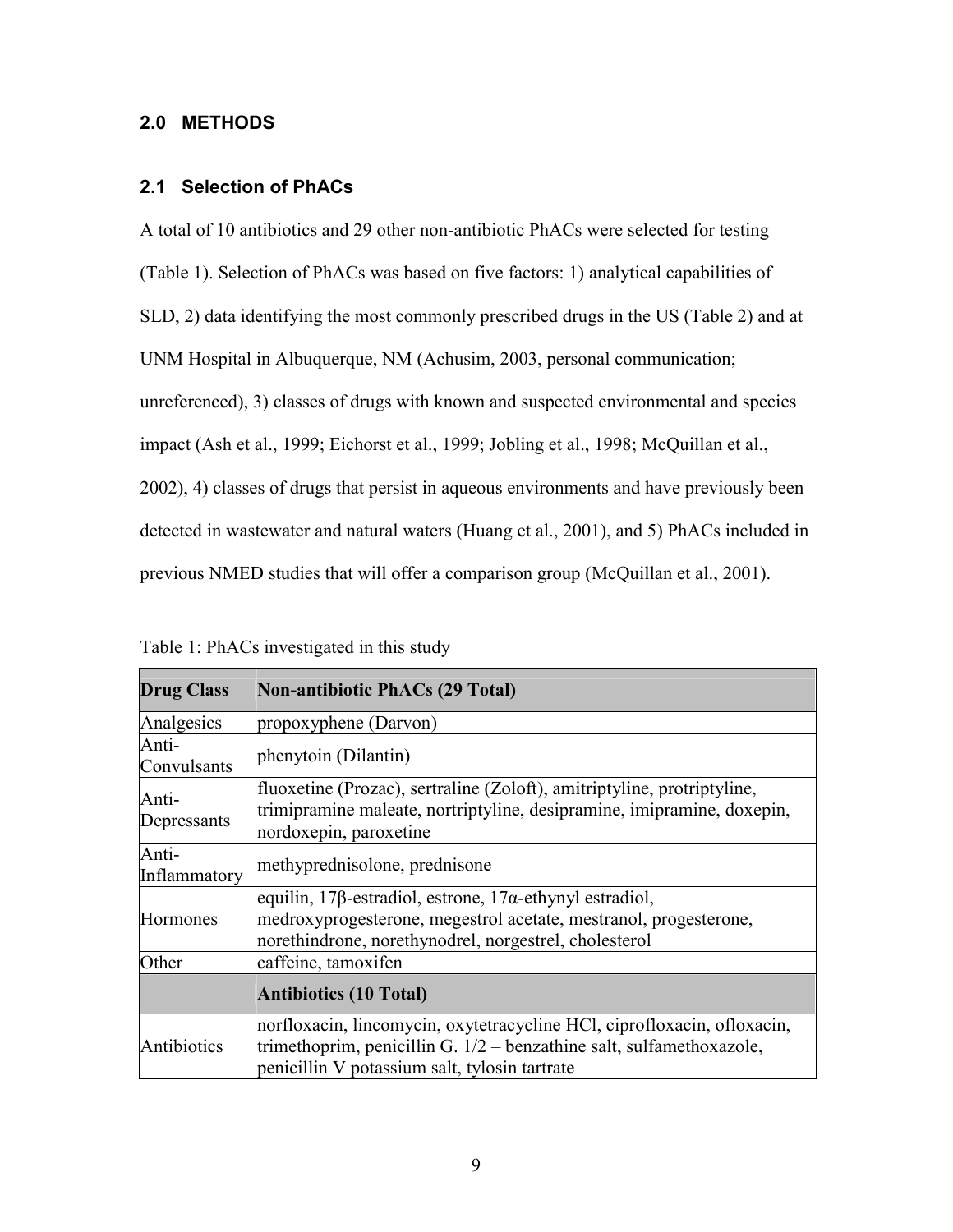| Table 2: Most commonly prescribed drugs in the United States |
|--------------------------------------------------------------|
| (McQuillan et al., 2001; RxList, 2003).                      |

| <b>Drug Class</b> | <b>Specific Drugs</b>                                             |  |  |  |
|-------------------|-------------------------------------------------------------------|--|--|--|
| Analgesics        | hydrocodone, ibuprofen, propoxyphene (Darvon), acetaminophen      |  |  |  |
| Antibiotics       | amoxicillin, azithromycin, cephalexin, ciprofloxacin,             |  |  |  |
|                   | clarithromycin, penicillin VK                                     |  |  |  |
| Anti-Convulsants  | diazepam, phenytoin (Dilantin)                                    |  |  |  |
|                   | fluoxetine (Prozac), paroxetine (Paxil), sertraline (Zoloft),     |  |  |  |
| Anti-Depressants  | amitriptyline                                                     |  |  |  |
| Cardiovascular    | amlodipine, digoxin, enalapril, lisinopril, furosemide, diltiazem |  |  |  |
| Hormones          | thyroxine, estrogen hormones                                      |  |  |  |
| Lipid Lowering    |                                                                   |  |  |  |
| Agents            | atorvastatin, lovastatin, simvastatin                             |  |  |  |

#### **2.2 Selection of Sampling Sites**

Locations of sampling sites are presented in Table 3. Sampling sites were selected to address three primary objectives: 1) investigate point source contributions of PhACs from hospital and residential sources, 2) determine removal of PhACs by a well run treatment plant and 3) investigate the occurrence and fate of PhACs in the Rio Grande, upstream and downstream of SWRP.

Contributions of PhACs from hospital and residential sources to wastewater have not been well documented (Daughton, 2002). In this study, sample sites 1-5 were selected to address this issue (Table 3). Hospitals were selected because, while it is generally accepted that they are a significant point source contributor of PhACs, there is little literature documenting the quantities contributed (Hartmann et al., 1998). Three hospitals were selected based on their patient population profiles, ease of accessibility to effluent pipes, and willingness to participate in study. Two residential sites were selected to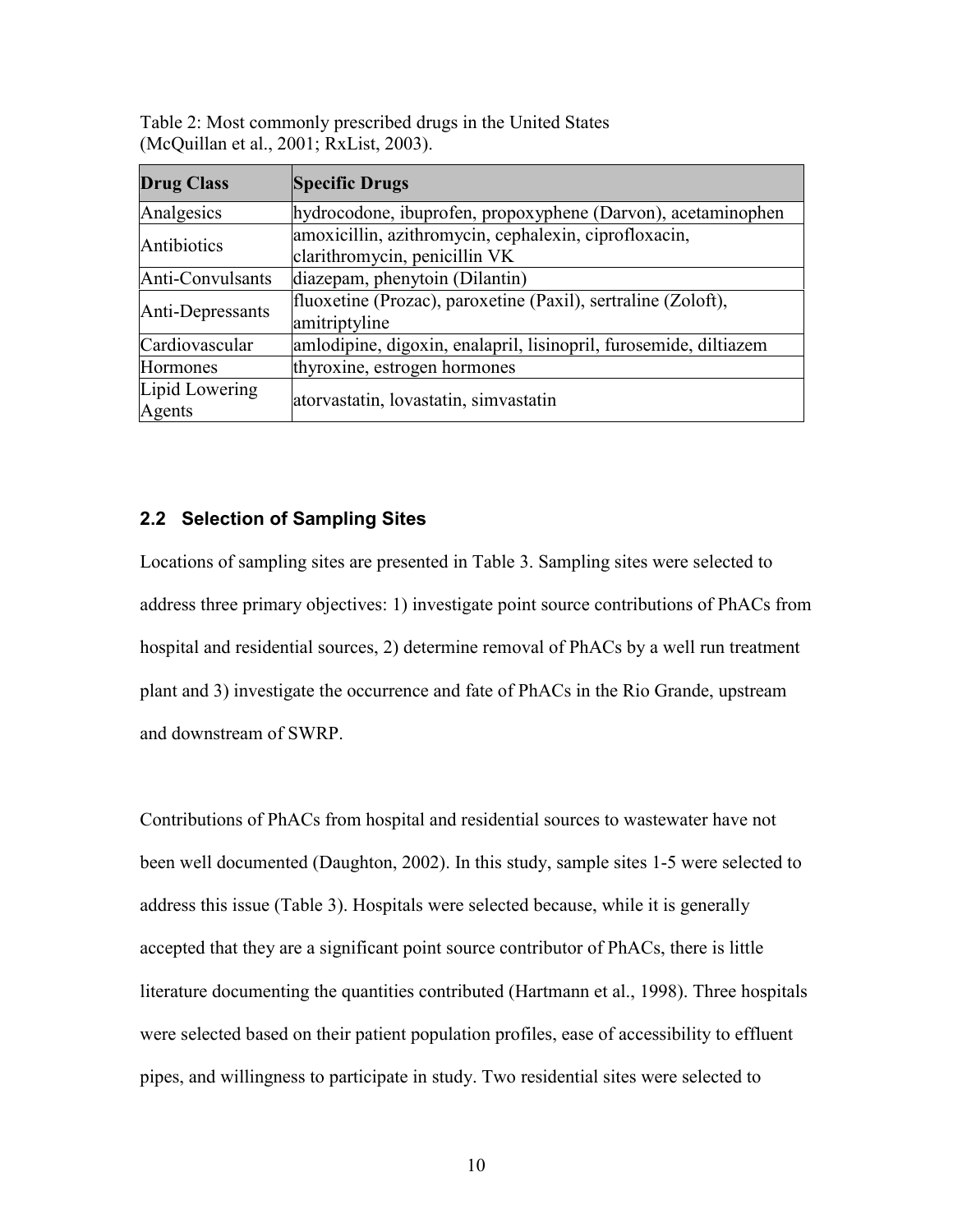| <b>Site No.</b> | <b>Sample Site Name</b>                                  | <b>Details of Site Location</b>                                                                                            |
|-----------------|----------------------------------------------------------|----------------------------------------------------------------------------------------------------------------------------|
| 1               | Presbyterian Hospital                                    | Hospital effluent at NE corner of Silver and<br>Oak St. (manhole)                                                          |
| $\overline{2}$  | University Hospital                                      | Hospital effluent at NE corner of Lomas Blvd<br>and hospital entrance road (sewer access)                                  |
| $\overline{3}$  | VA Hospital                                              | Hospital effluent under overhang at main<br>entrance to hospital (manhole)                                                 |
| $\overline{4}$  | <b>UNM Alvarado Dormitory</b>                            | Dormitory effluent south of Campus Dr. and<br>west of loading ramp (manhole)                                               |
| 5               | Vista del Rio Assisted<br>Living/Retirement<br>Community | Facility effluent via cleanout pipe located off<br>north side of building at the edge of the NW<br>parking lot (clean-out) |
| 6               | <b>SWRP</b> influent                                     | City of Albuquerque laboratory official daily<br>influent sample (called T.P. 2.3 by city)                                 |
| $\overline{7}$  | <b>SWRP</b> effluent                                     | City of Albuquerque laboratory official daily<br>effluent sample (called T.P. 2.7 by city)                                 |
| 8               | Rio Grande 1                                             | At Los Calabacitas Arroyo, north of Paseo del<br>Norte Bridge; upstream of SWRP discharge                                  |
| 9               | Rio Grande 2                                             | Approximately 1.0 mile downstream from<br>SWRP discharge                                                                   |
| 10              | Rio Grande 3                                             | Approximately 1.5 miles north of<br>I-25 interstate bridge; approximately 4.0 miles<br>downstream from SWRP                |

Table 3: Locations of sampling sites

represent potential contributions from the population at large. The UNM Alvarado dormitory was selected to represent a relatively young population, while Vista del Rio Assisted Living/Retirement Community was selected to represent a more elderly population. The sample collection times for hospitals were selected based on prior research showing that concentrations of PhACs in hospital wastewater vary throughout the day with peaks between 6 a.m. and 10 a.m., and between 6 p.m. and 8 p.m. (Guiliani et al., 1996; Feldmann, 2003, personal communication; unreferenced). By selecting collection times during the potentially peak hours of 6 a.m. to 10 a.m., samples were more likely to contain PhACs.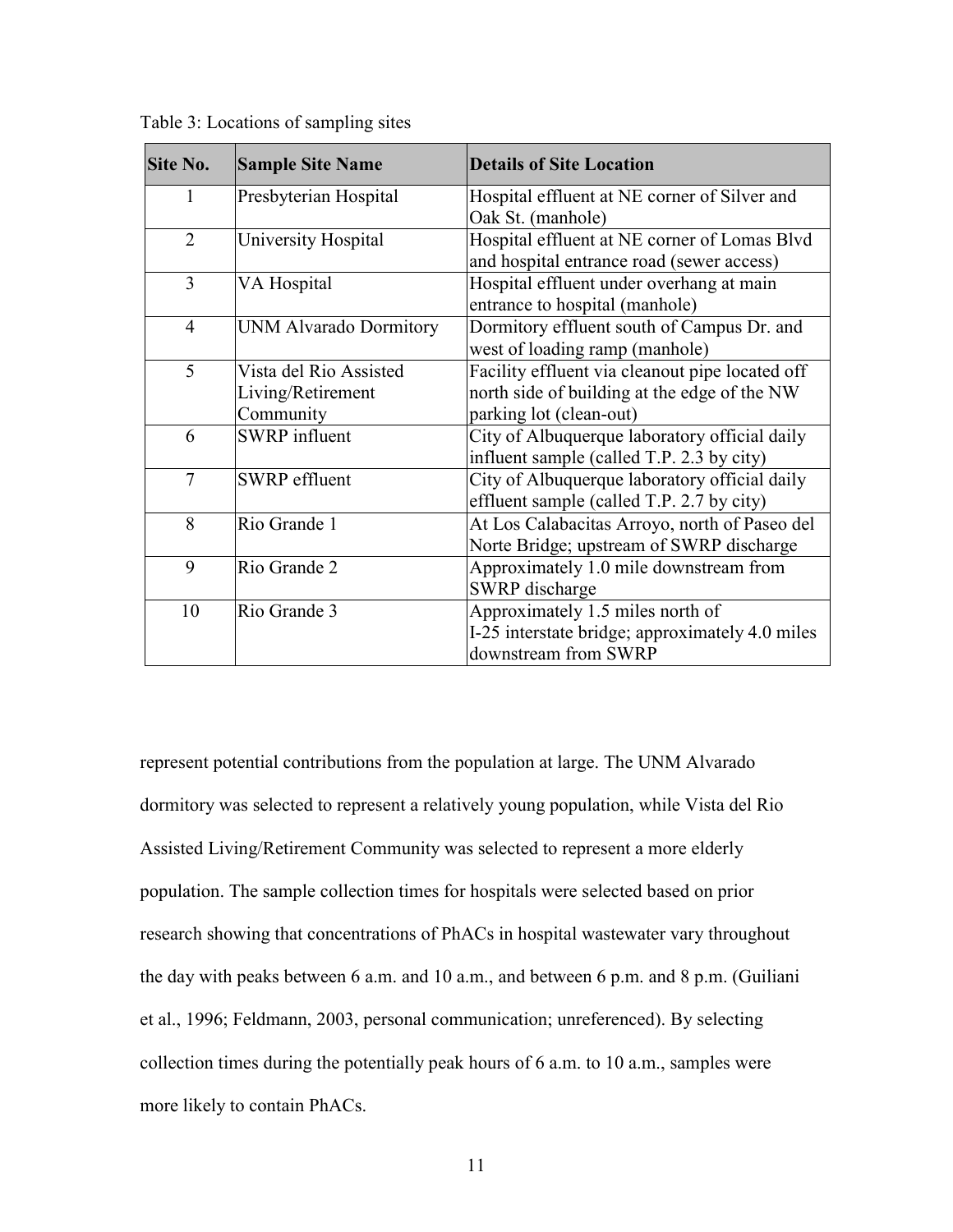The SWRP influent and effluent were selected to allow comparison of PhAC concentrations before and after wastewater treatment. Rio Grande 1 sampling site was selected to measure the occurrence of PhACs in the river upstream from the SWRP effluent location. Rio Grande 1 is also near the proposed intake for the City of Albuquerque Drinking Water Program (City of Albuquerque, 2003). The Rio Grande 2 sampling site was located downstream of SWRP effluent, and intended to be just far enough below the discharge point to allow mixing of effluent with river water. The comparison of Rio Grande 1 with Rio Grande 2 allows comparison of Rio Grande waters before and after the addition of SWRP discharge. Rio Grande 3 was selected to offer insight into the fate and persistence of PhACs in the Rio Grande.

#### **2.3 Sampling Protocol**

This study was conducted in accordance with the EPA-approved Quality Assurance Project Plan (QAPP) for the NMED (New Mexico Environment Department, 2003). Samples were collected between March 30, 2003 and May 7, 2003.

The sampling at sites 1-5 was performed using an ISCO GLS automated composite sampler (Table 3). At these five sites, forty-eight 125 ml samples were collected in 5minute increments between 6 a.m. and 10 a.m., resulting in 6-liter composite samples. Each collection was compiled in a 2.5 gallon glass bottle inside the ISCO sampler, surrounded by ice and protected from sunlight. After collection, the composite samples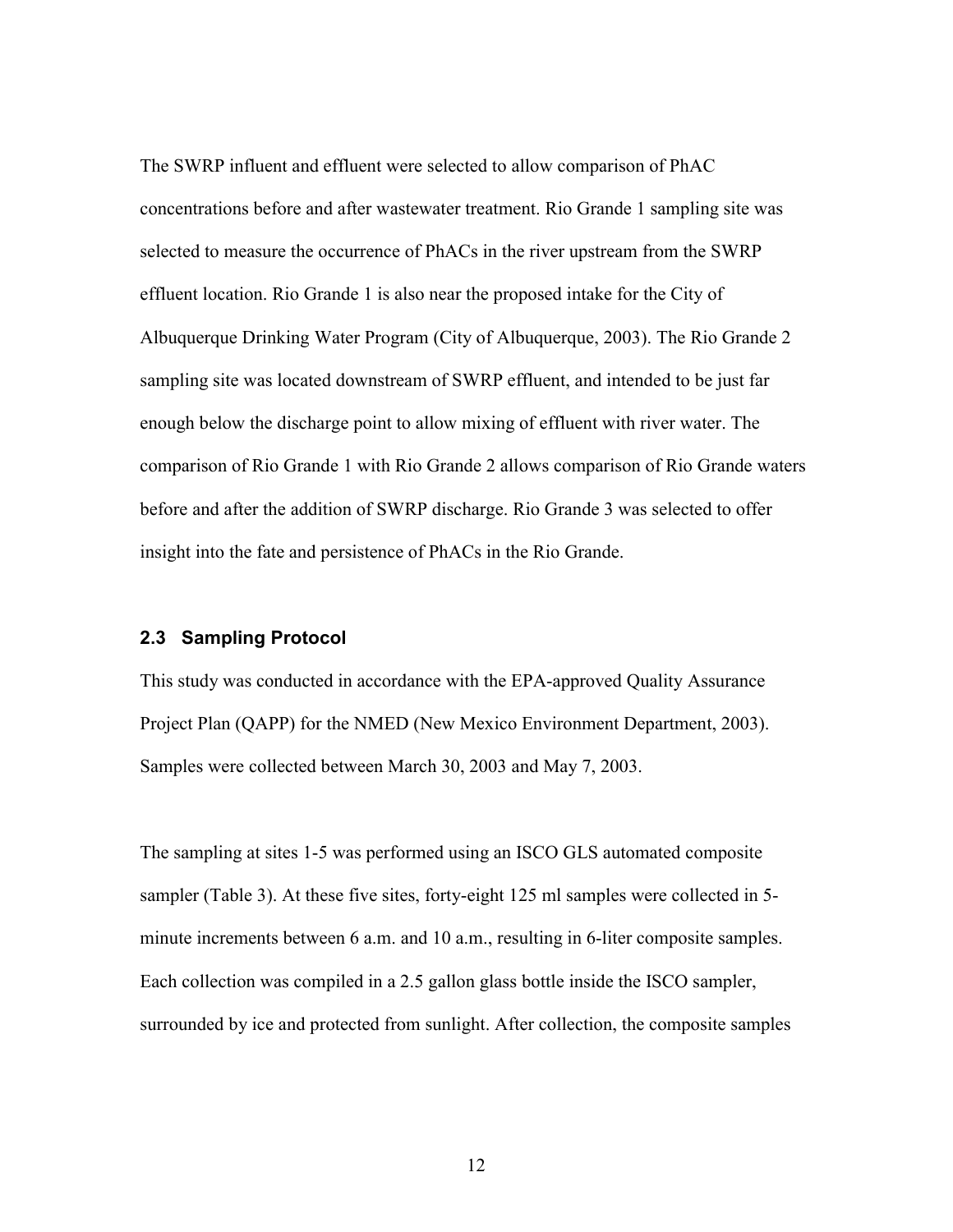were transferred to six 1-liter brown glass bottles, stored on ice, and delivered to SLD within 24 hours.

For sampling sites 6 and 7, samples were collected by City of Albuquerque as part of the official sampling events at SWRP (Table 3). Each of these approximate 6-liter composite samples was comprised of approximate 1-liter samples that were collected every four hours and compiled over two consecutive 24-hour periods. The City of Albuquerque lab used three of six liters from each 24-hour sample and donated the remaining three liters for use in this study. Since approximately six liters were required for this study, three liters from the first 24 hour sample remained refrigerated at 4º C and out of sunlight at the City of Albuquerque lab while awaiting the second 24-hour sample. The two 3-liter 24 hour samples were composited and mixed in a large glass jar and then redistributed into six 1-liter brown glass bottles, stored on ice, and delivered to SLD within 24 hours. Although the collection times were dictated by the City of Albuquerque's established protocol, the 48–hour composite sample was ideal as it allowed for capture of a representative sample that accounted for high and low flow periods within a day (Kearsey, 2003, personal communication; unreferenced).

For sampling sites 8-10, six 1-liter grab samples were collected in brown glass bottles, composited and mixed in a large glass jar, and then redistributed into six 1-liter brown glass bottles (Table 3). Samples were collected across the channel and at variable depth profiles (shallow to deep) at each river sampling site based on accepted USGS technique (Kolpin et al., 2002). Samples were stored on ice and delivered to SLD within 24 hours.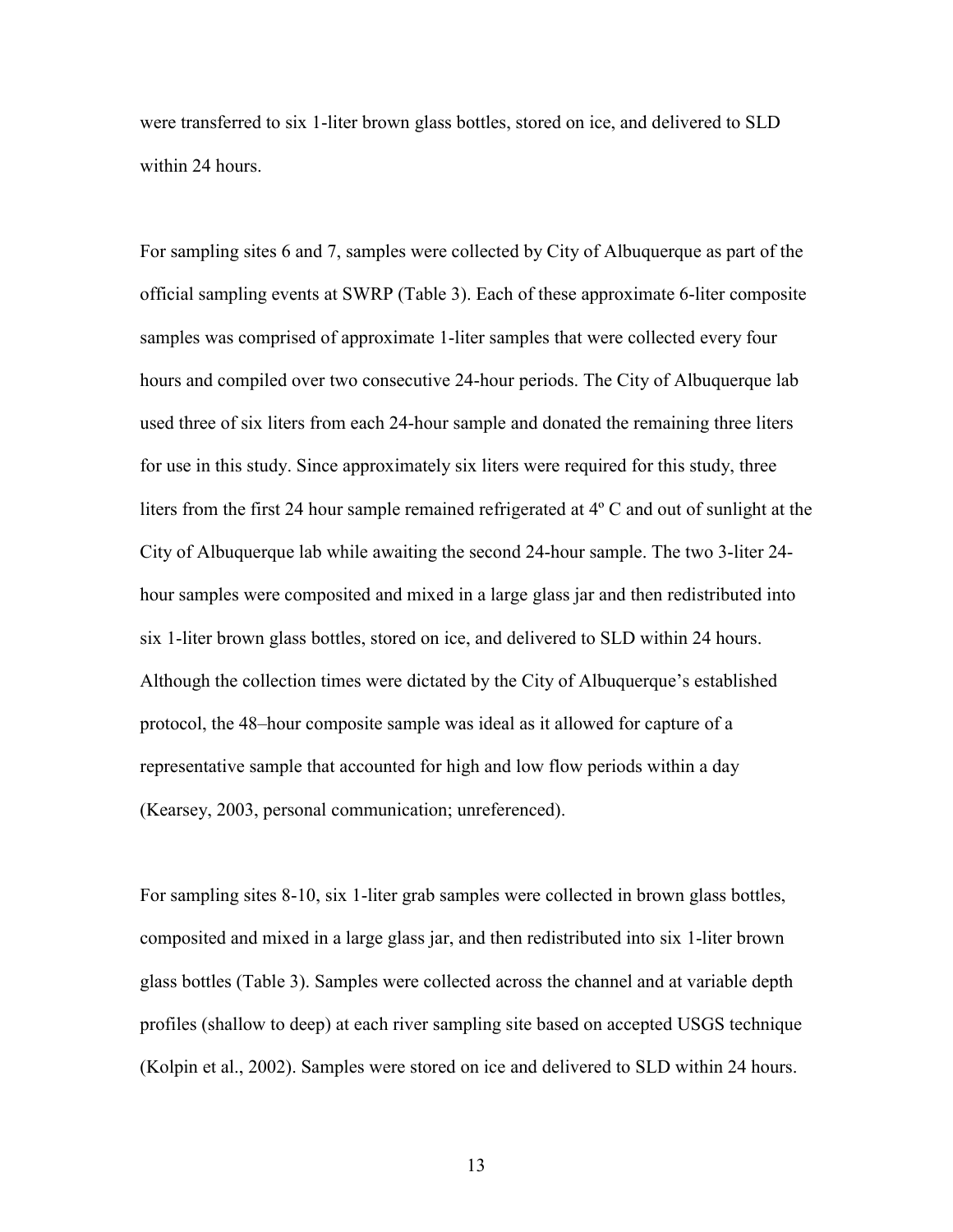Attempts were made by SLD to extract all samples within 48 hours of collection; however, the Rio Grande samples remained refrigerated at 4º C for four days before being extracted.

Equipment and field blanks were collected and analyzed based on the NMED QAPP (New Mexico Environment Department, 2003). The equipment blank involved sampling of three liters of de-ionized water from a glass jar using the ISCO composite sampler. The collected sample was then redistributed into three 1-liter brown glass bottles, and immediately stored at 4º C at SLD. A field blank was collected at the VA hospital site by placing three 1-liter brown glass bottles of de-ionized water (open to the environment) next to the ISCO sampler for the duration of the sampling event. The three 1-liter equipment blank samples were stored on ice and delivered to SLD along with the VA sample. Sample temperature, pH, specific/electrical conductance, and total dissolved solids concentrations were collected and are presented along with other sample site collection details in Appendix B. Rio Grande flow rates were obtained from USGS gage data (USGS, 2003).

#### **2.4 Analytical Methods**

In the process of developing the analytical techniques used in this study, SLD encountered difficulties associated with analyses of very low concentrations of PhACs in raw wastewater. Several PhACs originally intended for analysis had to be eliminated due to difficulties associated with extraction and recovery. For instance, erythromycin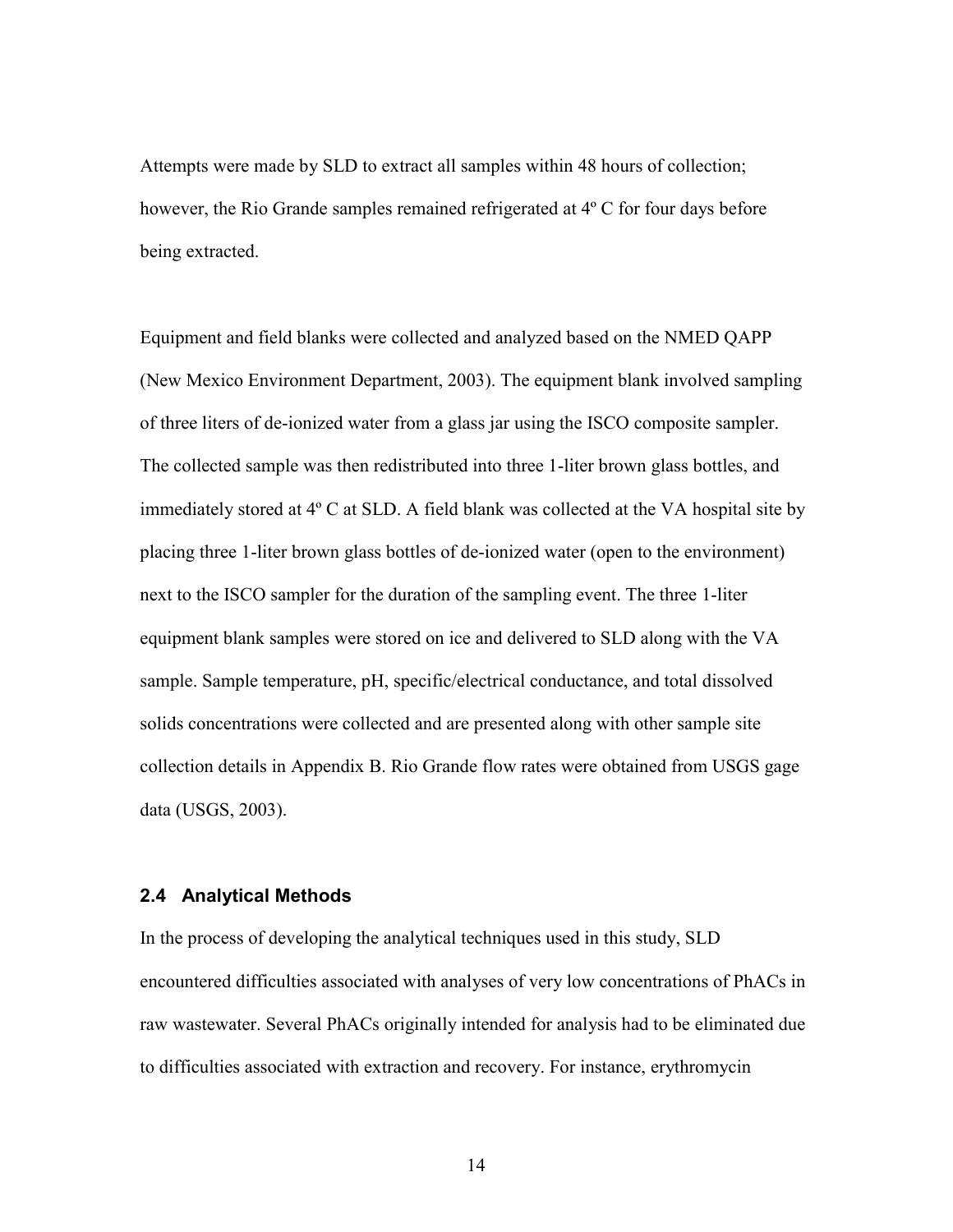appeared to dehydrate resulting in poor recovery due to multiple product formation during MS/MS analyses. Tetracyclines tended to complex with metals making them difficult to extract with Solid Phase Extraction (SPE). Additionally, many of the PhACs were very sensitive to pH such that two different pH extractions had to be conducted for optimum recovery to occur. Although clogging of SPE cartridges was anticipated for the raw sewage samples, no centrifuging was necessary to achieve optimal extraction. Similar difficulties arose with analyses of non-antibiotic PhACs; however, these issues were resolved with prior NMED/SLD studies (Chapman, 2003, personal communication, unreferenced).

Antibiotic samples were extracted using Solid Phase Extraction (SPE) at two pHs. The first set was brought to a pH of 9.5 using 2M ammonium hydroxide, while a pH of 3.5 was achieved for the second set using formic acid. All samples were extracted at both pHs to determine optimum extraction. Extracted samples were concentrated to 1ml. and analyzed by high performance liquid chromatography (HPLC) and tandem mass spectrometry (MS/MS) using Agilent 1100 liquid chromatograph interfaced to Applied Biosystems API 4000 mass spectrometer. (Chapman and Mawhinney, 2003, manuscript in preparation; unreferenced).

The non-antibiotic PhACs were analyzed using techniques developed in previous NMED/SLD studies (McQuillan, 2001). Samples were extracted with a dichloromethane liquid-liquid extraction (LLE) and then concentrated down to 1 ml. Sampling was performed using a Varian 8200 automatic sampler. Samples were analyzed by gas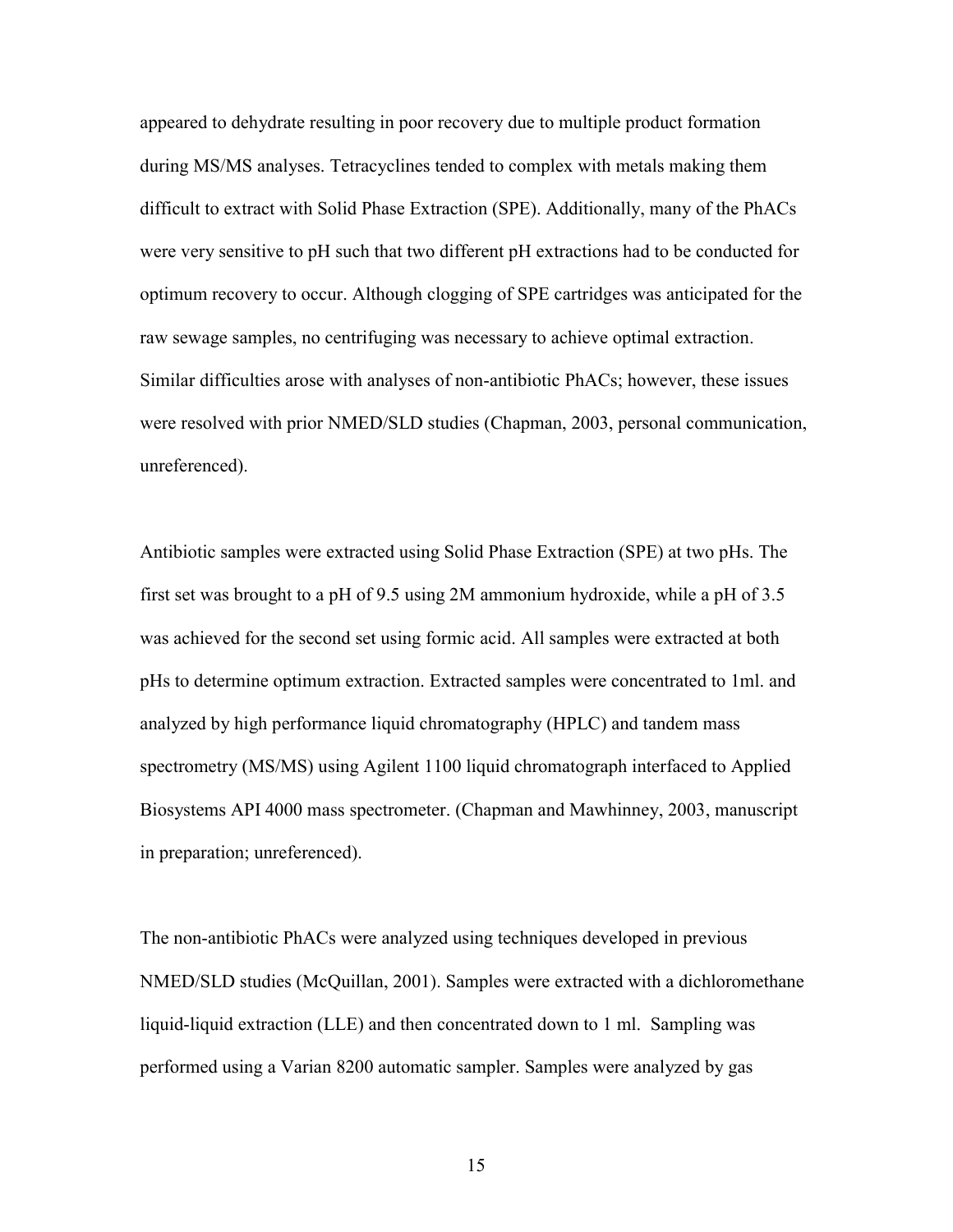chromatography (GC) and MS/MS using a Varian 3800 gas chromatograph coupled to Saturn 2000 mass spectrometer (Chapman and Mawhinney, 2003, manuscript in preparation; unreferenced).

Each sample batch was analyzed along with lab reagent blanks, lab fortified blanks, and lab fortified matrices as controls. All positive results were quantified using freshly prepared chemical standards.

The sample detection limit (SDL) for all antibiotics and non-antibiotic PhACs was10 ng/l. Recoveries ranged from 80 to120 percent. Conjugate forms of the PhACs, such as glucuronides and sulfates, were treated as transformation products and are not accounted for in the concentrations detected. Since some conjugates can be converted back into the original PhAC form before or during wastewater treatment processes, this may result in an underestimation of the concentration of PhACs present in samples (Huang et al., 2001). Chemical characteristics and pharmacokinetics for several of the detected antibiotics are presented in Appendix C.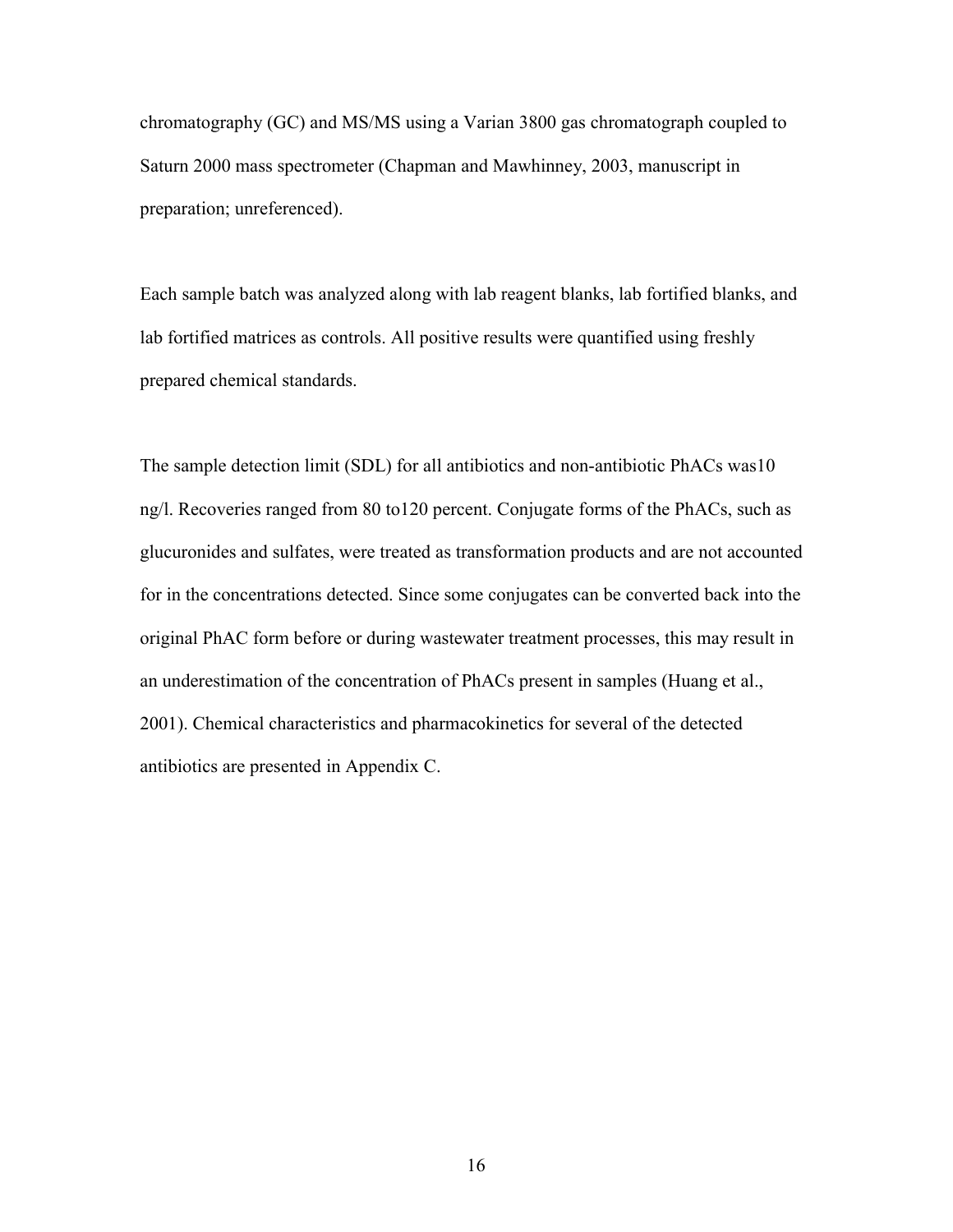#### **3.0 RESULTS AND DISCUSSION**

First, it is important to note that this study does not quantify the total load of PhACs contributed from any sample source because flow volume during sample collection was not known. Instead, what can be determined is a concentration of parent compound present in the sample at the time of collection. Secondly, the study design did not allow PhACs to be tracked temporally (i.e. from hospital to SWRP to river). Consequently, while results do reflect occurrence concentrations at time of collection, it is not feasible to definitively claim that differences in concentrations detected from source to river actually reflect removal of the PhACs within the system. Finally, only the parent compounds of the 39 PhACs were investigated. Conjugates and metabolites of the parent compounds, while sometimes pharmaceutically active, were not included in analytical testing. Consequently, by tracking only parent compounds, these results likely underestimated the concentration of PhACs present in the samples.

Ten sampling sites were investigated for the presence of thirty-nine PhACs comprised of 29 non-antibiotic PhACs and 10 antibiotics. Analytical results of all PhACs detected are presented in Table 4. Of the 29 non-antibiotic PhACs tested, only caffeine was found and only at the Presbyterian Hospital site (3000 ng/l). However, a number of antibiotics were detected, with six of the ten antibiotics found (Figure 1). Each of the six antibiotics detected were found at two or more sites (Figure 1). Additionally, of the ten sampling sites investigated, eight sites had at least one of the 39 PhACs present while five sites had three or more PhACs present (Figure 2).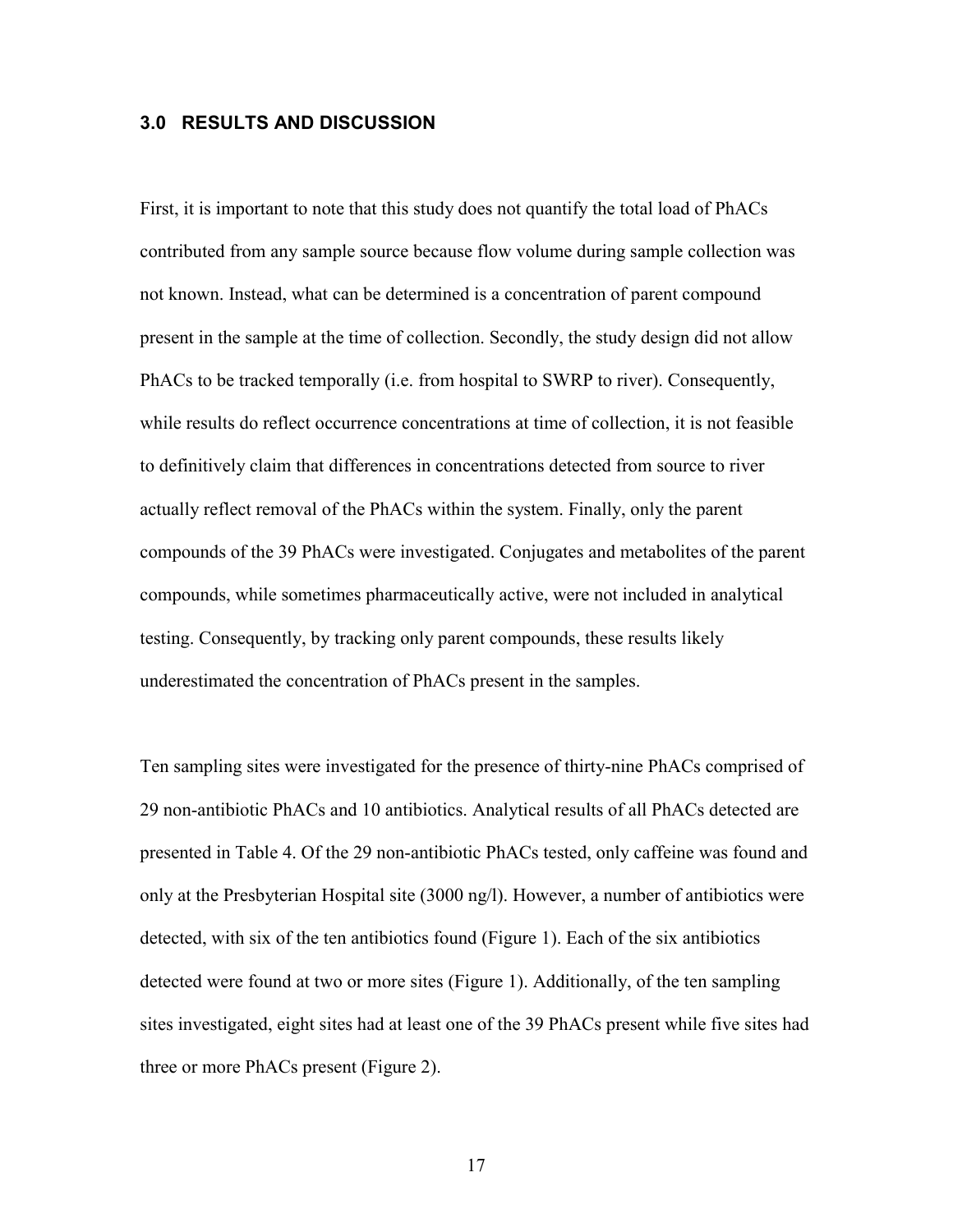| PhAC<br>drug class                          | Presbyterian<br>Hospital | University<br>Hospital | VA Hospital | Dormitory<br><b>NNU</b> | iving<br>$\ddot{\mathbf{R}}$ io<br>Assisted L<br>Vista del | <b>SWRP</b> Influent | <b>SWRP Effluent</b> | Rio Grande | $\mathbf{\tilde{c}}$<br>Rio Grande | $\boldsymbol{\omega}$<br>Rio Grande |
|---------------------------------------------|--------------------------|------------------------|-------------|-------------------------|------------------------------------------------------------|----------------------|----------------------|------------|------------------------------------|-------------------------------------|
| sulfamethoxazole<br>antibiotic-sulfonamide  | 800                      | 2100                   | 400         | <b>ND</b>               | <b>ND</b>                                                  | 390                  | 310                  | ND         | 300                                | 300                                 |
| trimethoprim<br>antibiotic-other            | 5000                     | 2900                   | <b>ND</b>   | ND                      | <b>ND</b>                                                  | 590                  | 180                  | ND         | <b>ND</b>                          | ND                                  |
| ciprofloxacin<br>antibiotic-fluoroquinolone | 2000                     | <b>ND</b>              | 850         | <b>ND</b>               | <b>ND</b>                                                  | <b>ND</b>            | <b>ND</b>            | <b>ND</b>  | <b>ND</b>                          | ND                                  |
| ofloxacin<br>antibiotic-fluoroquinolone     | 25500                    | 34500                  | 35500       | <b>ND</b>               | 1300                                                       | 470                  | 110                  | <b>ND</b>  | ND                                 | ND                                  |
| lincomycin<br>antibiotic-lincosamine        | 2000                     | 300                    | <b>ND</b>   | N <sub>D</sub>          | <b>ND</b>                                                  | ND                   | <b>ND</b>            | <b>ND</b>  | <b>ND</b>                          | ND                                  |
| penicillin G<br>antibiotic- $\beta$ -lactam | <b>ND</b>                | 5200                   | 850         | ND                      | <b>ND</b>                                                  | ND                   | ND                   | ND         | <b>ND</b>                          | ND                                  |
| caffeine<br>other-stimulant                 | 3000                     | <b>ND</b>              | ND          | <b>ND</b>               | <b>ND</b>                                                  | ND                   | <b>ND</b>            | ND         | <b>ND</b>                          | ND                                  |

Table 4: PhACs detected at sampling sites (ng/l). Blank boxes indicate no detection.



Figure 1: Number of sites where a particular antibiotic was detected. This graph also shows that six of the ten antibiotics were detected while four were absent from all sampling sites.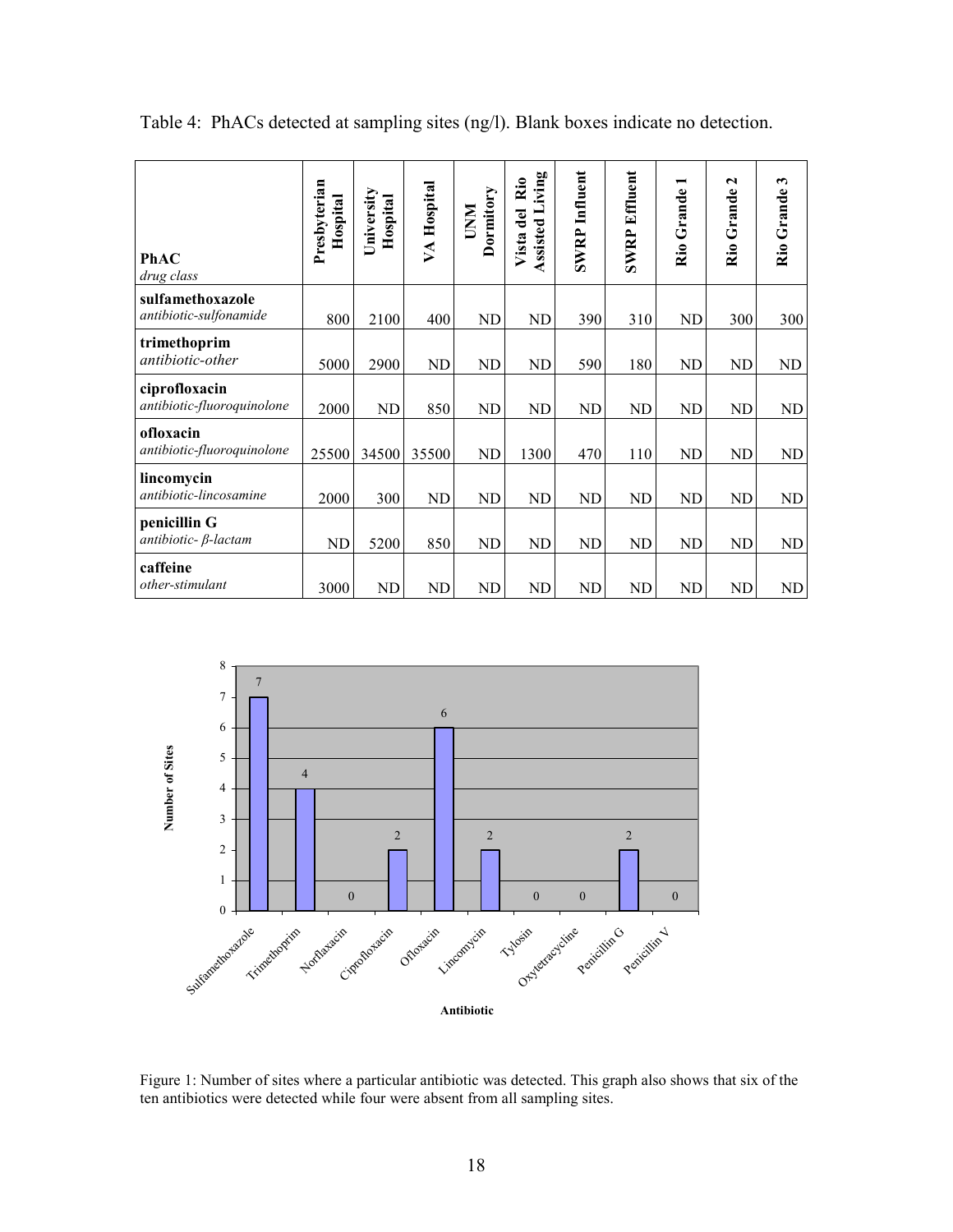

Figure 2: Number of PhACs detected at each sampling site. As expected, hospitals had the most PhACs detected and the river the least. Also, eight of the ten sampling sites had at least one PhAC present and two sites had none.

#### **3.1 Fate and Persistence of PhACs in the Environment**

Once a PhAC enters wastewater or natural waters, several processes affect its fate and transport in the environment. These processes include 1) sorption, 2) biotic transformation, and 3) abiotic transformation (Huang et al., 2001). The fate and persistence of PhACs in the environment is affected by their sensitivity to these processes. Research based on the chemical properties and structures of PhACs has improved our ability to predict the sensitivity of PhACs to these processes and hence, their expected fate and persistence (Huang et al., 2001). Furthermore, it is now understood that classes of drugs that have similar chemical properties and characteristics tend to behave similarly in the environment. See Appendix D for details regarding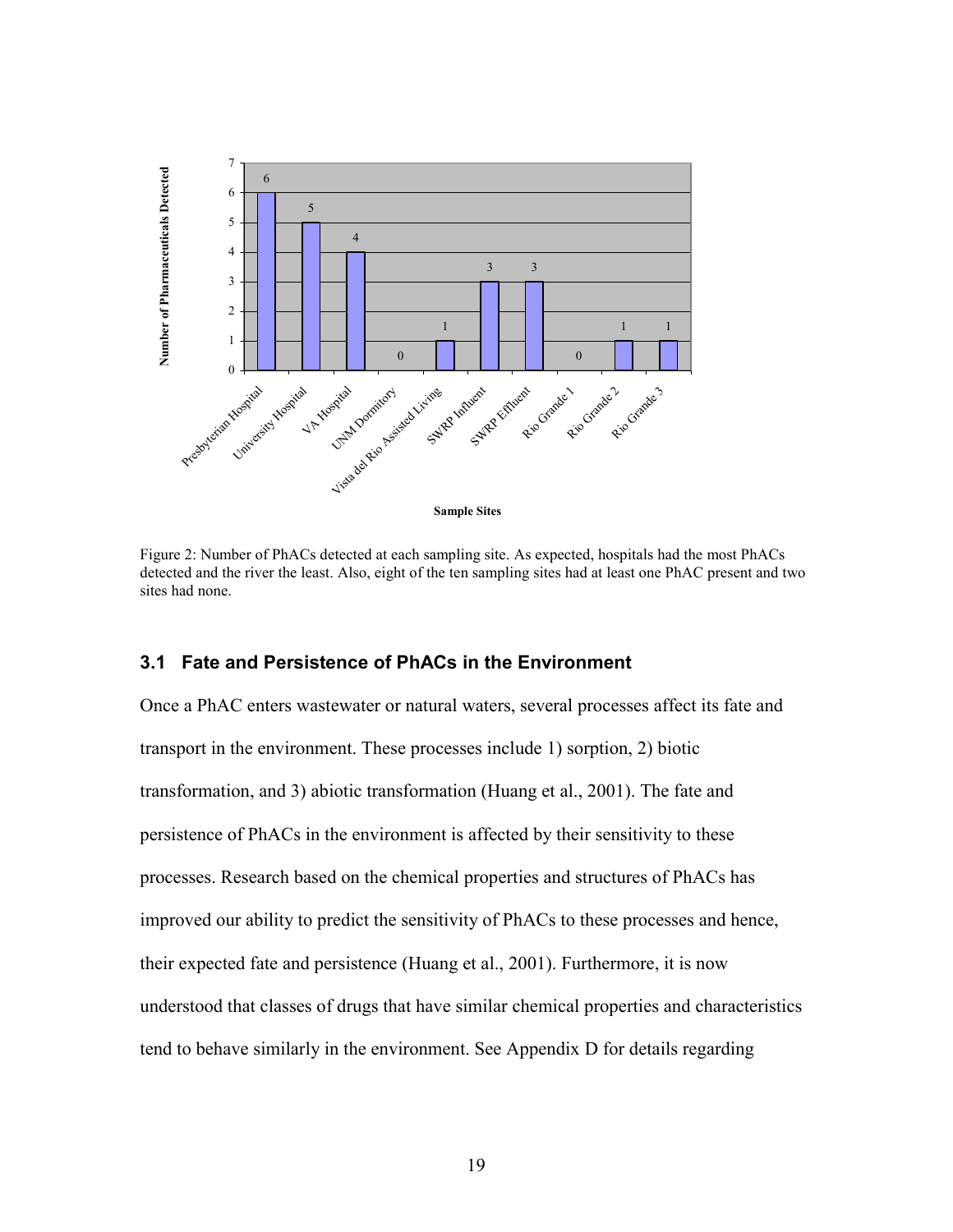specific chemical properties and pharmacokinetics of the three antibiotics detected in SWRP influent and effluent.

The likelihood of detecting specific drugs can be predicted by combining knowledge regarding the concentrations and fate of PhACs within the same class (Huang et al., 2001). Regarding antibiotics, their persistence and transport in the environment has been predicted by Huang et al. (2001), as follows: sulfonamides and fluoroquinolones are the most persistent followed by macrolides; tetracyclines can persist for relatively long periods if sunlight is not present, but tend to be less mobile, and aminoglycosides and β lactam antibiotics show the least persistence. However, it is important to realize that it is not essential for a PhAC to be persistent in the environment in order for it to have significant impact. Instead, the PhAC could be present at concentrations of concern simply by continual infusion into the environment (Daughton and Ternes, 1999).

With regard to antibiotics in wastewater and surface water, previous studies have shown tendencies for some classes of antibiotics to be detected while others are not. In wastewater and surface waters, tetracycline and  $\beta$ -lactam antibiotics have been found rarely, trimethoprim occasionally, and sulfonamide, fluoroquinolone, and macrolide antibiotics frequently (Huang et. al, 2001). Research by Huang et al. (2001), identified antibiotics that were most likely to be found in wastewater sources by combining information concerning environmental fate with predicted concentration levels of different antibiotics. From their respective classes, sulfamethoxazole, ciprofloxacin, and azithromycin were predicted to be the leading wastewater effluent antibiotics (Huang et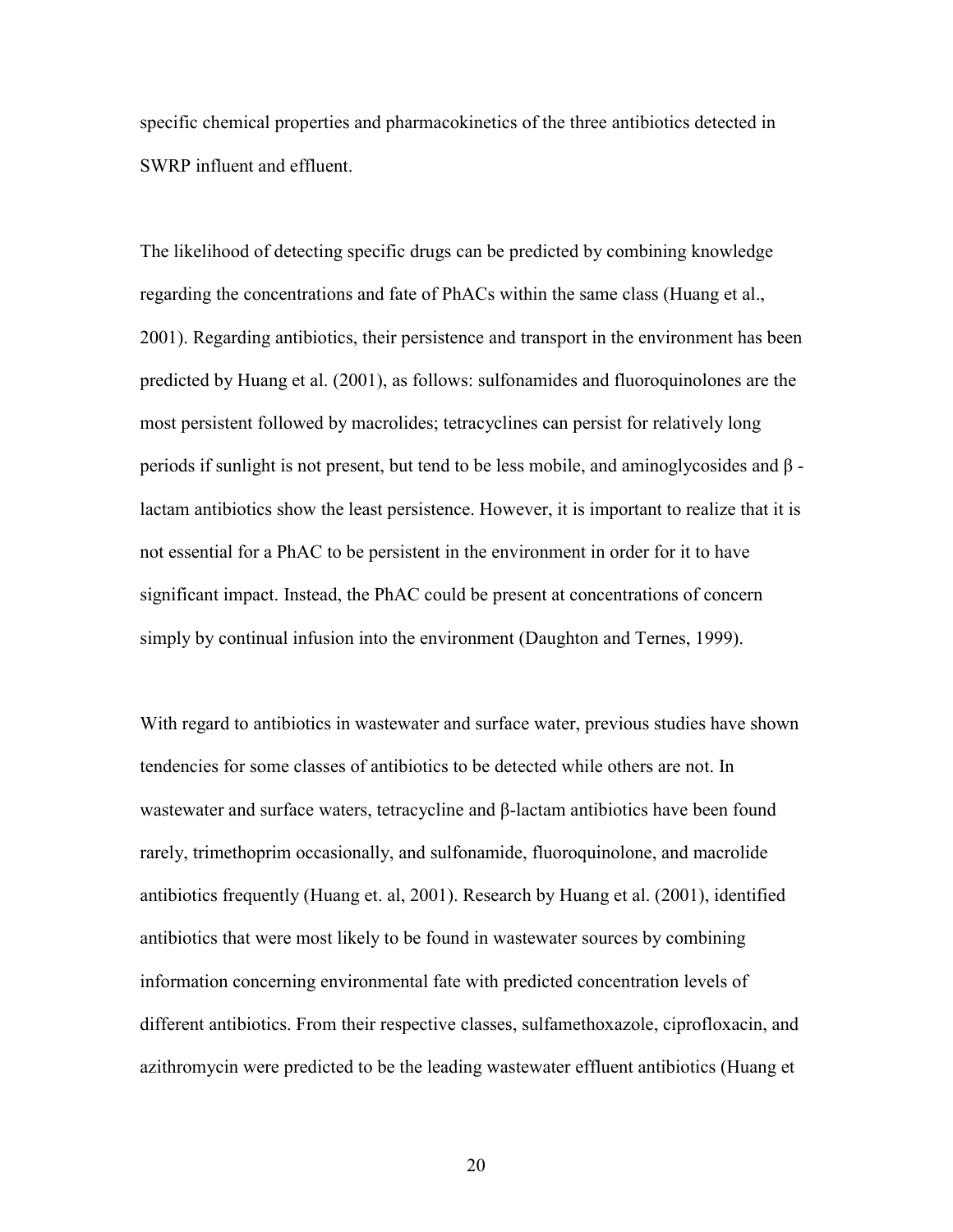al., 2001). This predictability of detection is largely related to stability of these compounds in the environment. As such, the sulfonamides and fluoroquinolones, followed by macrolides, are the least susceptible to transformation and more likely to persist and transport in aqueous environments (Huang et al., 2001). Additionally, the fluoroquinolones and tetracyclines degrade very slowly as long as sunlight is limited (Huang et al., 2001). Tetracyclines adsorb to soils and sediments most readily, fluoroquinolones and macrolides moderately, sulfonamides moderately to weakly, and aminoglycosides and β-lactams weakly (Huang et al., 2001). In addition to predictions regarding fate and persistence, Huang et al. (2001) also estimated antibiotic concentrations in untreated wastewater to range from 3.9 ng/l to approximately 27,000 ng/l. Interestingly, these predictions regarding fate, persistence, and concentrations are similar to the results obtained in this project (Table 4). See Appendix D for additional fate, transport and persistence characteristics for common antibiotic classes.

#### **3.2 Detection of Antibiotics vs. Other PhACs**

While antibiotics were detected in all hospital samples, it is surprising and not well understood why none of the non-antibiotic PhACs were detected, or why caffeine was detected at only one site. Although beyond the scope of this study, the absence of these non-antibiotic PhACs from all samples may be due to 1) lower prescribed use, 2) differences in excretion and metabolism of parent compound, 3) lower persistence and transport due to differences in chemical properties and structures of non-antibiotic drugs, and/or 4) analytical error/inaccuracies associated with the analytical techniques used for the non-antibiotic drugs compared with that used for antibiotics.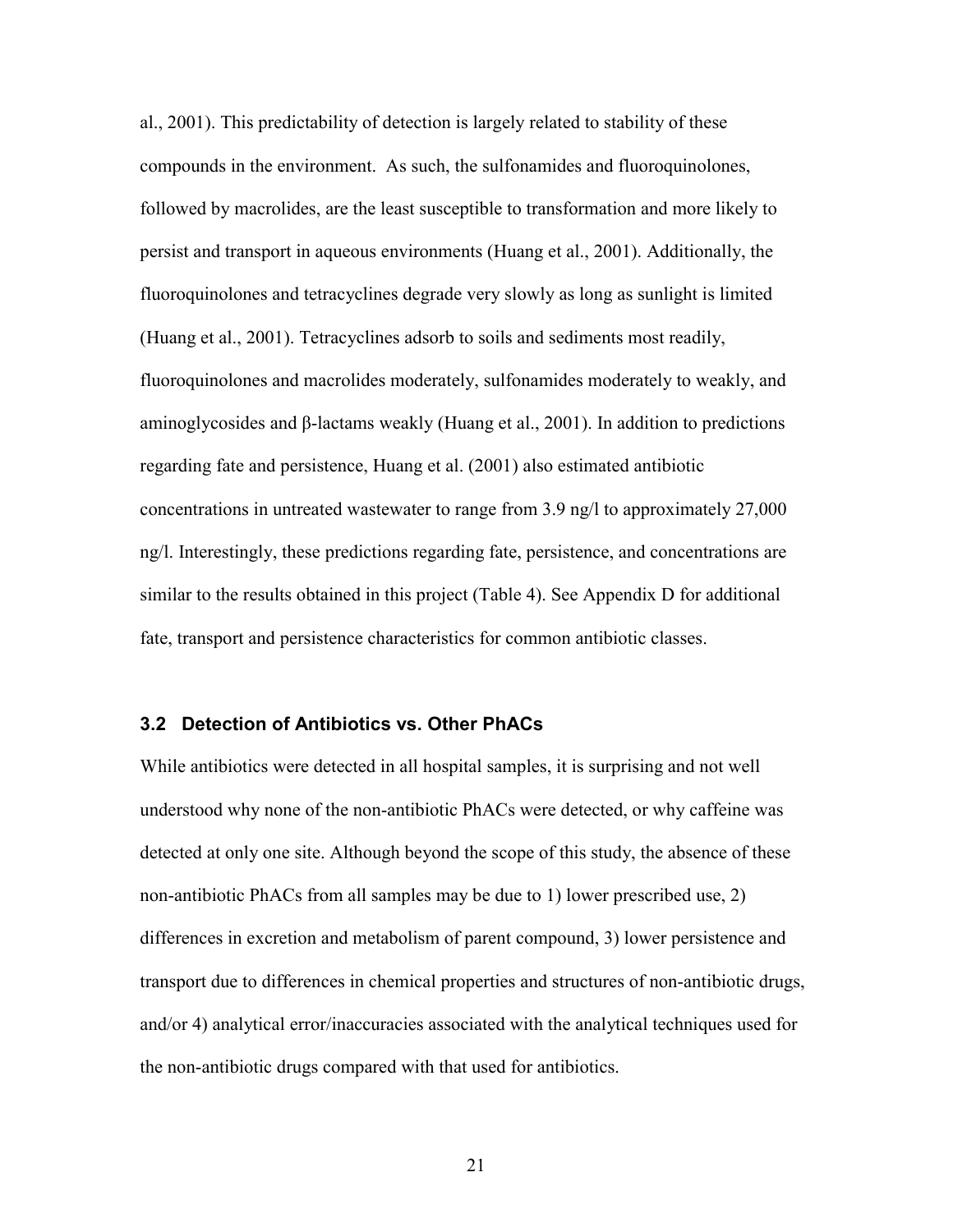#### **3.3 Occurrence of PhACs in Hospital and Residential Effluent**

The first objective of this study was to investigate the occurrence of PhACs in hospital and residential wastewater and, when present, to document their concentrations. In this regard, data reveals that all three hospitals are in fact significant source contributors of several antibiotics but not of non-antibiotic PhACs (Figure 3). In addition, one hospital was also a source contributor of the PhAC, caffeine. Six of the ten antibiotics investigated were detected at the hospital sites (Figure 3). As predicted by Huang et al., 2001, the drug classes of fluoroquinolones and sulfonamides are well represented. This is reflected by the presence of ofloxacin and sulfamethoxazole at all three hospital sites, and ciprofloxacin at two hospital sites. Ofloxacin was found at particularly high levels in all three hospital's wastewaters.



Figure 3: PhACs detected in effluent from hospital and residential sites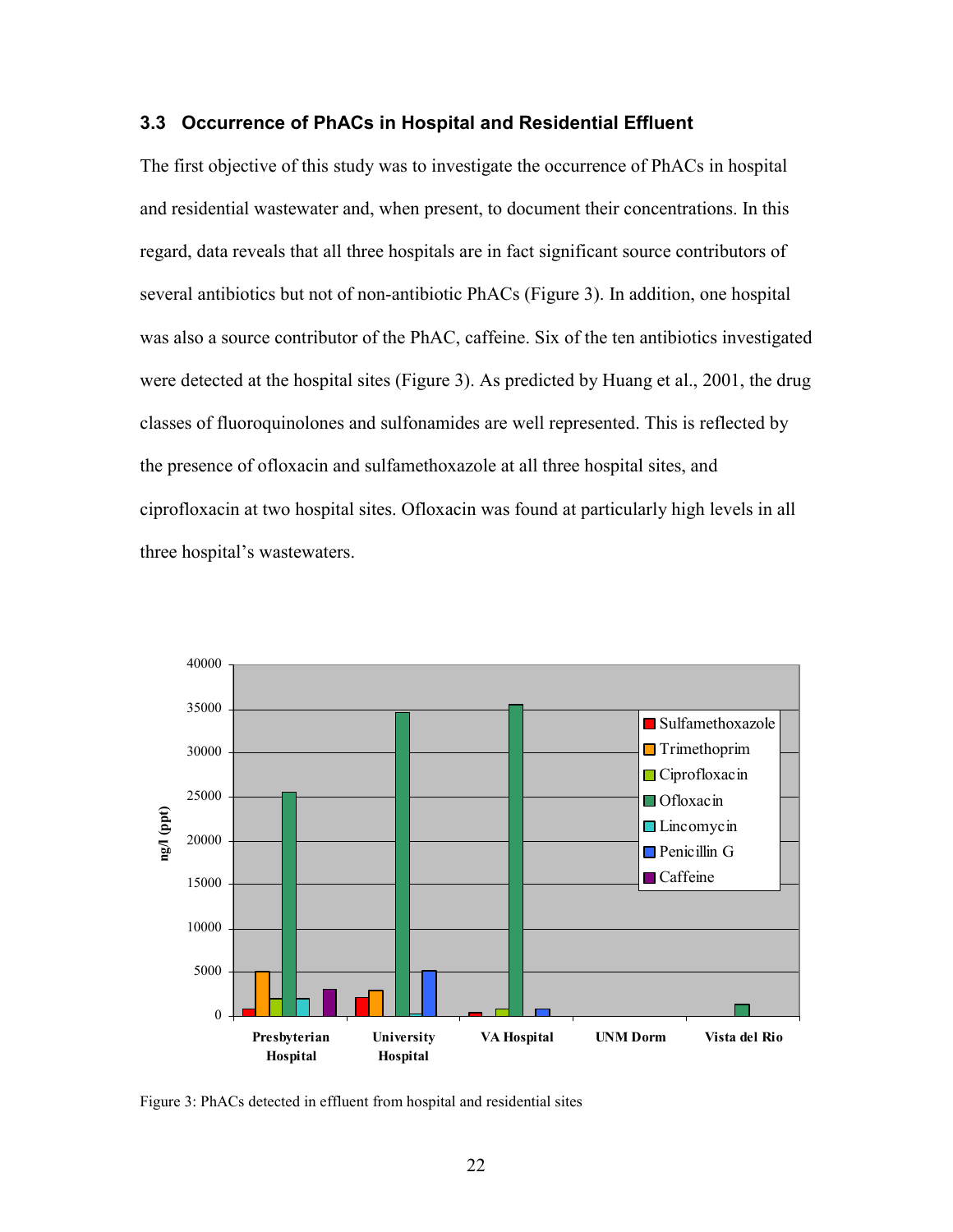In contrast to hospital effluents, residential point source contributions were minimal as indicated by the absence of PhACs at the UNM Alvarado Dormitory, and the detection of only one antibiotic, ofloxacin, at Vista del Rio Assisted Living (Figure 2). Also, in comparison to the concentrations found at hospital sites, the concentration contributed from Vista del Rio is nominal.

#### **3.4 Genotoxicity in Hospital Effluent**

Genotoxicity refers to the amount of damage a toxin can do to DNA molecules. Genotoxic substances are also often mutagens and carcinogens (Hartmann et al., 1998). Fluoroquinolone antibiotics, particularly ciprofloxacin, have been shown to display genotoxic effects in hospital effluent where concentrations were in the 3000ng/l to 87,000 ng/l range (Hartmann et al., 1998). While ciprofloxacin was only found at a maximum concentration of 2000 ng/l in this study, temporal and spatial variability in effluent concentrations are likely to exist and could result in concentrations within the genotoxic range at times. Additionally, ofloxacin, which is also a fluoroquinolone but was not specifically addressed in the Hartmann et al. study, was found at very high concentrations in all three hospital samples and is therefore also of concern for its potential contribution to genotoxic effects.

At concentrations found in hospital effluent, genotoxic effects from ciprofloxacin most significantly impair prokaryotic rather than eukaryotic organisms and do not appear to pose an acute human genotoxic risk (Hartmann et al., 1998). Still, prokaryotic organisms can be found in the activated sludge of sewage treatment plants where they could come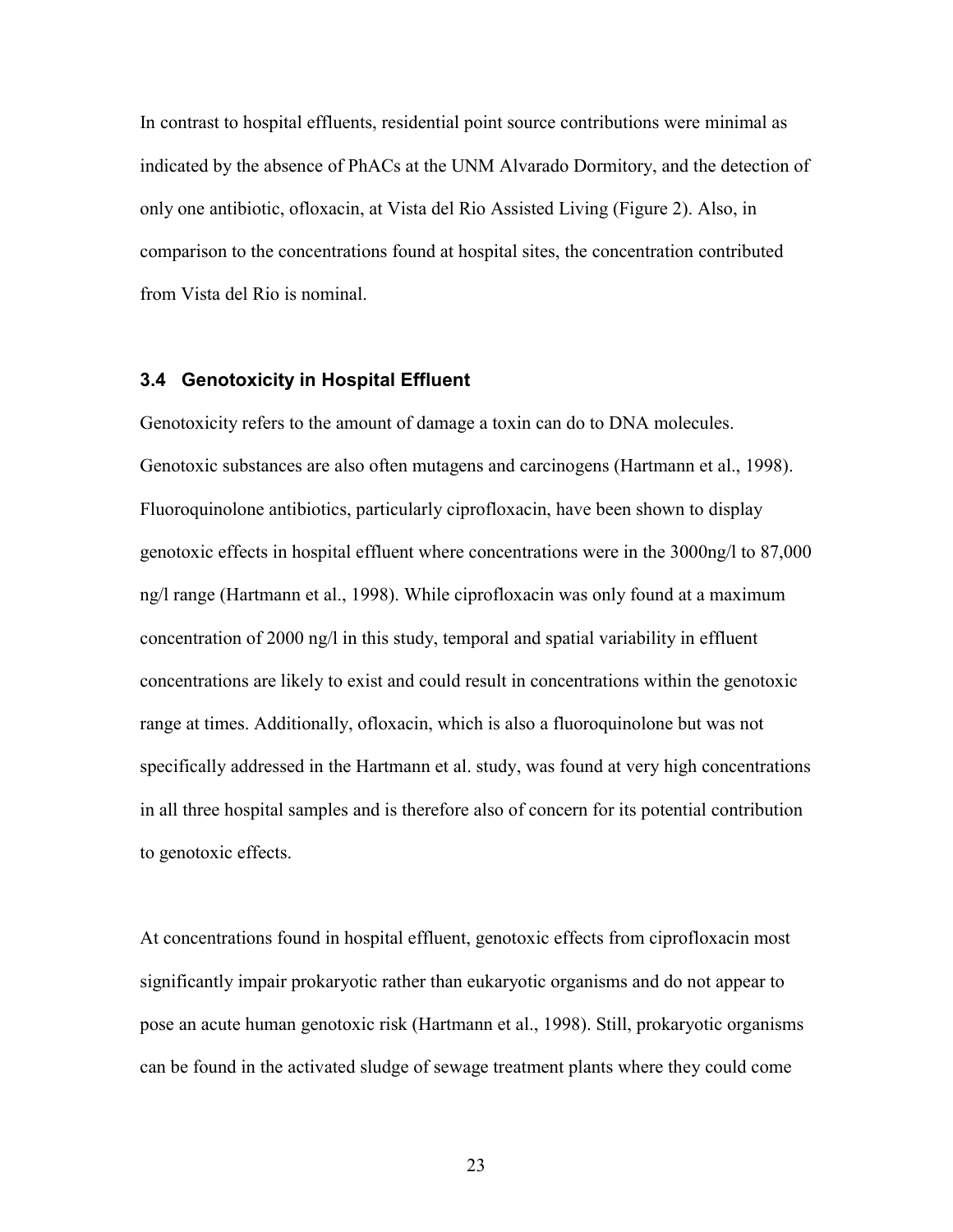into contact with significant concentrations of fluoroquinolone antibiotics (Hartmann et al., 1998). While not well understood, there is concern that this type of exposure could result in the disruption of microbial ecology or perhaps facilitate the proliferation of antibiotic-resistant organisms.

# **3.5 Differences in Occurrence and Concentration of PhACs from Source to SWRP Influent**

While hospital effluent samples contained six different antibiotics and caffeine, the wastewater sample collected at the SWRP influent site contained only three antibiotics (Figure 4). Four antibiotics and caffeine dropped below detection levels between the primary source and SWRP. This difference in concentrations of antibiotics between the source samples 1-5 (Table 3) and the SWRP influent can likely be attributed to: 1) dilution by other wastewater sources that do not contain PhACs, and /or 2) processes affecting the fate and transport of the PhAC such as sorption, biotic, and abiotic transformations (Huang et al., 2001). However, since the study design did not allow for hospital and residential effluent to be tracked temporally from source to SWRP influent, it is possible that the sample of influent collected at SWRP did not contain any of the originally sampled hospital or residential effluent but instead contained effluent that never had detectable concentrations of the PhAC. While it is likely the case that the drop in concentrations of PhACs in wastewater is primarily due to dilution and/or one of the processes affecting fate and transport, it is important to understand that temporal variations in concentration of PhACs in hospital or residential discharges may also

<u>24</u>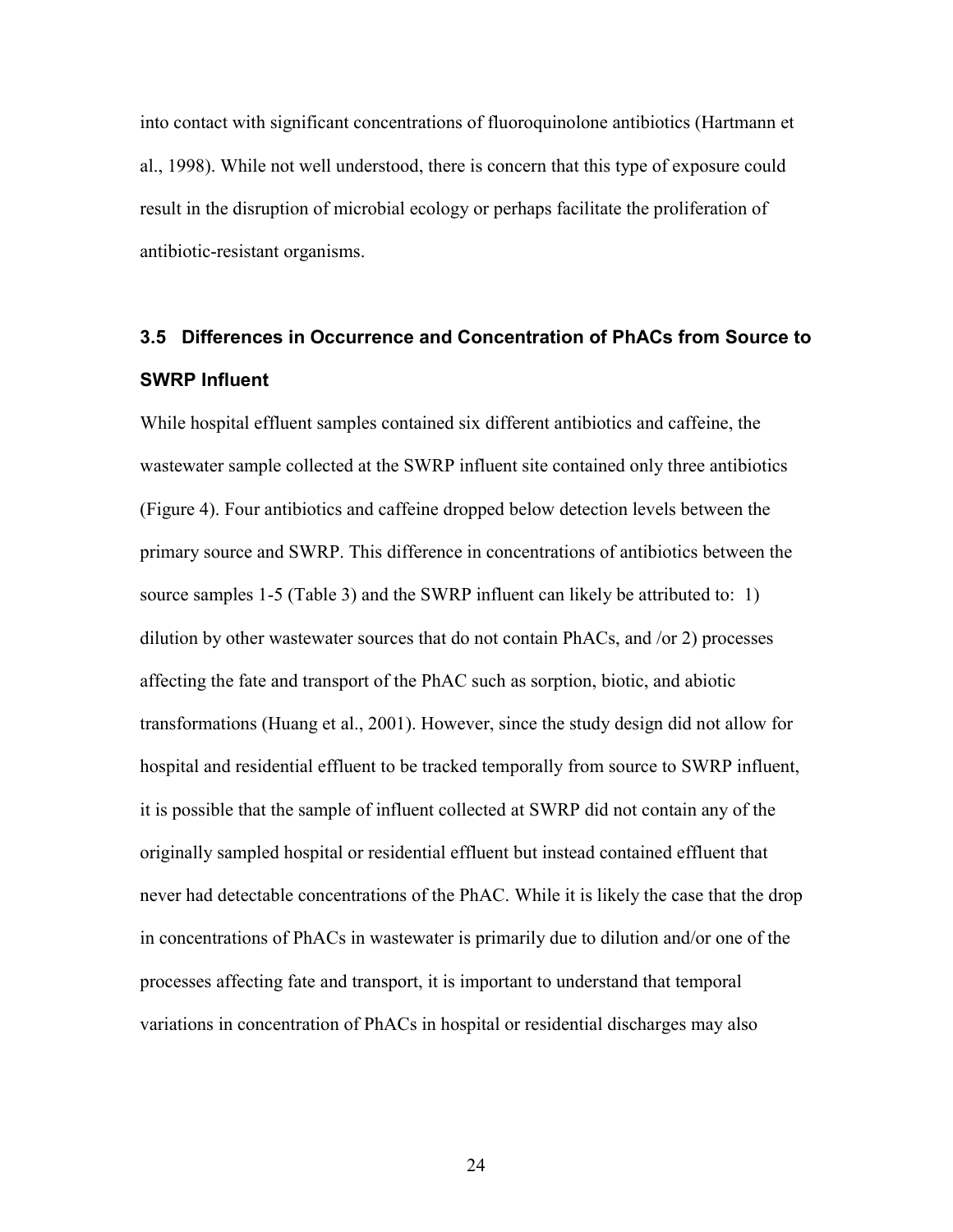contribute. Determination of exact processes affecting concentrations and fate of PhACs from source to river is an important area for further research.



Figure 4: Differences in concentrations of PhACs between their sources and the SWRP influent. The reduction in concentrations of PhACs between their various point sources and the SWRP influent ranges from 2-81% for sulfamethoxazole, 80-88% for trimethoprim, and 64-99% for ofloxacin.

#### **3.6 Concentrations of PhACs Before and After Wastewater Treatment**

The second objective of this study was to assess removal of PhACsby the SWRP. Three antibiotics (sulfamethoxazole, trimethoprim, and ofloxacin) were present both in the SWRP influent and effluent samples. Interestingly, these PhACs appear to have experienced between 20 and 77 percent removal (Figure 5). While the experimental design of this study makes it imprudent to definitively claim that SWRP removed these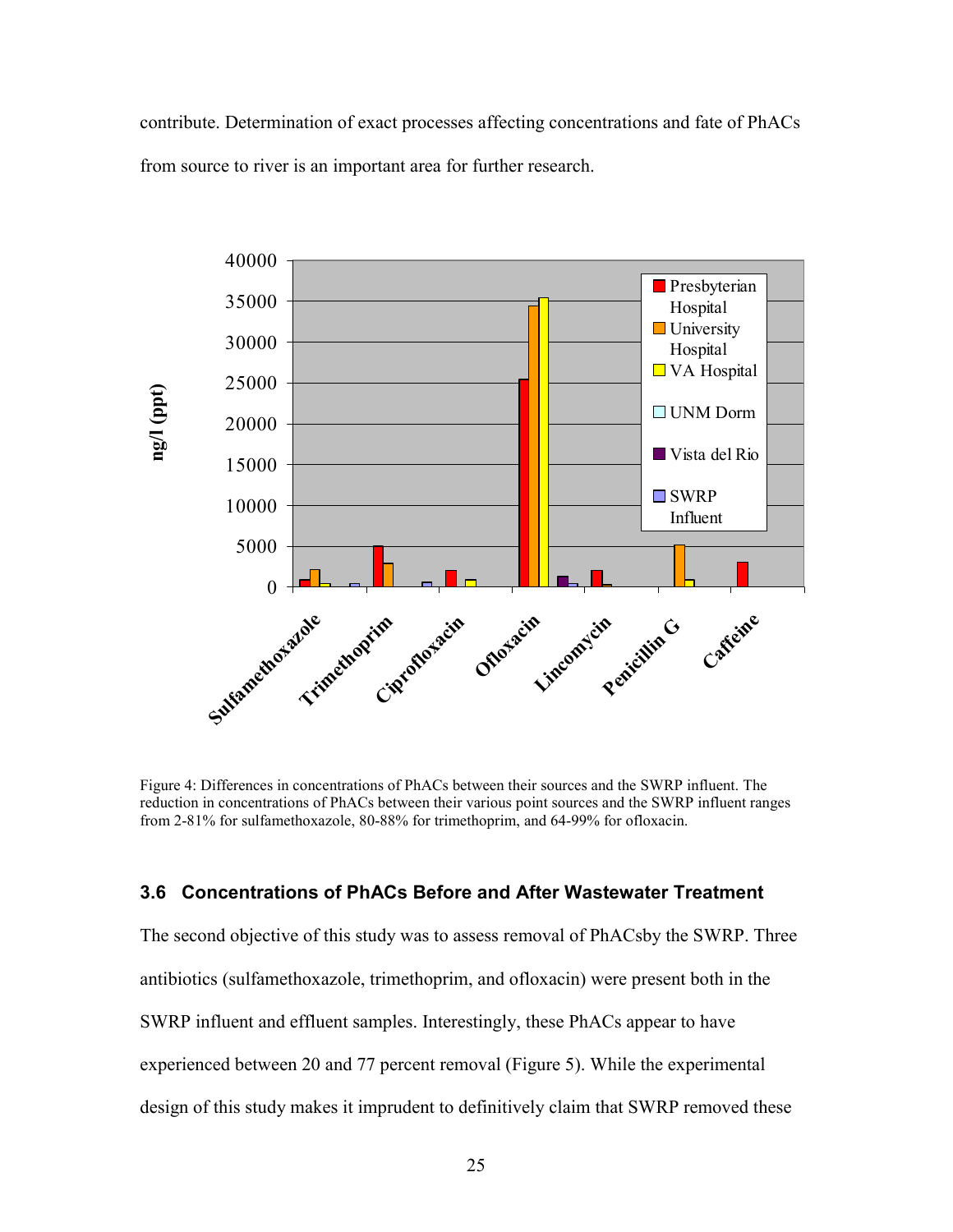PhACs, the fact that SWRP influent and effluent samples were 48-hour composites does lend some confidence to the results. Consequently, it is likely that one of the SWRP



Figure 5: Removal efficiency of SWRP for the three antibiotics detected in the SWRP influent

treatment processes (activated sludge or chlorination) was responsible for the observed reductions. It is also notable that the removal efficiency by SWRP varies for the three antibiotics. This variability is likely due to differences in chemical properties and structure of the PhACs that make them more or less sensitive to SWRP treatment processes and consequently result in different removal efficiencies. Interestingly, all three PhACs present in SWRP samples were from different drug classes and therefore, as predicted by Huang et al. (2001), were expected to behave differently, and in fact, did. Sulfamethoxazole, (a sulfonamide) demonstrated poor removal, whereas, trimethoprim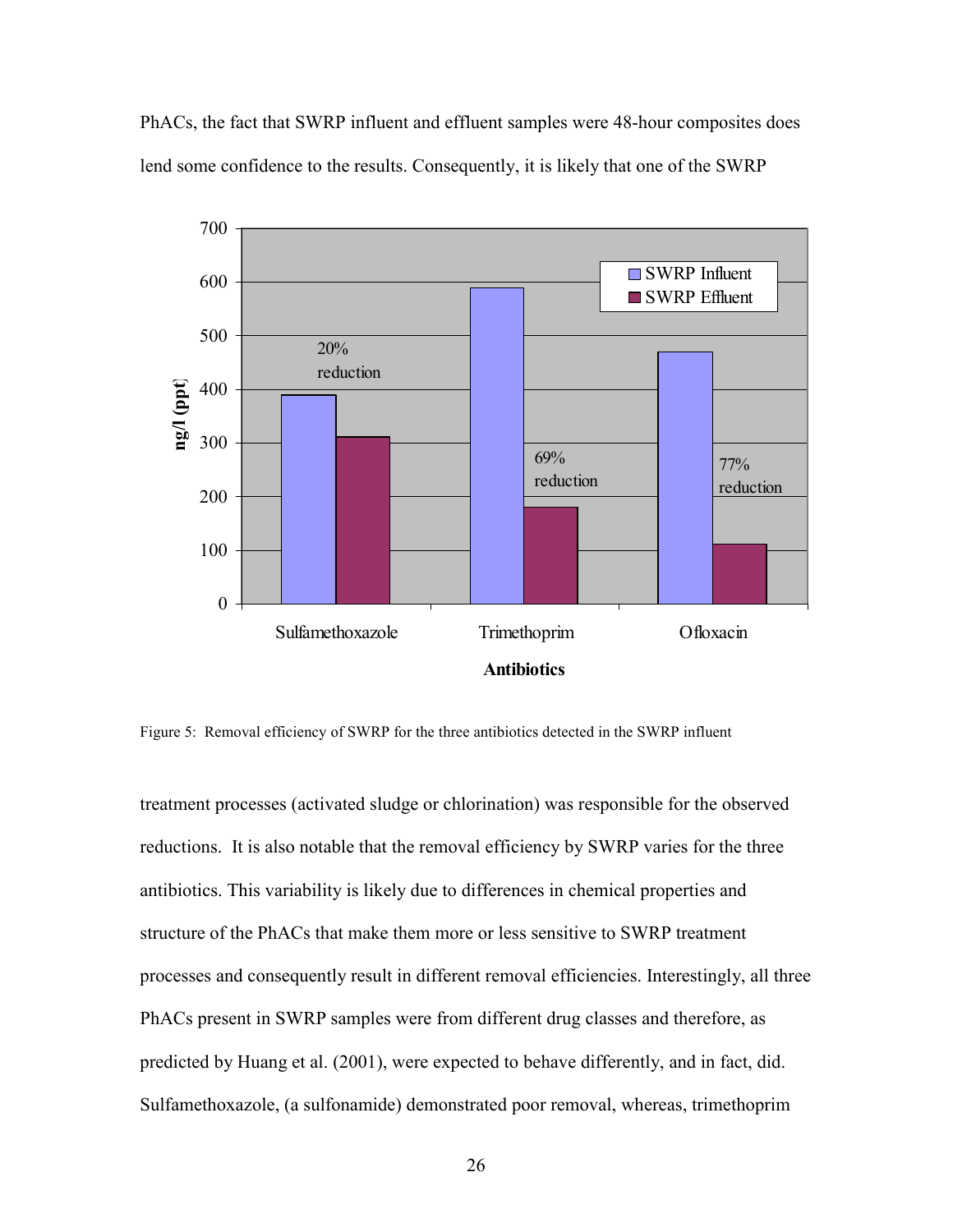(classified as 'other') and ofloxacin (a fluoroquinolone) were both more efficiently removed, though to differing degrees (Huang et al., 2001). Again, the exact processes (sorption, biotic or abiotic transformation) responsible for the removal are not known and are beyond the scope of this study. However, it would be interesting to collect samples between different treatment phases within SWRP to determine which phase and processes are responsible for the removal or transformation of each PhAC.

Following treatment at the SWRP, three antibiotics were detected in the SWRP effluent. This effluent is thus continually infusing antibiotics into the Rio Grande, though at relatively low concentrations. The effects of this discharge are not known. In fact, little is known at all about the acute or long-term effects to aquatic species or, more generally, about safe allowable limits of PhACs in the environment. Consequently, the inability of SWRP to fully remove PhACs is disconcerting. Advanced wastewater treatment techniques such as reverse osmosis, activated carbon, and ozonation have been shown to significantly reduce or eliminate antibiotics – including sulfamethoxazole – from wastewater effluents; however, most wastewater treatment facilities do not employ these techniques (Huang et al., 2001; Sedlak and Pinkston, 2001). Furthermore, even if these advanced techniques were widely employed, these processes have not been shown to fully remove all PhACs and, consequently, issues surrounding potential long term effects at low concentrations of PhACs could continue to be a concern (Daughton and Ternes, 1999; Sedlak and Pinkston, 2001).

<u>27</u>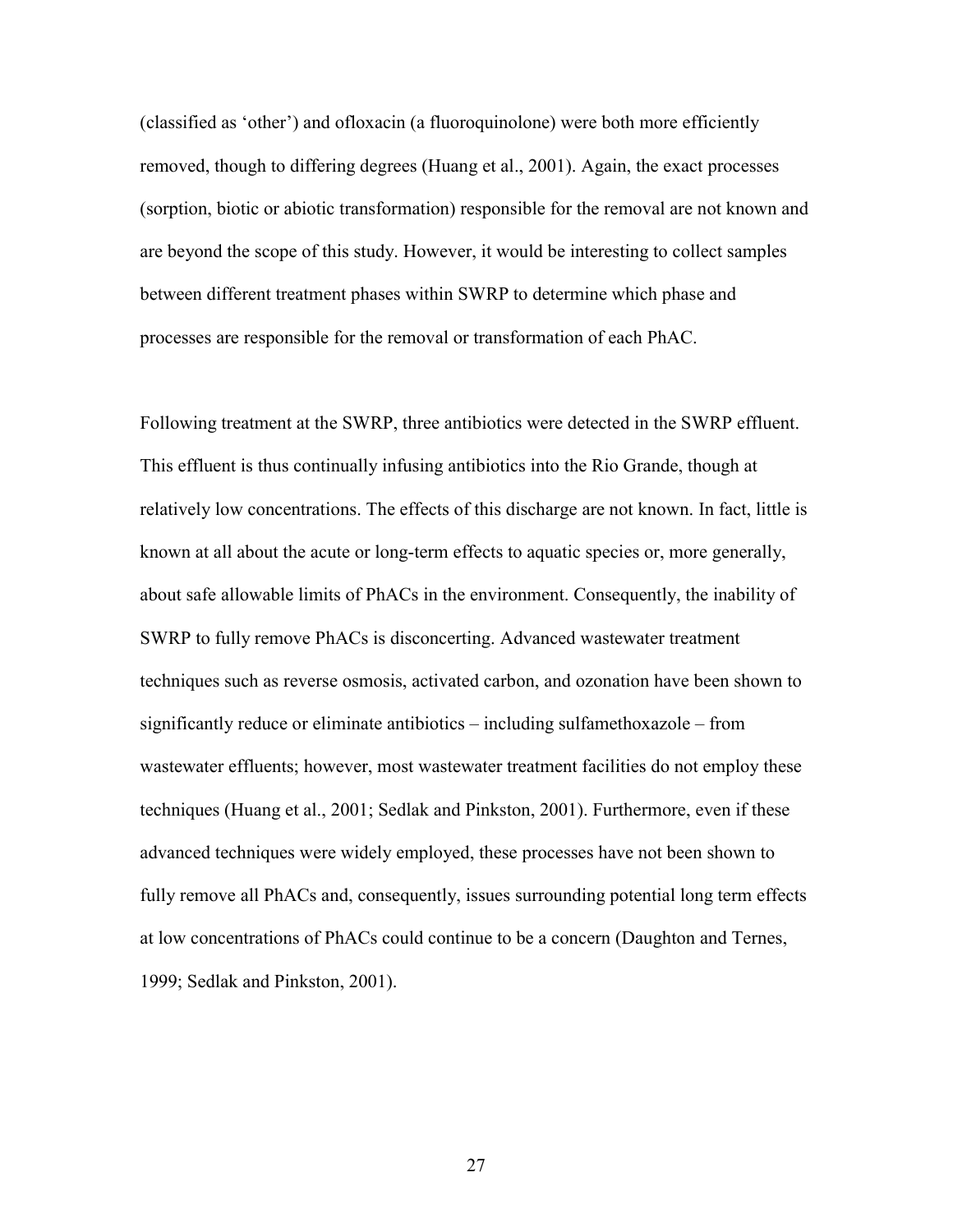# **3.7 Occurrence and Fate of PhACs in the Rio Grande**

The final objective of this study was to investigate the occurrence and fate of PhACs in the Rio Grande by collecting samples both upstream and downstream of SWRP. With regard to occurrence, no PhACs were detected at Rio Grande 1, upstream of SWRP, and only one antibiotic, sulfamethoxazole, was detected at the two sampling sites below SWRP (Figure 6). The lack of detection of PhACs at Rio Grande 1 is consistent with two prior NMED studies in which PhACs were undetected in samples from this location (McQuillan, 2001, 2002). This is good news since this is near the planned diversion site for the City of Albuquerque's Drinking Water Program.



Figure 6: Concentration of antibiotics at SWRP and in the Rio Grande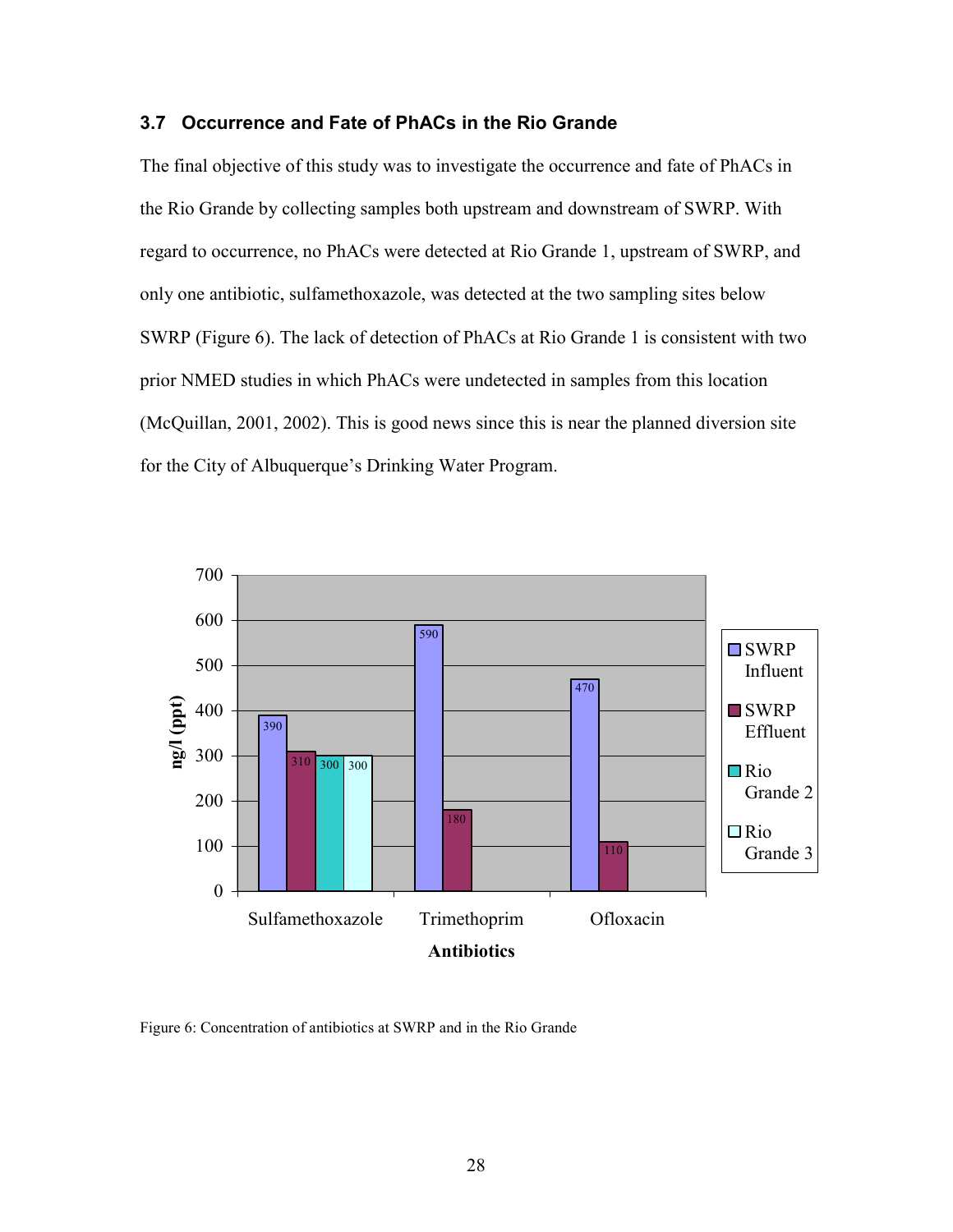Although three PhACs were detected in the SWRP effluent, the trimethoprim and ofloxacin were present at very low concentrations. It is reasonable to assume that dilution by the river caused these two antibiotics to drop below detection limits in the Rio Grande since the Rio Grande flow rate was 5.5 times that of the SWRP effluent (See Appendix A). However, it is possible that photolysis or some other transformative process might also have played a role. Fluoroquinolones are especially susceptible to photodegradation (Huang et al., 2001) for which the wide and shallow river morphology of the Rio Grande offers ample opportunity. Consequently, photodegradation must be considered a possible explanation for the absence of ofloxacin from the Rio Grande samples.

Similarly, the fact that the sulfamethoxazole concentration remains relatively stable in the SWRP effluent and in Rio Grande samples 2 and 3, seems to support the predictions made by Huang et al., (2001), that sulfamethoxazole is not particularly sensitive to photolysis or other transformation processes and tends to persist and transport readily in the environment. Alternatively, it is unclear why the concentrations of sulfamethoxazole in the SWRP effluent and Rio Grande samples 2 and 3 remain virtually unchanged when dilution alone should have resulted in a 5.5 fold reduction (Appendix A). Possible explanations for this result might include: 1) the SWRP effluent contained conjugates or metabolites of sulfamethoxazole that were not accounted for in analysis and were not in pharmaceutically-active forms in the SWRP effluent but were later converted back to the detectable parent form of the drug after reaching the river, or 2) temporal variations in sulfamethoxazole concentrations exist in the SWRP effluent from day to day.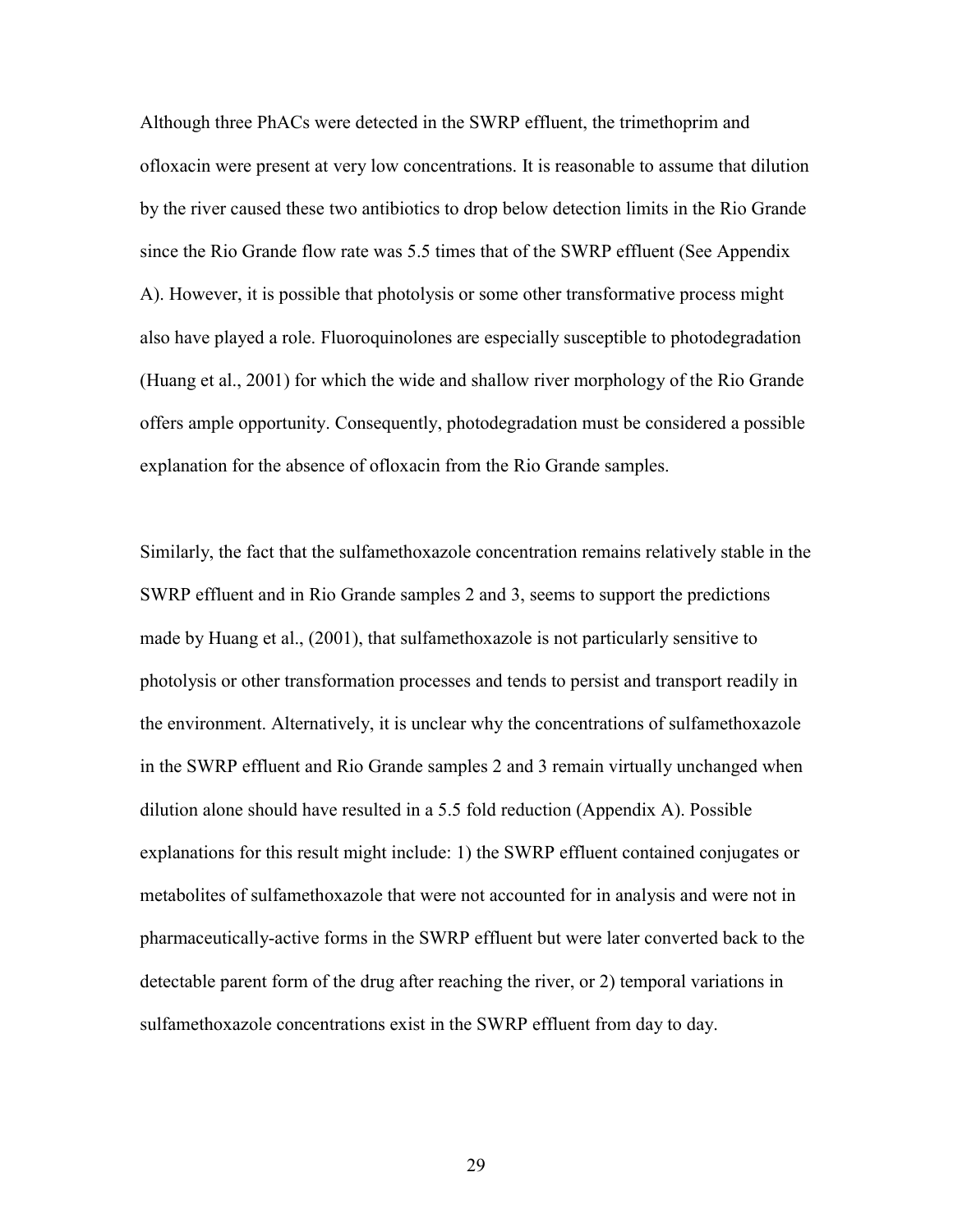Since study design did not temporally track samples from the SWRP into the Rio Grande, temporal variations could potentially explain this result. In fact, the Rio Grande samples were collected about a week before the SWRP effluent samples. Consequently, if the SWRP effluent entering the Rio Grande on the day of collection of the Rio Grande 2 and 3 samples had concentrations of sulfamethoxazole 5.5 times greater than those detected in the SWRP effluent in this study, the concentration of sulfamethoxazole found in this study in Rio Grande 2 and 3 samples would be consistent with dilution effects. However, since temporal fluctuations of this magnitude are unlikely, it is possible that some combination of factors was responsible for the results obtained.

Maintaining adequate flow in the Rio Grande is important for the preservation of water quality because it allows for the dilution of contaminant loads entering the river. With the City of Albuquerque Drinking Water Program, additional water will be diverted from the Rio Grande. The City of Albuquerque will be diverting 94,000 af/y but predicts the effective loss of flow through Albuquerque to be minimal, at 34,000 af/y. At present, on the collection date of 3/31/03, the SWRP effluent was 15.4% of the Rio Grande flow. This would increase to 16.9% if 34,000 af/y were effectively lost as predicted (Appendix A). While not a significant change, this could potentially raise PhAC concentrations as well as other chemical pollutant concentrations to levels of concern.

#### **3.8 Comparisons with Prior Studies**

The finding of sulfamethoxazole in the Rio Grande is consistent with results obtained by the USGS in their surveillance of US streams in 1999 and 2000 where sulfamethoxazole and trimethoprim were both detected in 12.5 percent of 104 streams with a median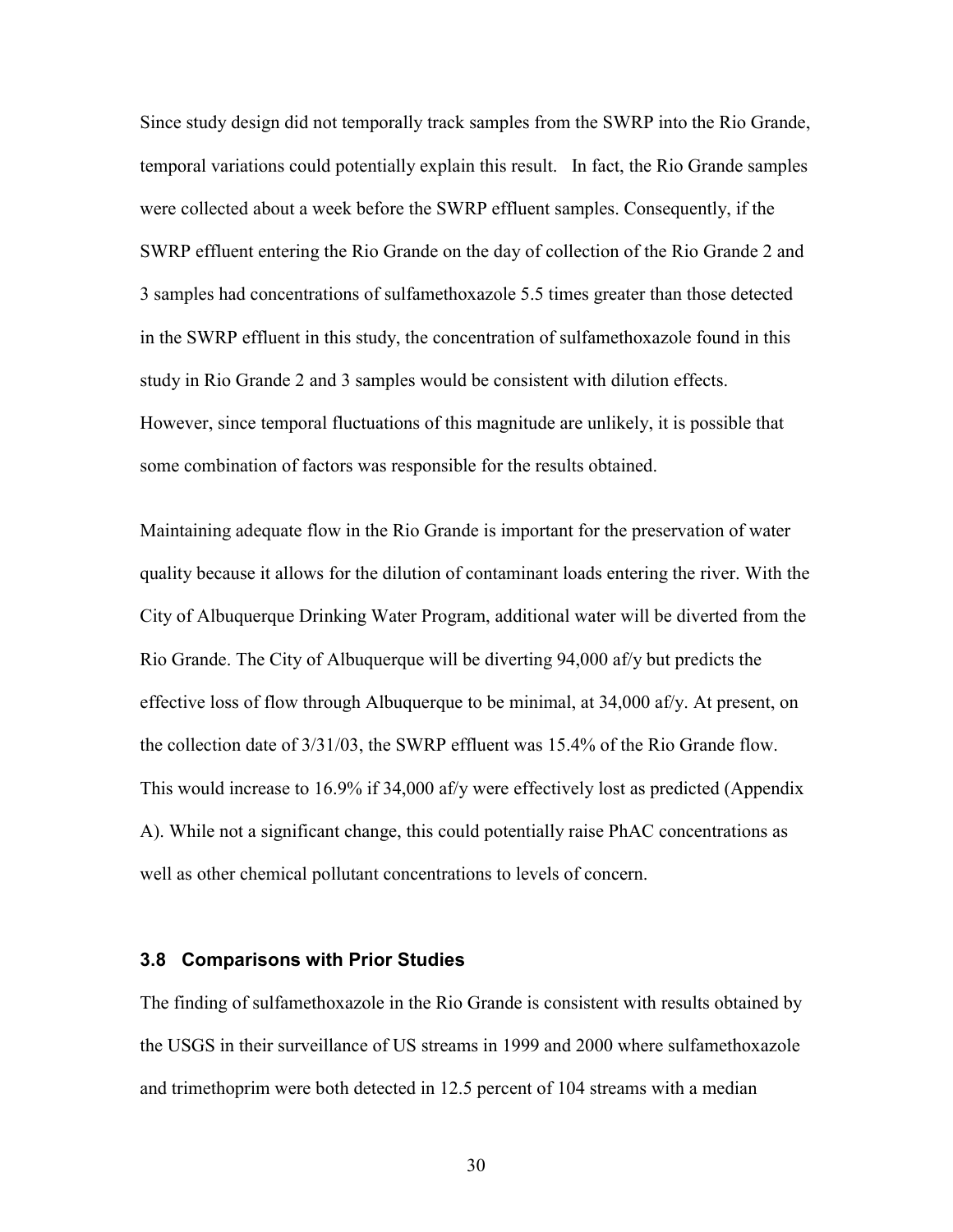concentration of 150 ng/l (Kolpin et al., 2002). It is curious, however, that trimethoprim was not detected in the Rio Grande since these two drugs frequently appeared to be detected together and in similar concentrations by the USGS (Kolpin et al., 2002) (Table 5). Perhaps the answer lies in the differences of removal by SWRP where trimethoprim is reduced by approximately 69 percent and sulfamethoxazole by only 20 percent (Figure 5). This may indicate that treatment processes within SWRP are affecting the trimethoprim more readily than the sulfamethoxazole. Table 5 is included to allow for further comparison of results from USGS, NMED, and this study (Kolpin et al., 2002).

Similarly, it is also interesting that in previous NMED studies involving Rio Grande samples, other PhACs, such as estrone, amitriptyline, and caffeine were detected. In light of these findings, it is somewhat surprising that none of these PhACs were detected in this study, particularly since the Rio Grande sample sites in this study focused on Albuquerque, the most populated region in New Mexico. Analyses were performed by SLD for both this study and the prior NMED studies when these other PhACs were detected (McQuillan, 2000, 2001). However, new instrumentation not previously used by SLD was utilized for this study and therefore, might explain the different findings.

However, a recent study conducted by the U. S. Fish and Wildlife Service and SLD (using the older instrumentation) investigated the same 29 non-antibioitic PhACs tested for in this study, and detected only 17β-estradiol at the analytical detection limit of 10 communication, unreferenced). None of the 29 non-antibiotic PhACs were detected in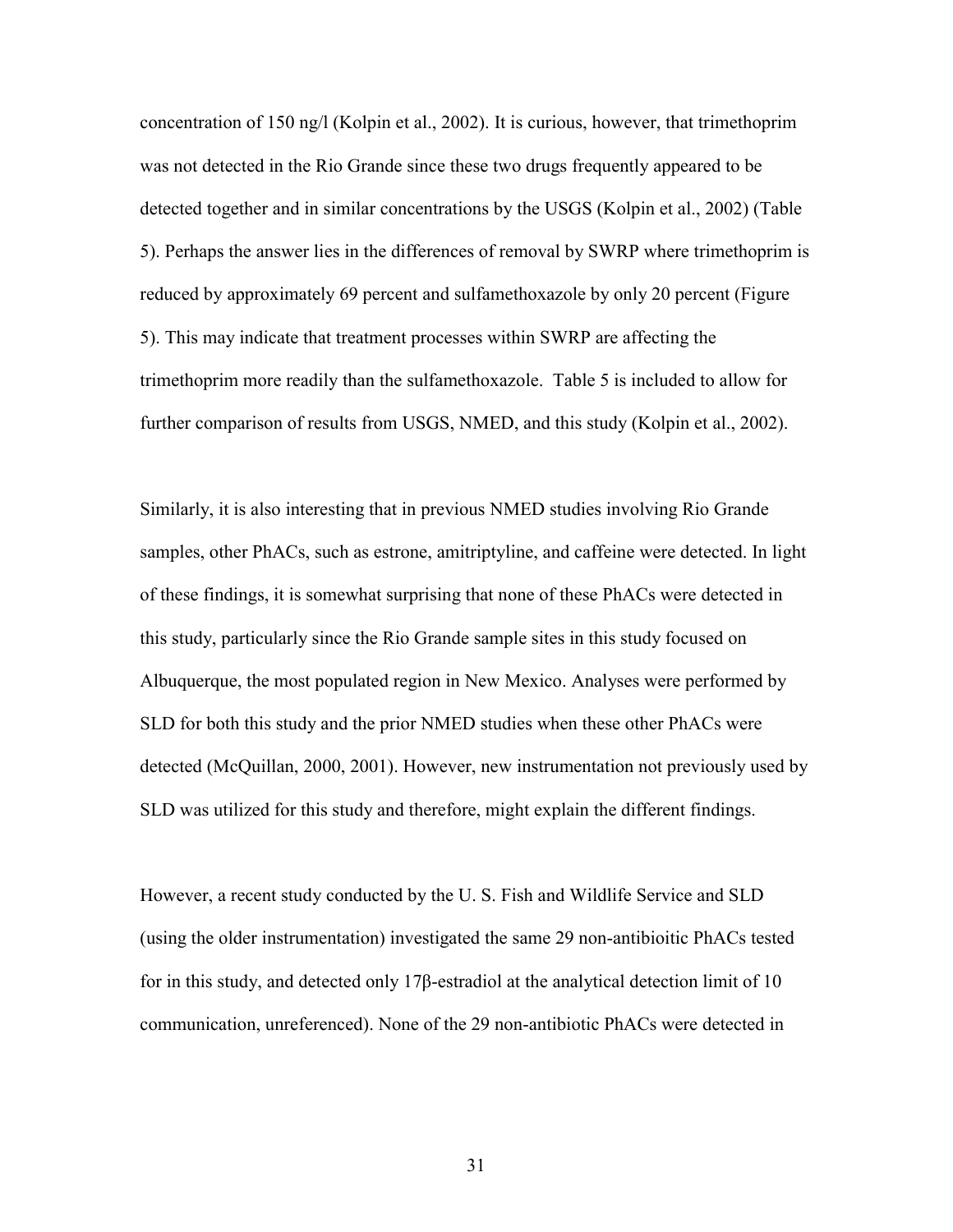Table 5: Comparison of PhACs detected in three different studies:

 1) U.S. Streams by the USGS (Kolpin et al., 2002), 2) the Rio Grande in prior NMED studies (McQuillan, 2001), 3) the Rio Grande in this study.

|                      | USGS*                  | <b>USGS</b> median found in Prior | <b>Concentrations</b> | Concentration    |
|----------------------|------------------------|-----------------------------------|-----------------------|------------------|
|                      |                        | frequency of concentration        | <b>NMED</b> studies   | detected in this |
| <b>PhAC</b>          | detection $(\%)(ng/l)$ |                                   | (ng/l)                | study (ng/l)     |
| sulfamethoxazole     | 12.5                   | 150                               | $\theta$              | 300              |
| trimethoprim         | 12.5                   | 150                               | $\theta$              | $\boldsymbol{0}$ |
| norfloxacin          | 0.9                    | 120                               |                       | $\boldsymbol{0}$ |
| lincomycin           | 19.2                   | 60                                | $\Omega$              | $\overline{0}$   |
| oxytetracycline      | 1.2                    | 340                               | $\theta$              | Not tested       |
| sulfamethazine       | 4.8                    | 20                                | $\theta$              | $\boldsymbol{0}$ |
| sulfamethizole       |                        | 130                               | $\theta$              | $\boldsymbol{0}$ |
| tylosin              | 13.5                   | 40                                | $\theta$              | $\boldsymbol{0}$ |
| fluoxetine           | 1.2                    | 120                               | $\Omega$              | $\boldsymbol{0}$ |
| caffeine             | 61.9                   | 81                                | 200 and 1500          | $\boldsymbol{0}$ |
| cholesterol          | 84.3                   | 830                               |                       | $\boldsymbol{0}$ |
| equiline             | 1.4                    | 147                               | $\theta$              | $\boldsymbol{0}$ |
| $17\alpha$ -ethynl   |                        |                                   |                       |                  |
| estradiol            | 15.7                   | 73                                | $\Omega$              | $\boldsymbol{0}$ |
| $17\beta$ -Estradiol | 10.6                   | 160                               | $\theta$              | $\boldsymbol{0}$ |
| mestranol            | 10                     | 74                                | $\theta$              | $\boldsymbol{0}$ |
| estrone              | 7.1                    | 27                                | 140                   | $\boldsymbol{0}$ |
| amitriptyline        | Not tested             | Not tested                        | 30                    | $\overline{0}$   |

**\***The USGS study detected additional compounds but only those also tested for in the other studies are included here for comparison

Albuquerque reaches of the Rio Grande despite use of the older analytical instrumentation. This indicates that the difference in instrumentation is unlikely to be responsible for the differences in results.

A second possible reason that NMED may have detected PhACs that were not detected by this study or the U. S. Fish and Wildlife Service study, might include differences in dilution of wastewater effluents due to differences in Rio Grande flow rates at time of collection. However, it is unlikely that flow was less during the NMED study than during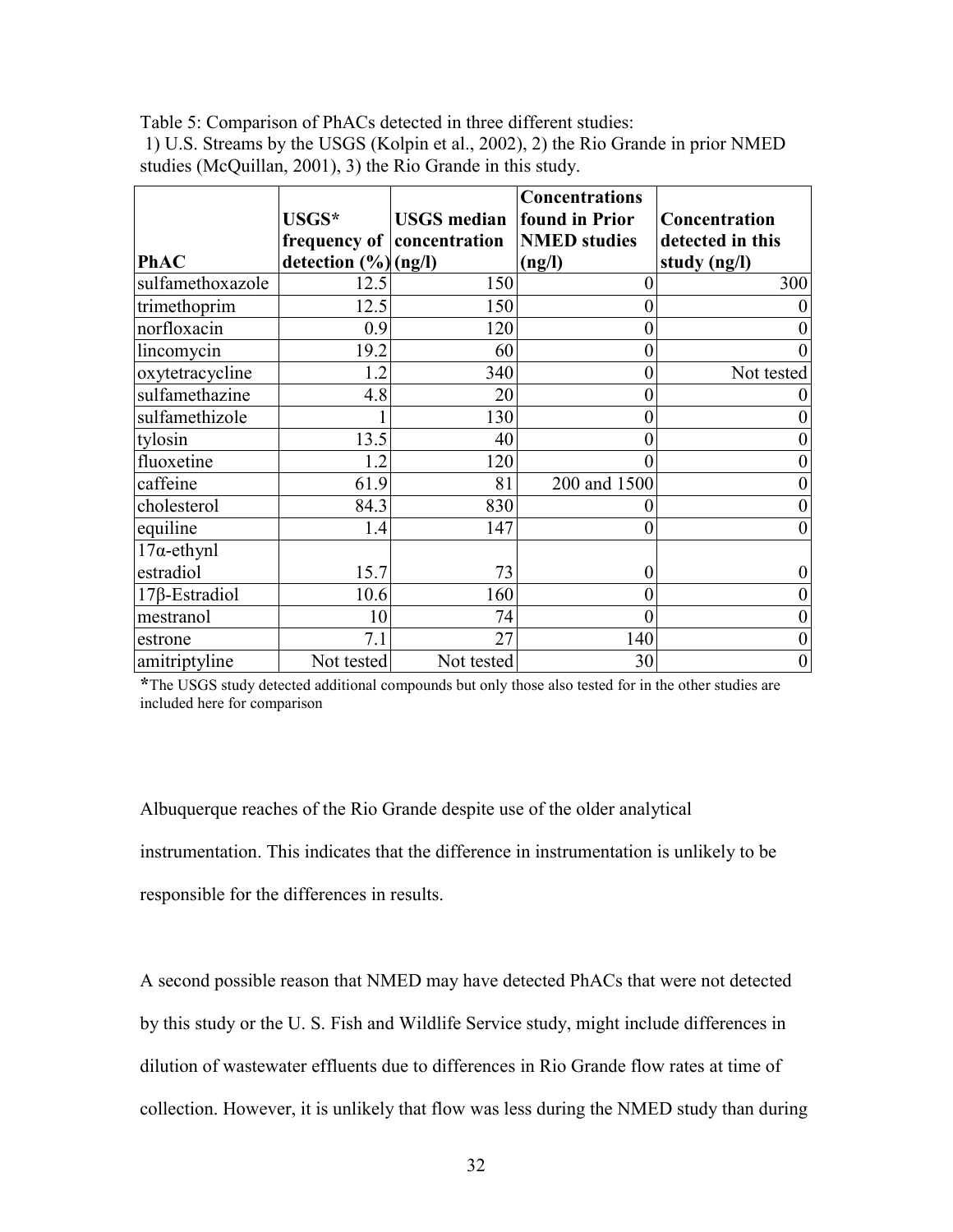this study as collections for this study were performed during a very low flow period (446 cfs).

Alternatively, it is possible that differences are due to spatial variability between the Rio Grande sample locations selected in each study despite relatively close proximity. Specifically, in the NMED study, estrone and caffeine were found "in the South Valley". However, the exact location as it compares to the Rio Grande sample locations from this study is not known but could be miles away.

A final possible explanation might be differences in photodegradation effects due to differences in sunlight during or preceding collection of Rio Grande samples, although, it is known that both the NMED and this study collected Rio Grande samples on sunny days. The differences found between all of these studies and the proposed explanations clearly reflect the inherent difficulties in studying PhACs and offer a glimpse of the myriad variables involved in fully understanding this issue.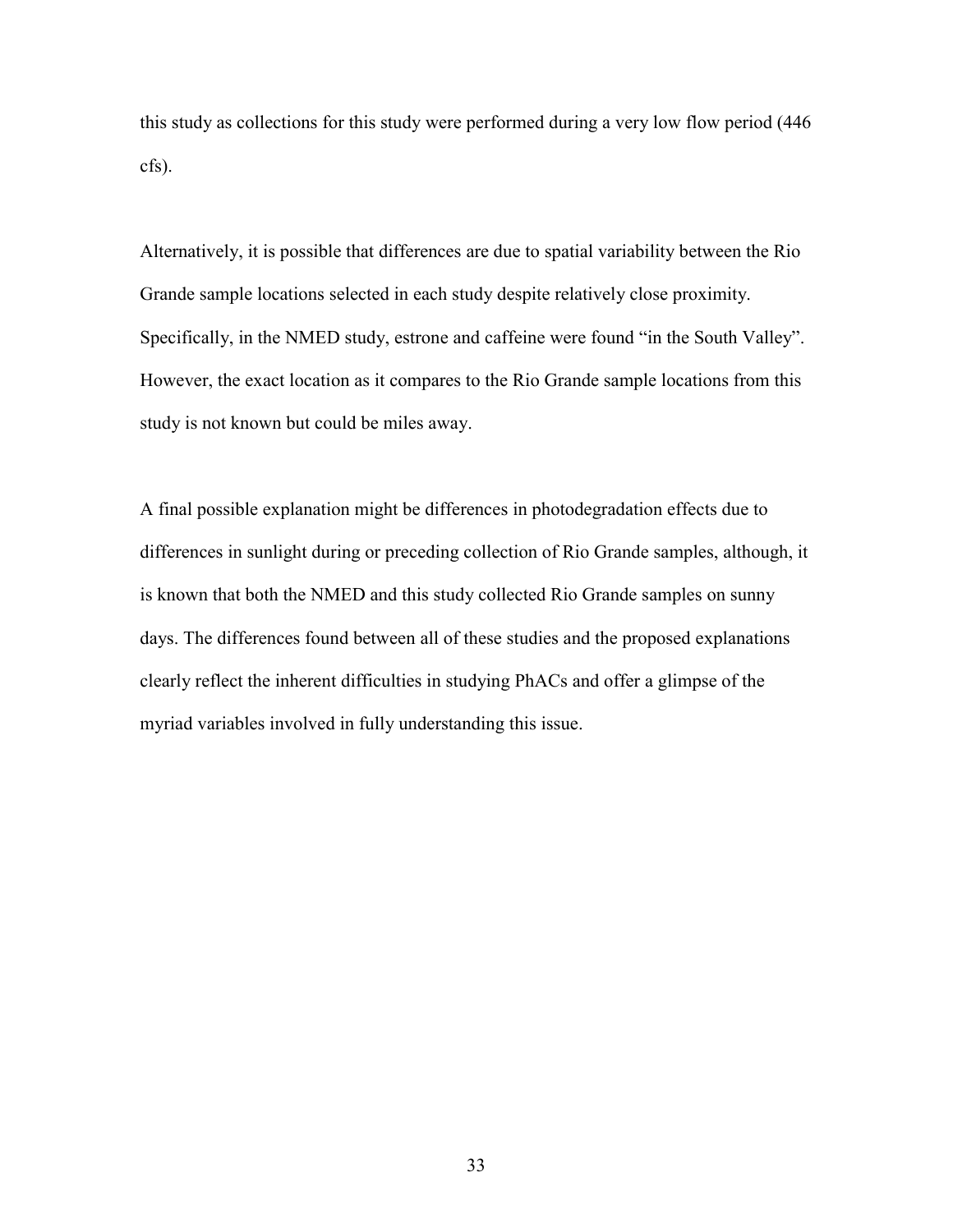## **4.0 CONCLUSION**

This study establishes a preliminary inventory of PhACs in effluent from hospital and residential sources, raw influent and treated effluent at the City of Albuquerque municipal wastewater treatment plant, and the Rio Grande in Albuquerque, NM. As anticipated, hospitals were found to be a significant source of antibiotics with concentrations ranging from 300 ng/l to 35,000 ng/l. On the other hand, sampling of residential wastewater resulted in detection of only one antibiotic. However, it is important to remember that while concentrations from individual residential sources may be low or below detection levels, they can be numerous and, when combined, may contribute a relatively significant load of PhACs to wastewater.

While antibiotics were detected in all hospital samples, it is surprising and not well understood why none of the non-antibiotic PhACs were detected, or why caffeine was only detected at one site. One explanation might be due to differences in chemical properties/structures that limit the persistence and transport of the non-antibiotic PhACs more readily than the antibiotics. It is also possible that interferences associated with the high concentrations of solids and organics in raw wastewater limited the ability to detect these compounds at trace levels.

Three antibiotics (sulfamethoxazole, trimethoprim, and ofloxacin) were detected in the SWRP influent and effluent at levels ranging from 470 ng/l in the influent to 110 ng/l in the effluent. Specifically, concentrations of these PhACs in the effluent sample are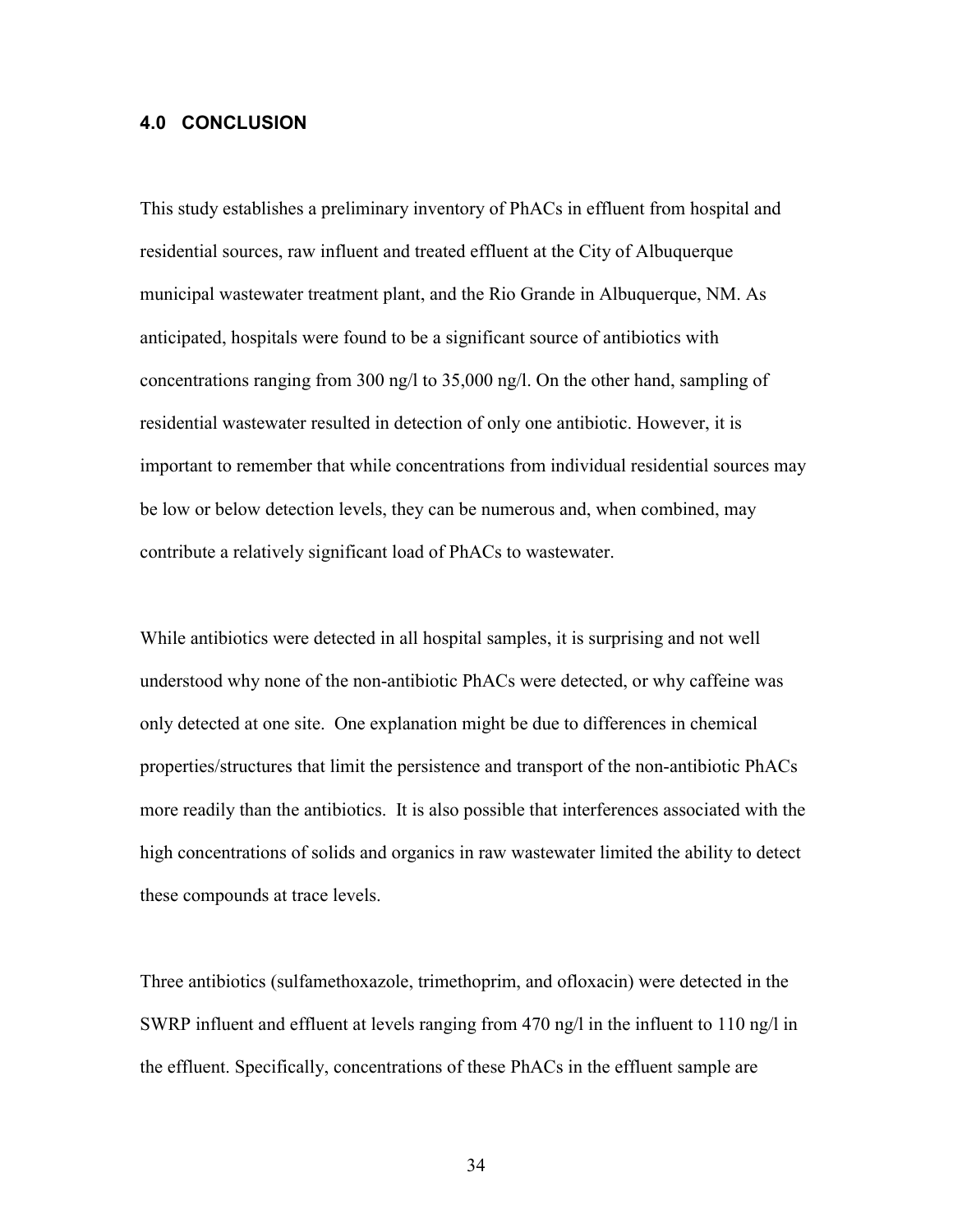reduced between 20 and 77 percent by the SWRP treatment processes. This difference in response to the treatment processes at SWRP is believed to be attributable to differences in the chemical properties and structures affecting their fate and persistence in the treatment environment.

With regard to occurrence of PhACs in the Rio Grande, none were detected at the sampling site upstream of the SWRP, and only one antibiotic, sulfamethoxazole, was detected at the two sampling sites below the SWRP (300 ng/l). The trimethoprim and ofloxacin, present at relatively low concentrations in the SWRP effluent, but absent in the river, are assumed to have dropped below detection limits due to dilution by the river. However, the possibility that photolysis or some other transformative process might also have played a role cannot be ruled out. With respect to the sulfamethoxazole, it appears to be resistant to transformation and persists in the river over a distance of approximately five miles with no change in concentration.

Overall, the results of this study are not alarming. Despite prior NMED detection in the Rio Grande, no estrogenic hormones were found. This data may ease the concern regarding possible environmental problems due to the presence of estrogenic hormones. In addition, although antibiotic concentrations in hospital effluent were relatively high, detection and concentration in the Rio Grande was minimal with only sulfamethoxazole being detected.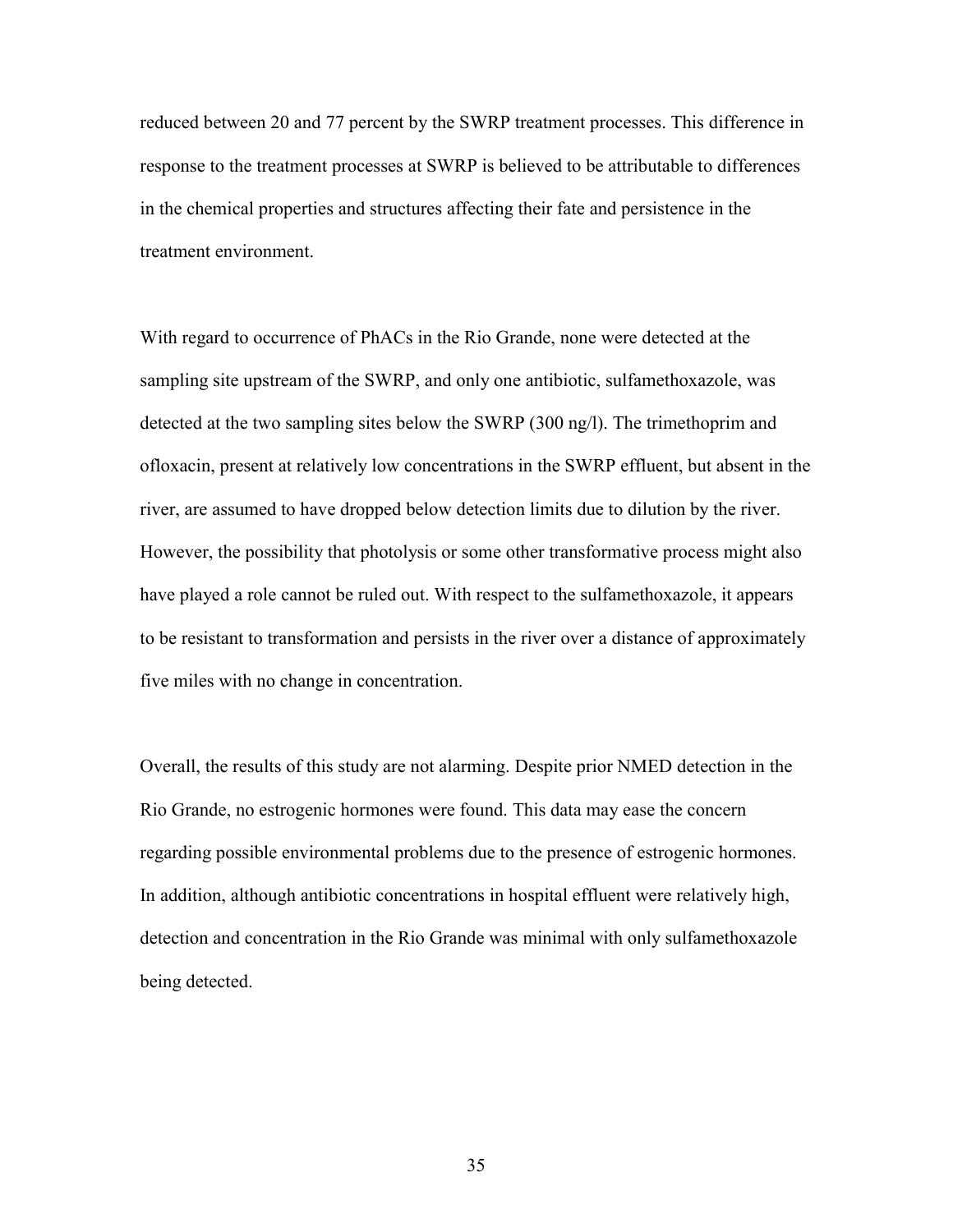Still, issues of concern do arise. With relatively high levels of two fluoroquinolone antibiotics detected in hospital effluent and one fluoroquinolone present in SWRP influent and effluent, the issue of genotoxicity and its resultant impairment of prokaryotic organisms is of concern for its potential to disrupt microbial ecology (Hartmann et al., 1998). Also, with multiple antibiotics detected in all three hospital effluents, the research by Guardabassi et al, (1998) is of particular interest. This study lends credence to the concern that bacteria may develop antibiotic resistance through exposure to antibiotics in hospital or pharmaceutical plant wastewater effluents. Presently, little is known regarding environmentally safe levels for antibiotics in wastewater or surface waters. Clearly more research is needed to quantify the risk such that appropriate action can be taken to mitigate harmful effects or alternately, redirect efforts and limited resources. However, complicating factors such as the temporal and spatial variability in PhAC detections make it difficult to compare studies, assess risk, or institute policy.

While the relatively low concentrations of sulfamethoxazole detected in the Rio Grande are not known to cause any human or ecological health risks, it is still wise to employ the precautionary principle and focus on reducing or eliminating the occurrence of PhACs whenever possible. To this end, the quantification of PhAC contributions from hospitals provides valuable information that should be used to educate and motivate the medical community to improve clinical practice standards regarding the dispensing and disposal of medications as discussed in the USGS concept of "Green Pharmacy" (Daughton, 2003). In addition to reducing the load of PhACs entering wastewater, improvement of wastewater treatment technology and wider use of existing technology (reverse osmosis,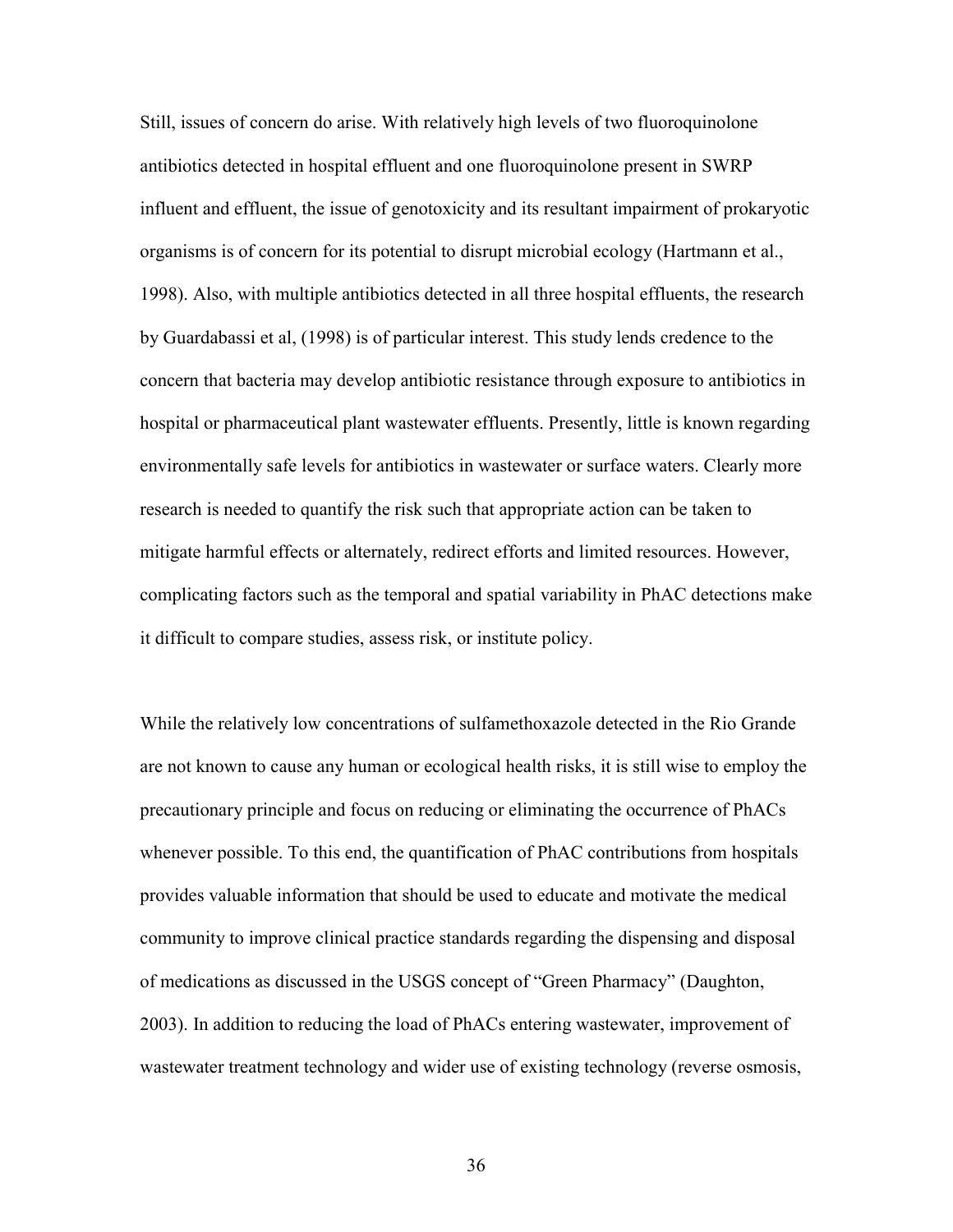activated carbon, and ozonation) is warranted. Ultimately, it is my hope that the results of this study can be used as a foundation for future management decisions affecting water quality and its consequences for aquatic and human species.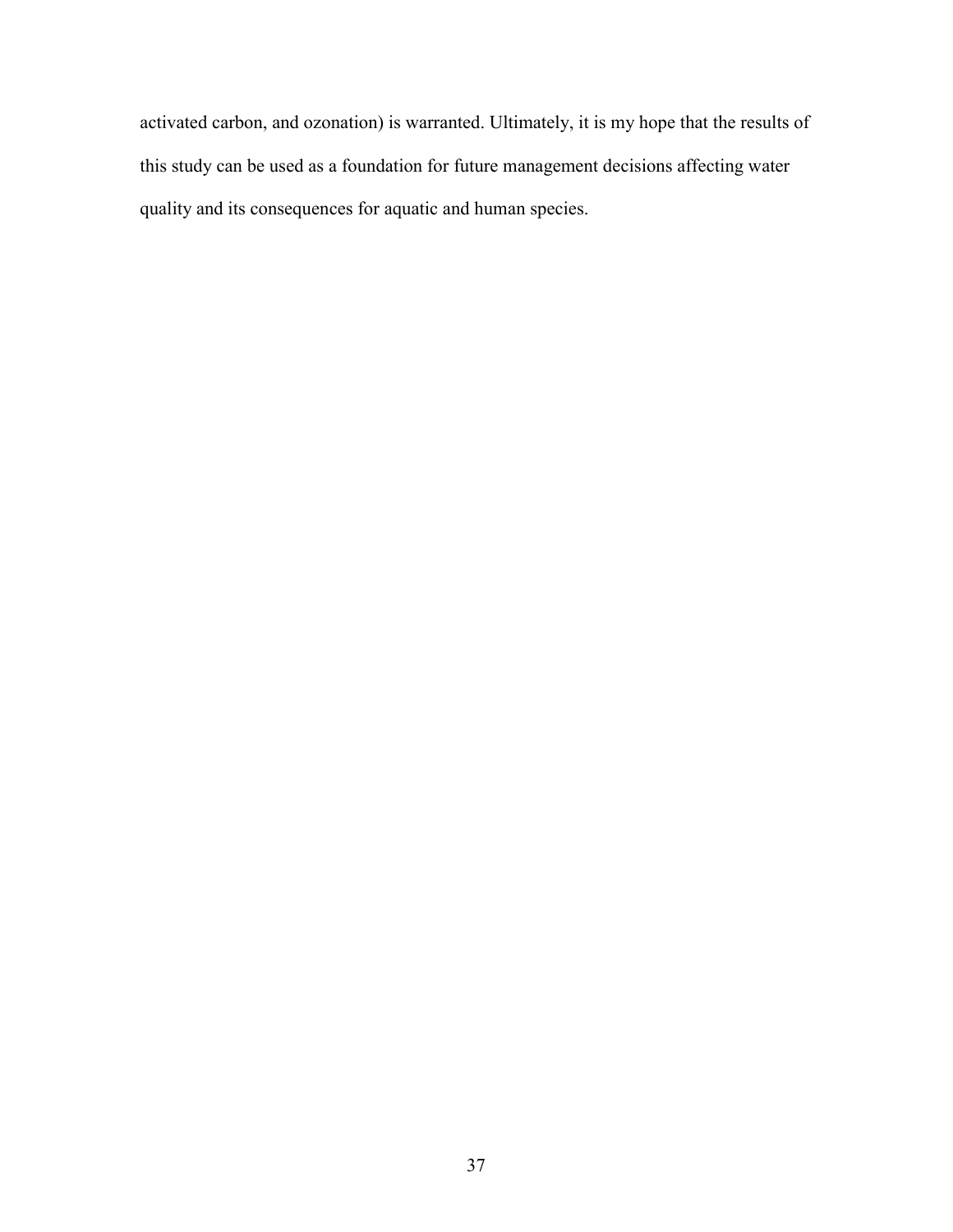#### **5.0 SUGGESTIONS FOR FUTURE WORK**

In the past decade, concern regarding chemical pollution has expanded beyond the traditional priority pollutants to include micro-contaminants such as PhACs. Research on this topic has been increasing worldwide, particularly in Europe and in the United States, where several instrumental studies have been conducted by U.S. governmental agencies. Although significant advances have been made, many questions remain. More research is needed in all areas; but, areas of particular importance might include identification of: 1) source contributions, 2) fate and transport characteristics, 3) wastewater treatment removal efficiencies, 4) effects on aquatic and other species, and 5) optimization of analytical techniques. While future research opportunities are seemingly limitless, several topics have been identified during the course of this project. Furthermore, many of the suggestions stated here would specifically benefit New Mexico and could potentially be conducted on relatively limited budgets.

Generally speaking, investigation into issues of temporal variability is important. Clarification or illumination of temporal trends might explain some of the observed differences between studies and help to direct future sampling protocols. For instance, results might help illuminate the relative importance of composite vs. grab sampling techniques or help determine appropriate composite collection schedules. Investigation of temporal variability could be addressed for source contributions, wastewaters, surface waters or any sample of concern. Specifically, this might include sampling hourly over a 24-hour period to determine how hospital effluent, wastewater, or surface water concentrations vary. Temporal sampling could also be done daily at the same time of day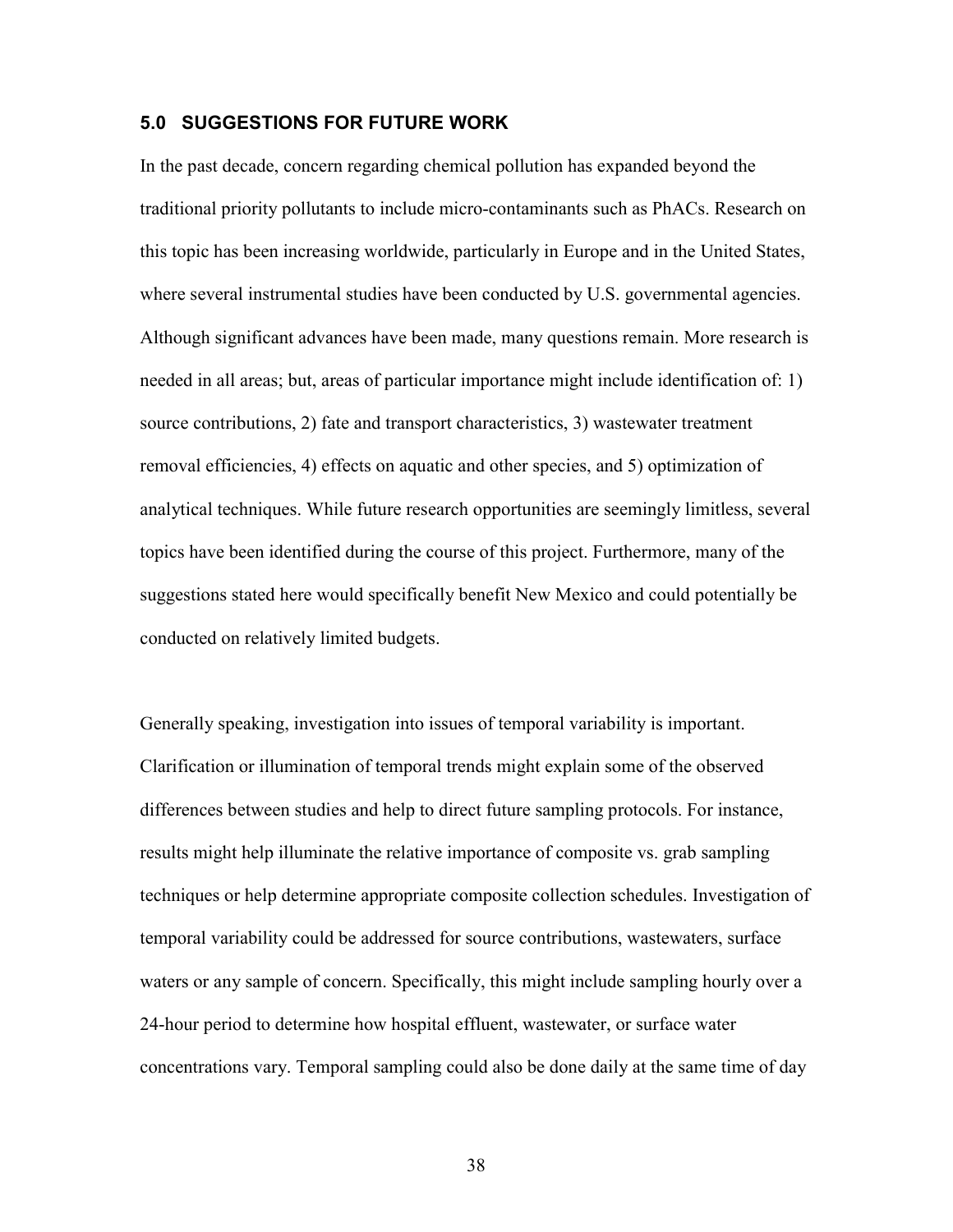to determine changes not associated with diurnal patterns but rather fluctuations from day to day. Seasonal collections might also be of interest due to potential seasonal variability in PhAC usage.

Another general consideration in study design might involve evaluation of analytical techniques. Samples could be sent to two or more labs to evaluate the reliability and validity of results. For instance, results could be compared between labs analyzing the same sample with different techniques or between labs utilizing different techniques to analyze the same sample.

With regard to source contributions, it is worth considering determination of the total load of PhACs contributed by a given source. To do this, it is necessary to know the flow rate during sample collection. Total load is important when trying to perform a mass balance approach to tracking PhACs throughout their course to determine fate and transport in the environment. While this is an increasingly popular approach, it does add another level of complexity to the study design. Additionally, it is not necessarily an essential component for inventory studies since the concentration of PhAC is generally the issue of concern in regard to effects on aquatic species.

In light of the relatively high concentrations of antibiotics found in hospital effluents in this study, contacts have been made at University Hospital to educate and motivate the medical community to improve clinical practice standards regarding the dispensing and disposal of medications as discussed in the USGS concept of "Green Pharmacy"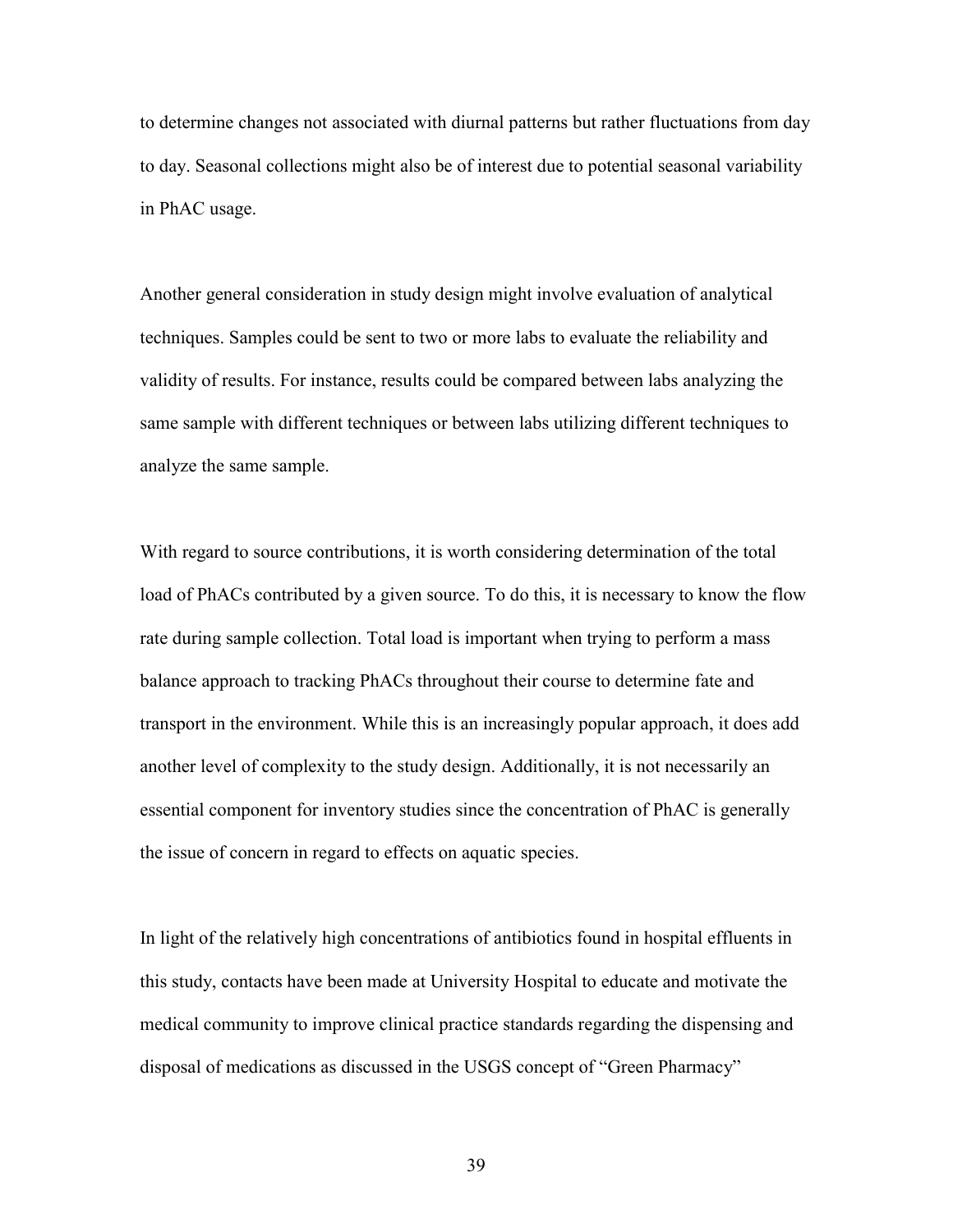(Daughton, 2003). As an employee of University hospital it is the author's intention to encourage and participate in the implementation of this process. Additionally, however, further research is needed to assess the environmental risks associated with these genotoxic substances. In general, the potential for antibiotic resistance to develop in organisms exposed to very low concentrations of antibiotics in the aquatic environment needs to be addressed. Although this pathway for the development of antibiotic resistance is widely discussed in the literature as an emerging threat, little documentation is available to validate the concern (Guardabassi et al., 1998). Further research is urgently needed to quantify the risk such that appropriate action can be taken to mitigate harmful effects or alternately, redirect efforts and limited resources.

Another major topic for further investigation involves wastewater treatment techniques and their PhAC removal efficiencies. There are numerous studies that have documented the removal of PhACs by various wastewater treatment facilities. However, more clarity is needed in determining the exact processes responsible for the removal. To assess this, samples could be collected at the SWRP influent, between each distinct treatment process, and at the effluent. Another interesting project might be to compare removal efficiencies at SWRP with those at the Santa Fe wastewater treatment plant since these facilities utilize different techniques (UV radiation vs. chlorination specifically). Also, with the planned implementation of the Albuquerque Drinking Water Program and its associated additional Rio Grande diversion, the SWRP will likely become a slightly greater percentage of the Rio Grande flow, consequently minimizing dilution by the river. If the impact on flow is significant, it might be interesting to resample the Rio Grande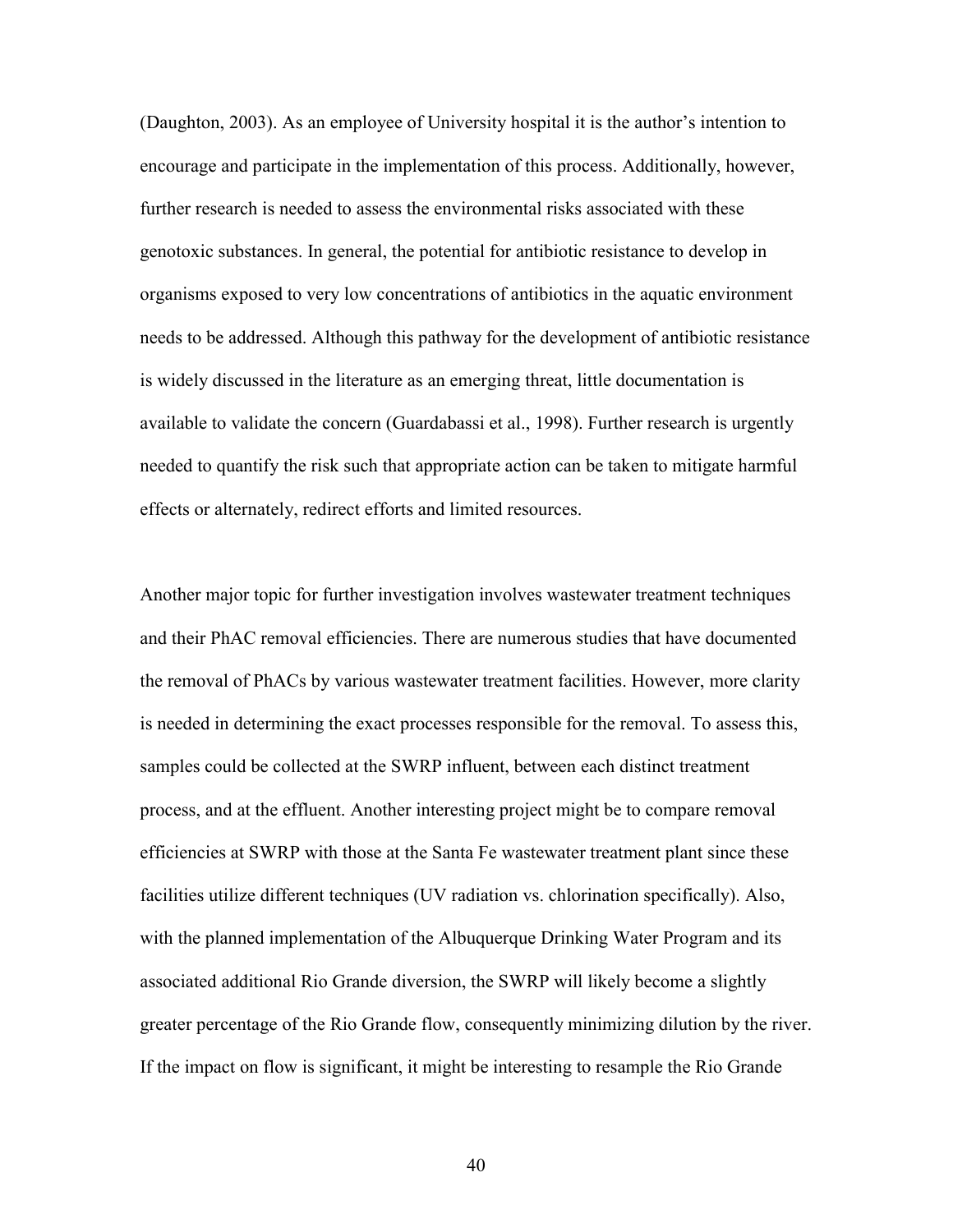sites investigated in this study to see if additional PhACs are detected or if concentrations are elevated.

Since some PhACs tend to adsorb to soils and clay, it would be interesting to investigate the presence of PhACs in riverbed sediments in the Rio Grande, downstream of the SWRP. Similarly, it might be interesting to sample soils near landfills, particularly those that receive wastewater treatment sludge. Soils from city parks or golf courses that are irrigated with surface water might also be of interest. Furthermore, groundwater associated with each of these soil samples could be sampled to assess for leaching of PhACs into groundwater.

Recent literature reflects a trend away from simply quantifying aqueous concentrations and instead, is moving toward the tracking of PhACs utilizing a mass balance approach that addresses the ultimate fate of the PhAC. To address these issues of fate, it is important to determine the transformation and degradation processes involved. For instance, some PhACs tend to adsorb to sludge during the treatment process, others may biodegrade or form transformation products due to alterations in their chemical structures. A clearer understanding of the fate of PhACs in wastewater treatment plants could be achieved by analyzing the mass of PhACs in the aqueous phase and in wastewater sludge (to account for sorption processes). Additionally, attempts could be made to track other transformation/degradation products when the chemical structures of the products are known.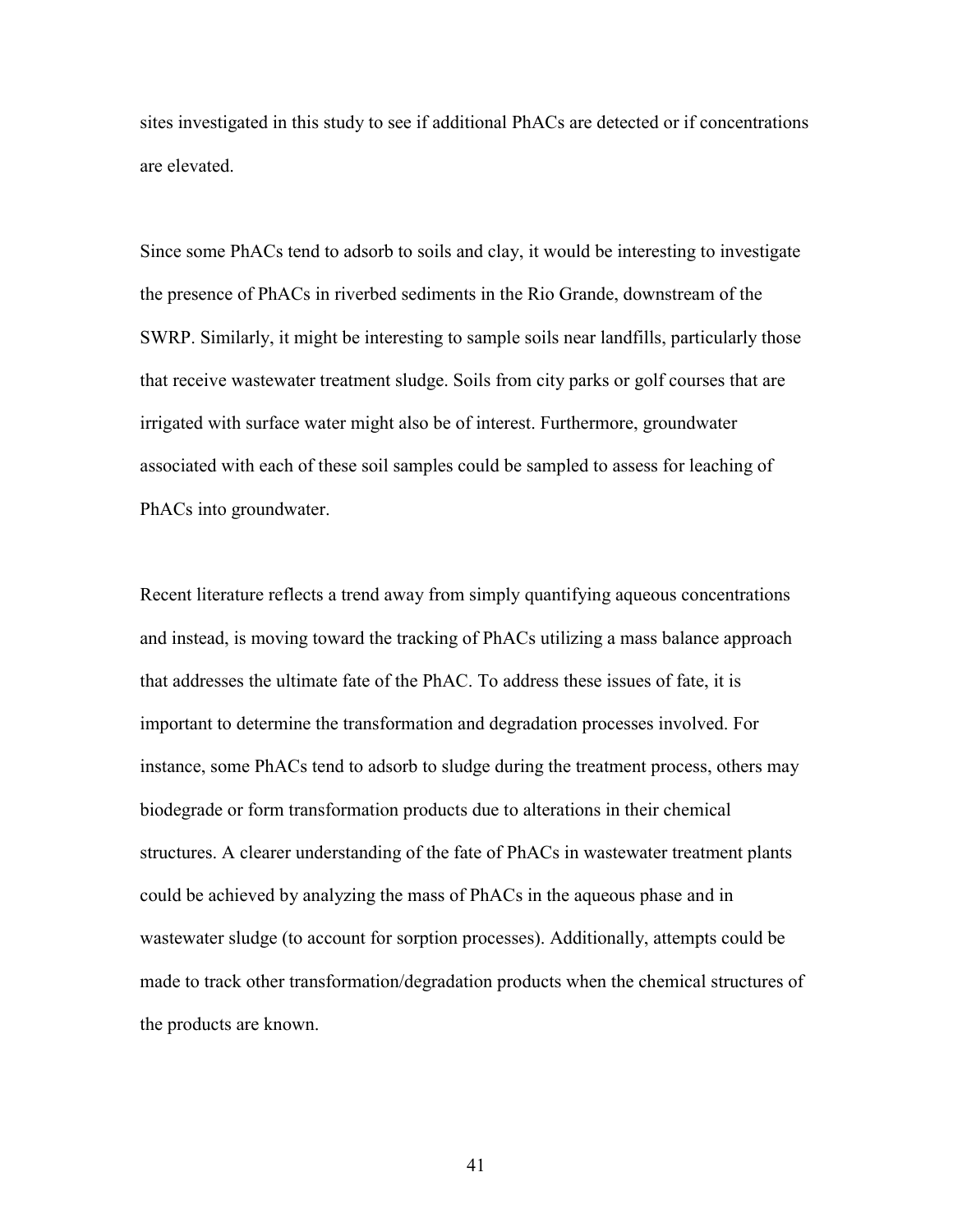In addition to these specific areas of focus, there are many other research opportunities that might best be addressed in a laboratory. For instance, the effects of photodegradation could be evaluated for different PhACs and drug classes to help determine sensitivity to this degradation process. Another project would be to investigate tendencies of PhACs to adsorb to sludge, soils, clay, or minerals. This project would help to advance our understanding of the fate and persistence of PhACs in the environment

Research pertaining to effects on aquatic species is another area where laboratory research is indicated and more research is essential. This is particularly true in regard to estrogenic compounds and as noted previously, antibiotics. Research investigating longterm low dose exposure to PhACs is an area of particular concern. Similarly, there is much interest in the potential risk to aquatic organisms associated with concurrent exposure to combinations of PhACs, particularly when the drugs in combination are from the same drug class or tend to act similarly on the target organism.

In conclusion, this issue of PhACs in the environment is an area of much concern for a wide variety of environmental disciplines. Input from diverse fields of study is essential to gain a clear and thorough understanding of this complex topic. While a few suggestions have been made here, there are myriad other opportunities available for further research in this fast-growing and interesting area of study.

*"Not everything that can be counted counts, and not everything that counts can be counted"* 

*- Albert Einstein*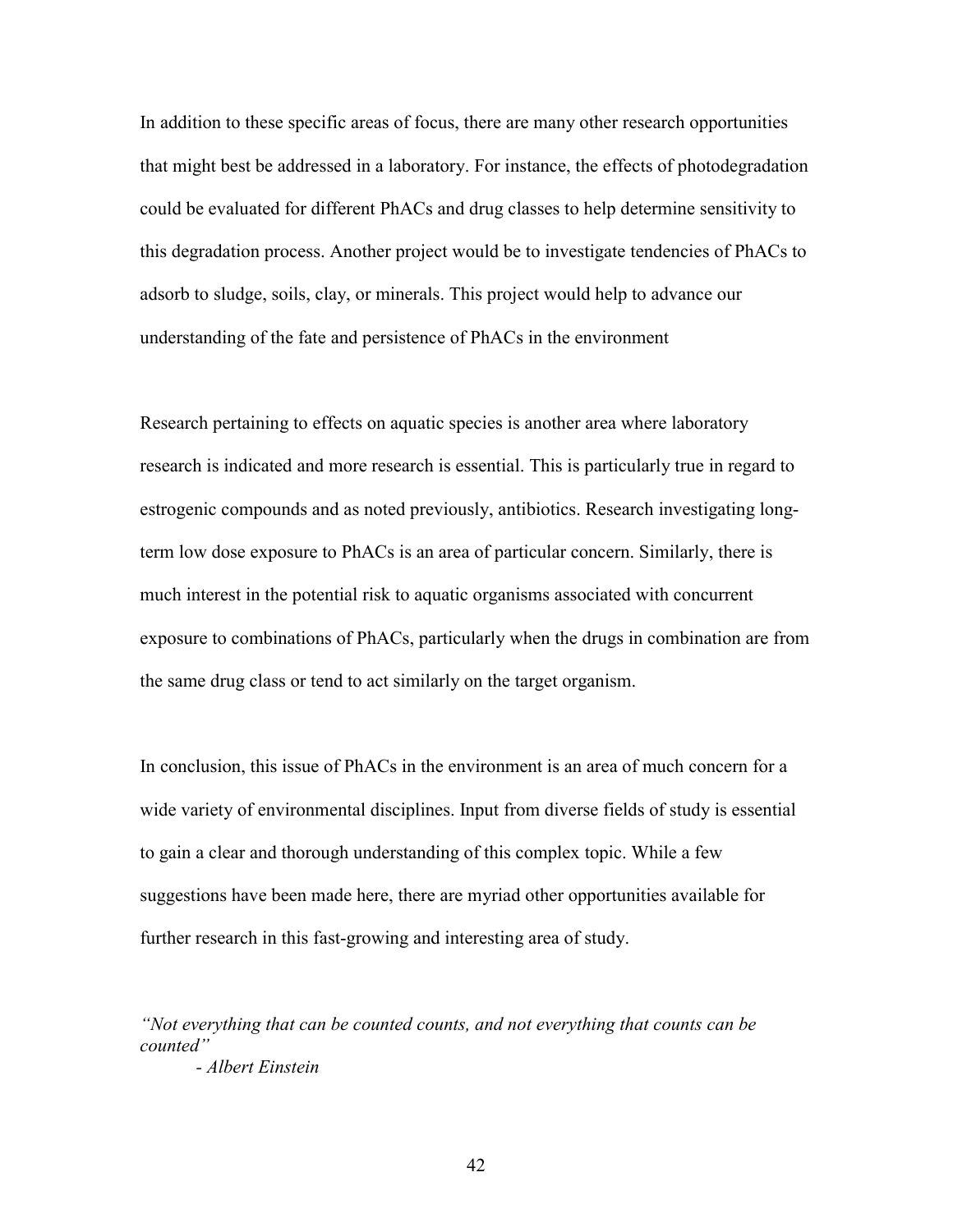## **GLOSSARY OF TERMS**

**Abiotic transformation:** A non-biologically induced change in the PhAC. Hydrolysis and photolysis are common degradation pathways for PhACs whereas little is know about other types of abiotic transformation such as oxidation and reduction processes as they apply to PhACs in the environment (Huang et al., 2001)

**Antibiotic:** A drug class. Antibiotics are a special class of drug. Antibiotics are drugs that are used to fight infections. In this study they were categorized separately from the other PhAC because they required application of a different analytical detection technique and because as a class they are of particular concern in the environment due to their potential to facilitate the proliferation of antibiotic-resistant organisms.

**Antibiotic resistance:** When bacteria develop this, antibiotics are no longer effective at stopping their growth and infections can flourish. Illnesses caused by such bacteria are consequently difficult to control and can spread rapidly. Strains of bacteria that display antibiotic resistance seem to be on the rise.

**Anti-convulsants:** A drug class; a drug used to treat or control convulsions such as in epilepsy.

**Anti-depressants:** A drug class; a drug used to treat depression (these often have undesirable side effects

**Anti-inflammatories:** A drug class; a drug used to treat or control inflammation

**Analgesic:** A drug class; a drug used to decrease pain.

**Biochemical processes:** Reactions of chemical compounds such as sorption, biotic transformation, and abiotic transformation (Huang et al., 2001)

**Biotic transformation:** Changes in PhACs due to biological processes; biodegradation

**Class:** See Drug class

**Drug:** The active ingredient in a PhAC; a substance other than food intended to affect the structure or function of the body (http://www.m-w.com/cgi-bin/dictionary); In this study drug and PhAC are interchangeable

**Drug class:** A categorization or grouping of drugs based on commonalities regarding their effects on target organs or organisms. Drugs in the same class tend to behave similarly and often have similar chemical and physical properties.

**Effluent:** Flowing out

**Fate:** What happens to a PhAC throughout its existence in the environment; i.e. is it in the aqueous phase, adsorbed to a solid, or transformed or degraded into a non-PhAC.

**Fluoroquinolone:** A type or sub-classification of antibiotics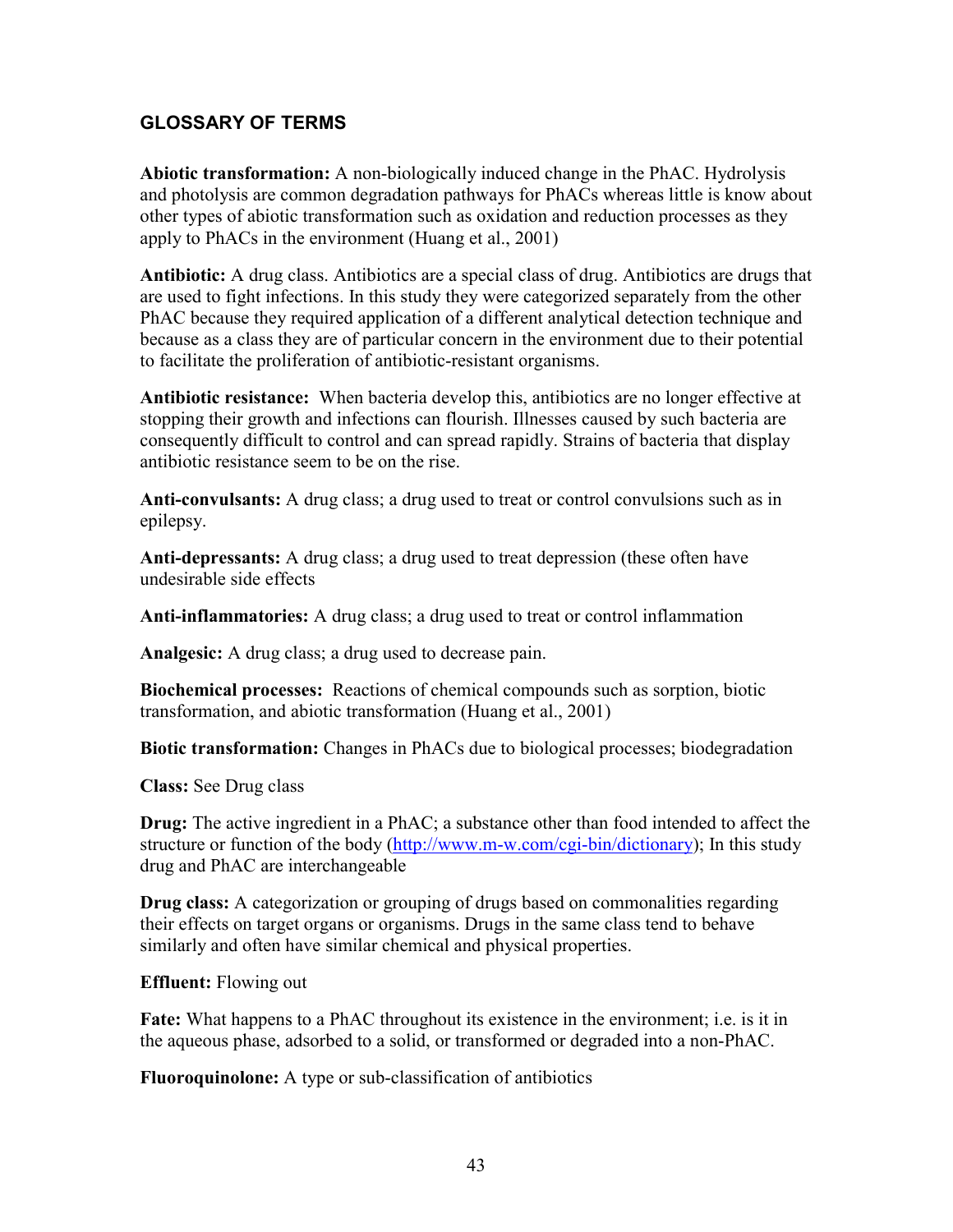**Genotoxicity:** The amount of damage a genotoxic substance can cause to a DNA molecule. Genotoxicity also relates to mutagenicity and carcinogenicity.

**Genotoxic effects:** DNA damage

**Hormones:** A drug class; a chemical substances created by the body or synthetically produced that control numerous body functions; examples include birth control pills and hormones used for hormone replacement therapy in menopausal women.

**Hospital source:** A location that contributes PhACs from a hospital to the wastewater system. In this study there are three sampling sites that are hospital sources: Presbyterian, UNM, and the VA Hospitals.

**Influent:** Flowing in

Lab reagent blank: Whatever solvent is used for analysis. In this study it is de-ionized water for the antibiotics and dichloromethane for the non-antibiotic PhACs.

**Lab fortified blank:** The analytical solvent (de-ionized water or dichloromethane) spiked with standards of all the PhACs to be investigated.

**Lab fortified matrixes:** An actual field sample spiked with standards of all the PhACs to be investigated.

**Macrolide:** A type or sub-classification of antibiotics

**Microgram/liter (** $\mu$ **g/l):** A concentration measurement. A microgram is  $10^{-6}$  grams. Although not technically correct for fluid measurements, this is sometimes referred to as ppb (parts per billion)

Nanogram/liter (ng/l): A concentration measurement. A nanogram is 10<sup>-9</sup> grams. Although not technically correct for fluid measurements, this is sometimes referred to as ppt (parts per trillion).

**NMED:** New Mexico Environment Department, collaborating agency for this study

**Persistence:** A PhACs ability to remain in a detectable pharmaceutically active form in the environment; a PhAC has high persistence in the aquatic environment if it remains pharmaceutically active over for a long period of time or through a long course of travel.

**PhAC:** Pharmaceutically active compound. A compound with pharmaceutical properties such that it behaves and acts upon target organisms in a manner similar to a pharmaceutical.

**Pharmaceutical:** A medicinal drug (http://www.m-w.com/cgi-bin/dictionary)

**Photodegradation:** See photolysis

**Photolysis:** The chemical breakdown of a compound or in this case, a PhAC, caused by sunlight; photodegradation.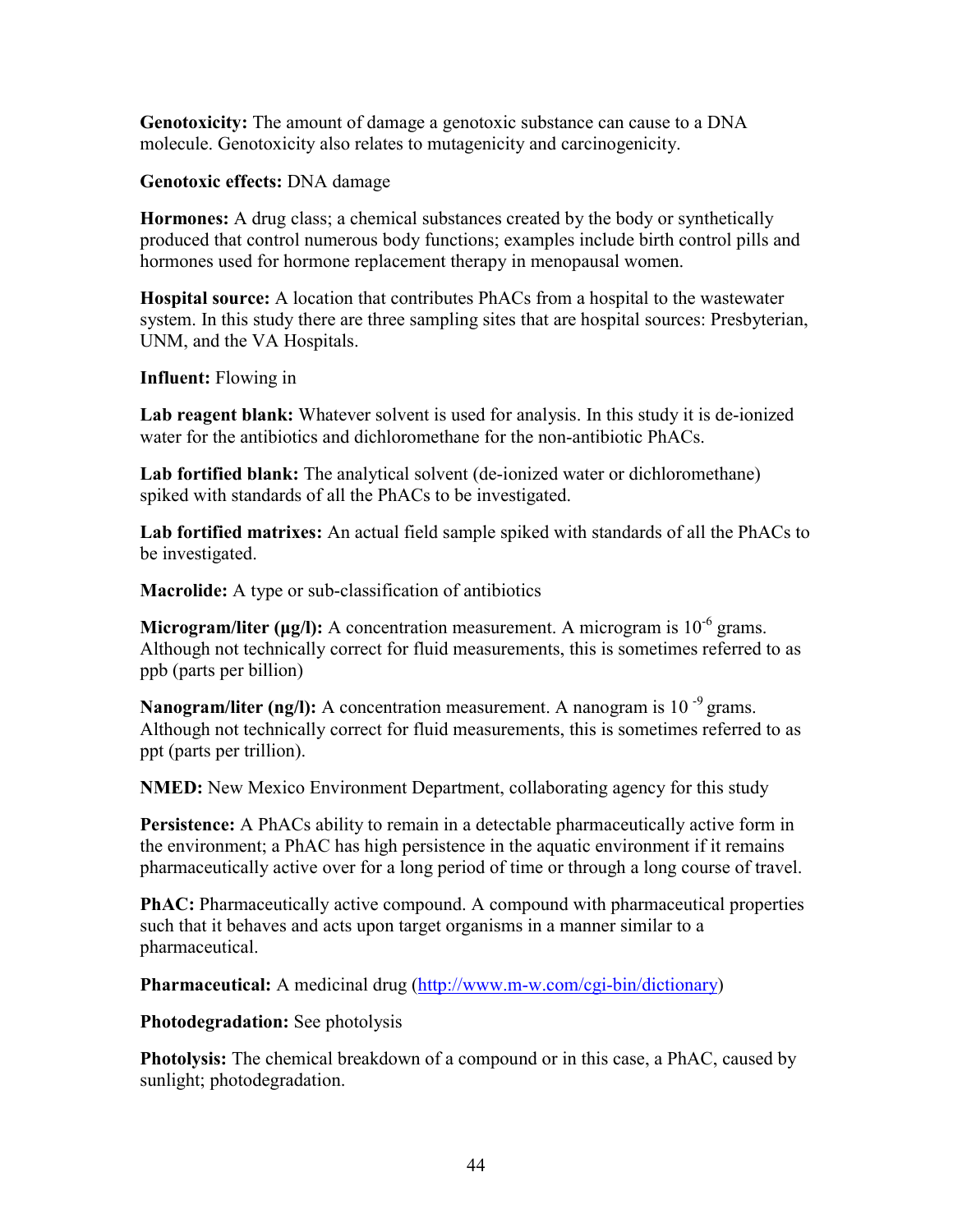**Point source:** Sources of PhAC contributions to wastewater or surface water that can be localized as a specific point. In this study there are five investigated potential point sources that could contribute PhACs into the wastewater system: the three hospitals and the two residential sites. The only point source contributor to the Rio Grande is the SWRP effluent. Non-point source contributors include sources that cannot be localized such as runoff from an agricultural field. Non-point sources were not addressed by this study.

**Precautionary principle:** This is based on the idea that people "must acknowledge uncertainty is inherent in managing natural resources, recognize it is usually easier to prevent environmental damage than to repair it later, and shift the burden of proof away from those advocating protection toward those proposing an action that may be harmful." (http://www.biotech-info.net/ctw\_quote.html).

**QAPP:** Quality Assurance Project Plan drafted by the NMED for EPA-funded projects that involve sample collection and analyses. It requires approval by the EPA.

**Residential source:** A location that contributes PhACs from domestic locations (where people live, not from industrial, commercial or hospital locations) to wastewater system. In this study there are two sampling sites that are residential sources: UNM Alvarado dormitory and Vista del Rio Assisted Living/Retirement Community.

**Sexual disruption:** In the case of wild fish exposed to PhACs, this refers to fish developing characteristics/morphology of the opposite sex (male to female and female to male). In addition to physical characteristics, studies have shown changes in sexual function such as an inability to reproduce.

**SLD:** Scientific Laboratory Division, New Mexico Department of Health. Contract agency for PhAC laboratory analysis.

**Sorption:** A binding of one compound to another. In the case of PhACs this would be a PhAC binding to another compound such as clay material or minerals, soil, or activated sludge. (Huang et al., 2001)

**Sulfonamide:** A type or sub-classification of antibiotics

**Tetracycline:** A type or sub-classification of antibiotics.

**Transformation:** A breakdown of the PhAC structure such that it is no longer pharmaceutically active.

**Transport**: the act of remaining mobile within the environment; a PhAC has high mobility if it remains mobile and is able to move from one environment to another or along a course of travel (i.e. from hospital effluent through the wastewater treatment plant and into the river)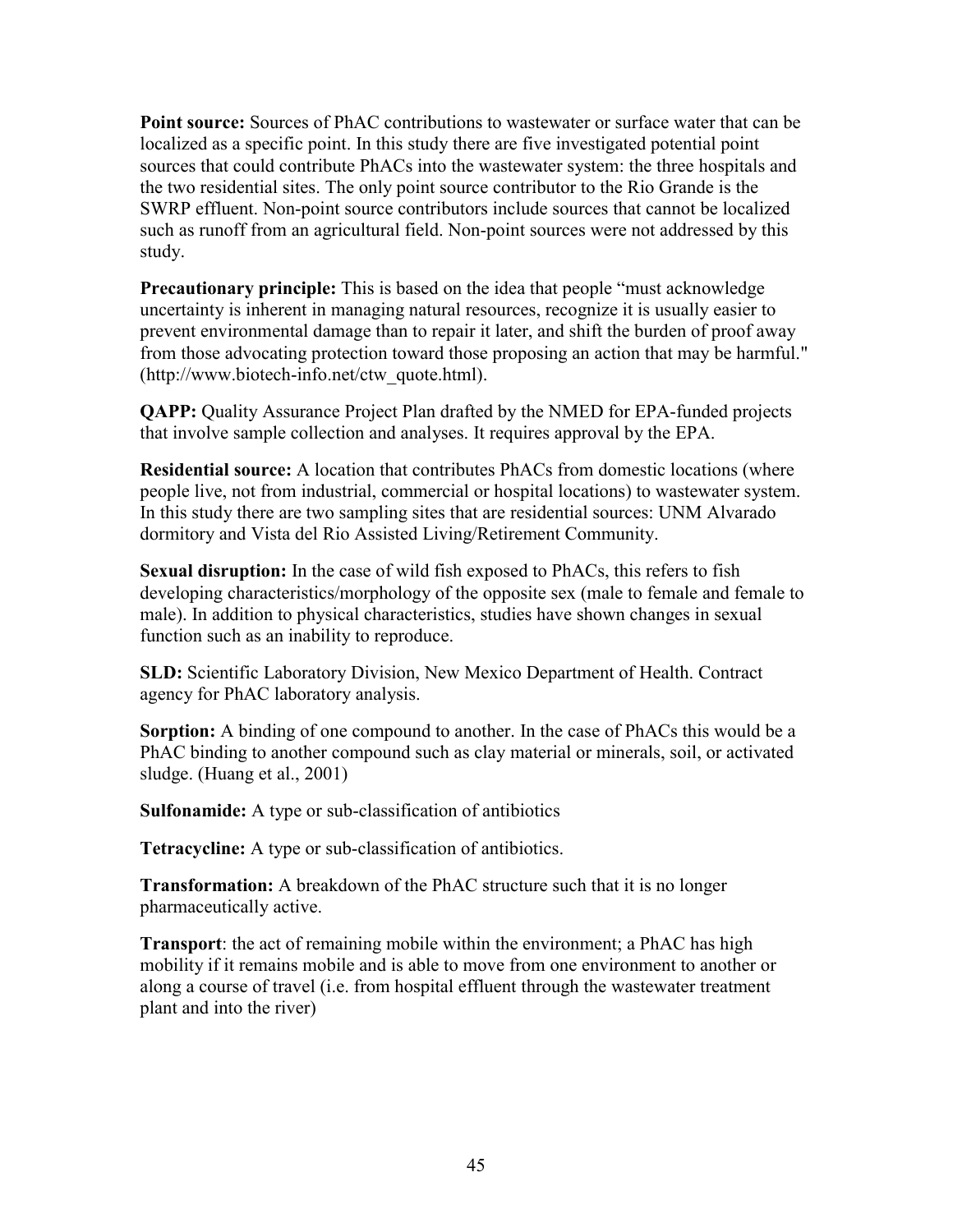# **LITERATURE CITED**

- Alder, A.C., C. S. McArdell, E.M. Golet, E.M. Molnar, H.M. Kuch, and W. Giger, 2003. Environmental Exposure of Antibacterial Agents in Hospital and Municipal Wastewater and River Water in Switzerland [abs.] in Proceedings from the 3rd International Conference on Pharmaceuticals and Endocrine Disrupting Chemicals in Water, Minneapolis, MN, p. 236-237.
- Ash, R. J., B. Mauch, M. Morgan, and W. Moulder, 1999. Antibiotic-Resistant Bacteria in U.S. Rivers [abs.] in Abstracts of the 99th General Meeting of the American Society for Microbiology, Chicago, Illinois, p. 607.
- Buser H.R., M. D. Muller, and N. Theobald, 1998. Occurrence of the PhAC Drug Clofibric Acid and the Herbicide Mecoprop in Various Swiss Lakes and in the North Sea. Environmental Science and Technology 32:188-192.
- City of Albuquerque, 2003, available at http://www.cabq.gov/waterresources/sjc.html, accessed on November 3, 2003.
- Daughton, C. G., 2002. PPCPs as Environmental Pollutants: Research Needs and Gaps for Assessing the Ultimate Importance of PPCPs as Environmental Pollutants. *Available at* http://www.epa.gov/nerlesd1/chemistry/pharma/needs.htm*. Accessed on*  November 2, 2002.
- Daughton, C. G., 2003. Environmental Stewardship of Pharmaceuticals: The Green Pharmacy. Proceedings of the  $3<sup>rd</sup>$  International Conference on Pharmaceuticals and Endocrine Disrupting Chemicals in Water, Minneapolis, Minnesota.
- Daughton, C. G., and T. A. Ternes, 1999. Pharmaceuticals and Personal Care Products in the Environment: Agents of Subtle Change? Environmental Health Perspectives 107: 907-938.
- Eichorst, S., N. G. Magill, A. Pfeifer, and M. L. Tischler, 1999. Antibiotic resistance among bacteria isolated from wild populations of resident Canada geese in a suburban setting. [abs.] in Abstracts of the 99th General Meeting of the American Society for Microbiology, Chicago, Illinois, p. 610.
- Feldmann D., T. Heberer, N. Niederland, K. Reddersen, S. Zühlke, A. Putschew, and T. Zimmermann, 2003. Loads and Fate of PhAC Residues Originating From Hospital Effluents [abs.] in Proceedings from the  $3<sup>rd</sup>$  International Conference on Pharmaceuticals and Endocrine Disrupting Chemicals in Water, Minneapolis, MN, p. 58.
- Guardabassi, L., A. Petersen, J.E. Olsen, and A. Dalsgaard, 1998. Antibiotic Resistance in *Acinetobacter* spp. Isolated from Sewers Receiving Waste Effluent from a Hospital and a Pharmaceutical Plant. Applied and Environmental Microbiology 64: 9: 3499- 3502.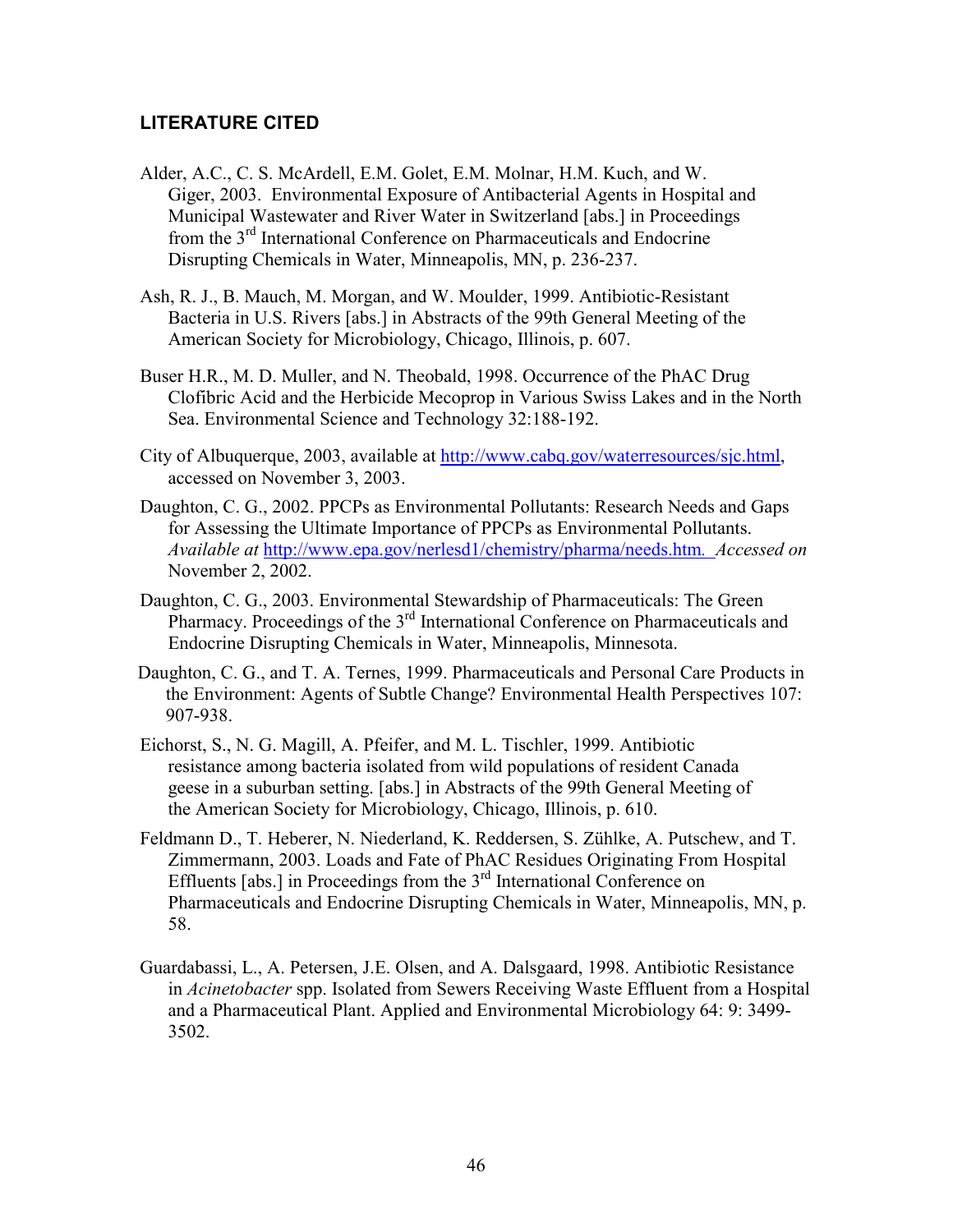- Guiliani F., T. Koller, F. E. Wurgler, and R. M. Widmer, 1996. Detection of Genotoxic Activity in Native Hospital Waste Water by the *umu*C Test. Mutation Research 368:49-57.
- Hartmann A., A. Alder, T. Koller, and R. Widmer, 1998. Identification of Fluoroquinolone Antibiotics as the Main Source of *umu*C Genotoxicity in Native Hospital Wastewater. Environmental Toxicology and Chemistry 17:377-382.
- Huang, C. H., J. E. Renew, K. L. Smeby, K. Pinkerston, and D. L. Sedlak, 2001. Assessment of Potential Antibiotic Contaminants in Water and Preliminary Occurrence Analysis. Water Resources Update 120:30-40.
- Heberer T., I. M. Verstraeten, M. T. Meyer, A. Mechlinski, and K. Reddersen, 2001. Occurrence and Fate of PhACs During Bank Filtration - Preliminary Results From Investigations in Germany and the United States. Water Resources Update, University Council on Water Resources 120:4-17.
- Hirsch, Ternes, Haberer, and Kratz, 1999. Occurrence of Antibiotics in the Aquatic Environment: Science of the Total Environment 225:109-118.
- Jobling, Nolan, Tyler, Brighty, and Sumpter, 1998. Widespread Sexual Disruption in Wild Fish. Environmental Science and Technology 32:2498-2506.
- Kolpin, D. L., D. W., E. T. Furlong, M. T. Meyer, E. M. Thurman, S. D. Zaugg, L. B. Barber, and H. T. Buxton, 2002. Pharmaceuticals, Hormones, and Other Organic Wastewater Contaminants in U.S. Streams, 1999-2000: A National Reconnaissance. Environmental Science and Technology 36:1202-1211.
- McKay, A. A., R. Figueroa, A. Leonard, 2003. Solid-Water Exchange of Antibiotics [abs.] in Proceedings from the 3<sup>rd</sup> International Conference on Pharmaceuticals and Endocrine Disrupting Chemicals in Water, Minneapolis, MN, p. 264.
- McQuillan D., J. Mullany, J. Parker, D. Mills, K. Sherrell, and T. Chapman, 2000. Drug Residues in Ambient Water: Initial Surveillance in New Mexico, USA. Dec 2000 Progress Report, New Mexico Environment Department and New Mexico Department of Health. *Available at* www.nmenv.state.nm.us/gwb/drugs.html. *Accessed on* July 8, 2002.
- McQuillan D., J. Parker, T. Chapman, K. Sherrell, and D. Mills, 2001. Personal communication from D. McQuillan, September 22, 2002. Drug Residues in Ambient Water: Initial Surveillance in New Mexico, USA. [abs.] presented at 2<sup>nd</sup> International Conference on Pharmaceuticals and Endocrine Disrupting Chemicals in Water, Minneapolis, Minnesota; received by personal communication.
- McQuillan D., S. Hopkins, T. Chapman, K. Sherrell, and D. Mills, 2002. Personal communication from D. McQuillan, September 22, 2002. Pharmaceutical Residues in Ambient Water: Initial Surveillance in New Mexico, USA. Presented at  $7<sup>th</sup>$  Annual New Mexico Environmental Health Conference, Albuquerque, New Mexico; received by personal communication.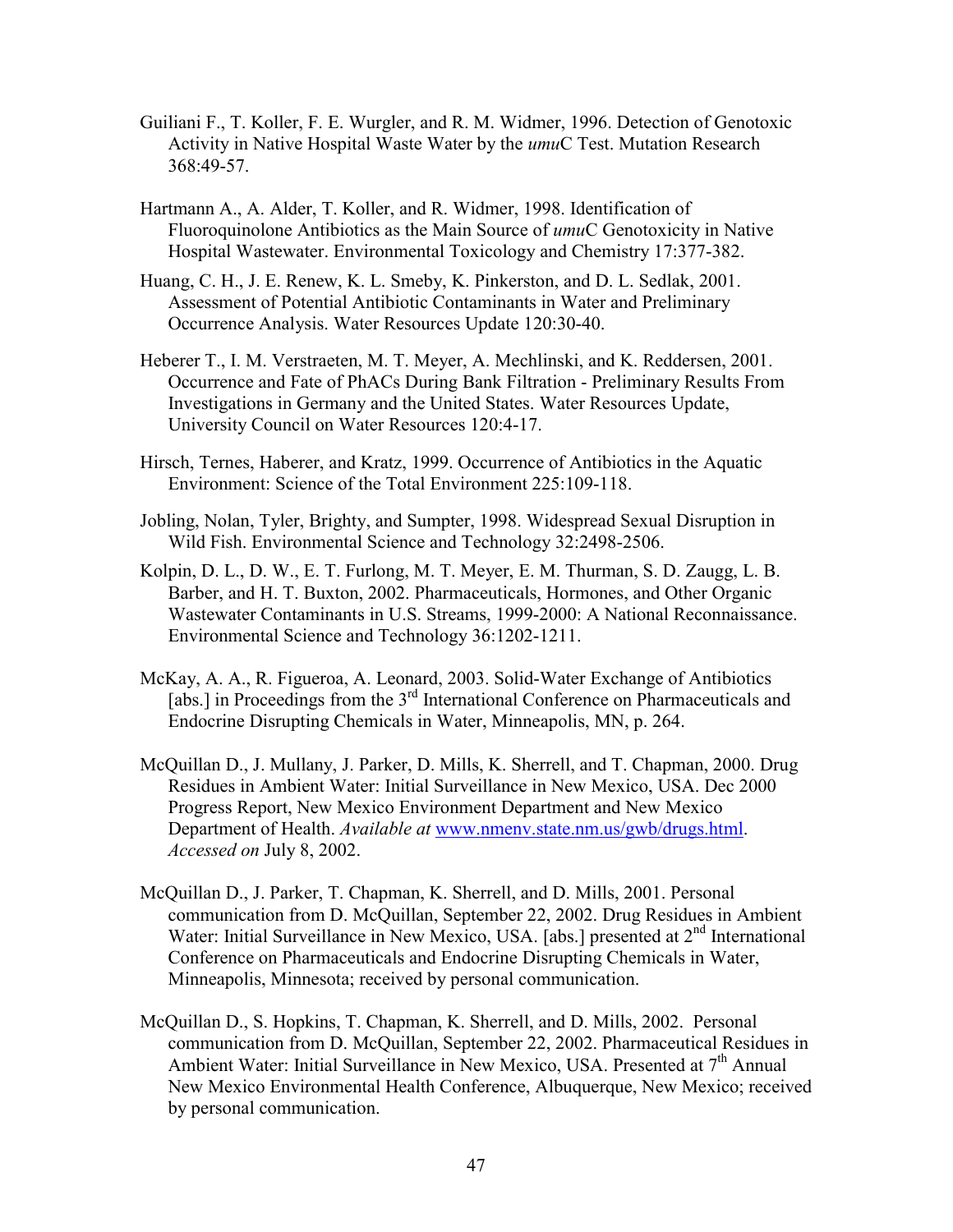- New Mexico Environment Department, Ground Water Quality Bureau, 2003. Quality Assurance Project Plan for Pharmaceutically Active Compounds in New Mexico Waters. U.S. Environmental Protection Agency, revision 1, pp. 1-22; received by personal communication.
- Raloff, 1998. Drugged Waters: Does it Matter That Pharmaceuticals are Turning Up in Water Supplies? Science News 153:187-189.
- Raloff, 1999. Waterways Carry Antibiotic Resistance. Science News 155: 356.
- Rx List, 2003. *Available at* www.rxlist.com/top200.htm. *Accessed on* November 4, 2003.
- Sedlak, D. L. and K. E. Pinkston, 2001. Factors Affecting the Concentrations of Pharmaceuticals Released to the Aquatic Environment. Water Resources Update 120:56-64.
- Sternes, K. L., 1999. Presence of high-level vancomycin resistant enterococci in the upper Rio Grande. [abs.] in Abstracts of the 99th General Meeting of the American Society for Microbiology, Chicago, Illinois, p. 545.
- Stackelberg, P. E., D. B. Reissman, E. T. Furlong, S. D. Zaugg, M. T. Meyer, and A. K. Henderson, 2003. Fate of Pharmaceutical Compounds, Endocrine-Disrupting Chemicals, and Other Organic Wastewater Contaminants in a Water-Treatment Plant [abs.] in Proceedings from the 3<sup>rd</sup> International Conference on Pharmaceuticals and Endocrine Disrupting Chemicals in Water, Minneapolis, MN, p.234-235.

USGS, 2003. Rio Grande at Albuquerque, New Mexico. *Available at*  http://www.waterdata.usgs.gov/nm/nmis/uv?08330000. *Accessed on* March 31, 2003.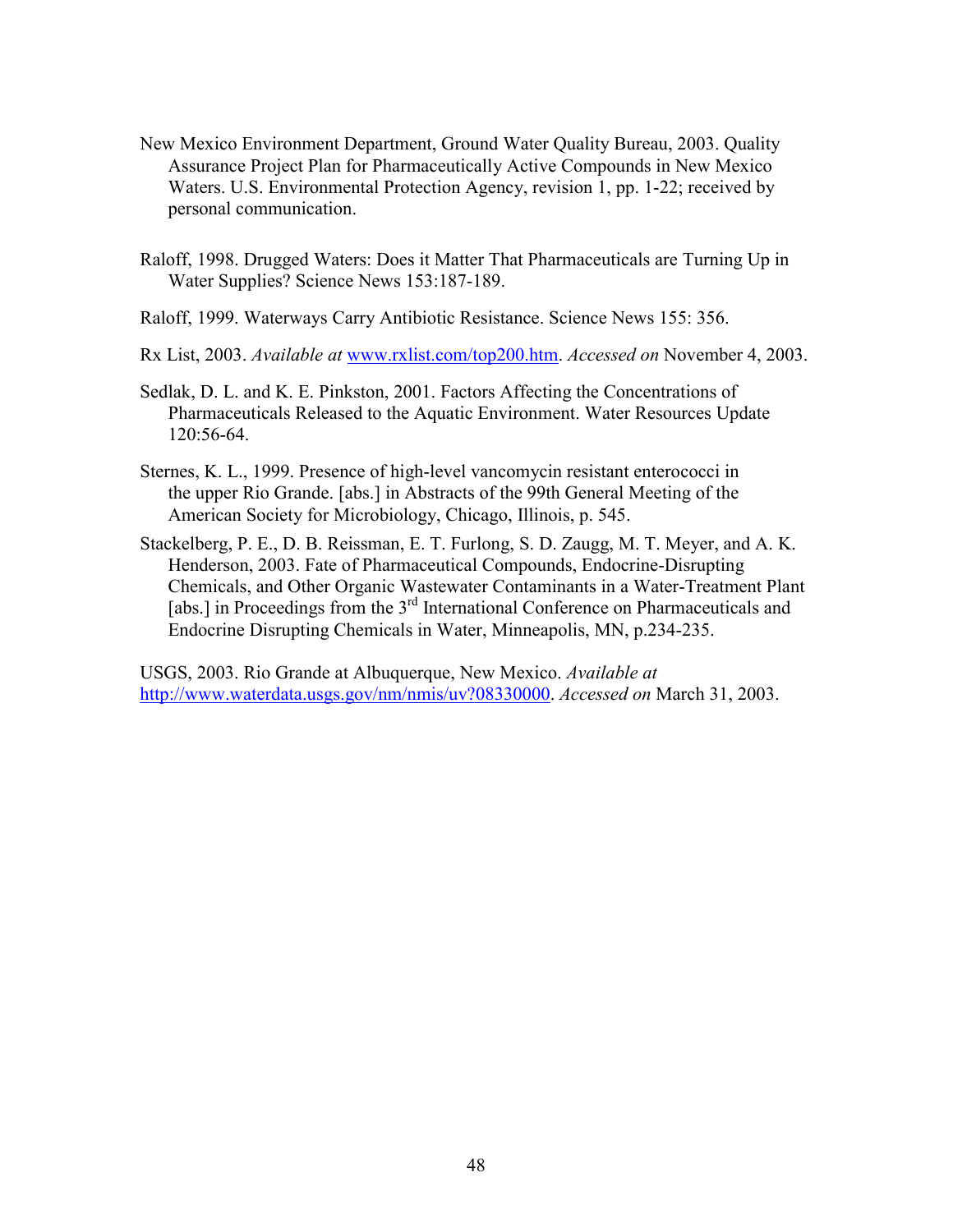## **APPENDIX A:**

# **FLOW RATE AND DILUTION CALCULATIONS FOR THE RIO GRANDE AND SWRP EFFLUENT AT PRESENT AND AFTER CITY OF ALBUQUERQUE SAN JUAN-CHAMA DIVERSION**

#### **Present Flow Rates and Dilution Percentages for SWRP Effluent and the Rio Grande in Albuquerque, NM**

| SWRP effluent average flow rate for collection dates 4/8/03-4/10/03<br>$(52.5 \text{ mg/d x} 1 \text{ cfs} / .6464 \text{ mg/d})$ | $= 52.5$ mg/d<br>$= 81 \text{ cfs}$ |
|-----------------------------------------------------------------------------------------------------------------------------------|-------------------------------------|
| Rio Grande at Albuquerque flow rate for collection date 3/31/03<br>(USGS, 2003) (USGS Albuquerque gage is upstream of SWRP)       | $= 446$ cfs                         |
| Flow rate of the Rio Grande after the SWRP effluent addition<br>$(446 \text{ cfs} + 81 \text{ cfs})$                              | $= 527 \text{ cfs}$                 |
| Percentage of flow rate contributed by SWRP effluent<br>$(81 \text{ cfs } 527 \text{ cfs } x 100)$                                | $= 15.4\%$                          |
| Dilution of SWRP effluent by the Rio Grande<br>$(81 \text{ cfs}: 446 \text{ cfs})$                                                | $= 1:5.5$                           |

#### **Predicted Flow Rates and Dilution Percentages for SWRP Effluent and the Rio Grande in Albuquerque, NM After City of Albuquerque San Juan-Chama Diversion**

The City of Albuquerque is planning to switch from a dependence on ground water to the predominant use of surface water. To do this, the City of Albuquerque will decrease ground water pumping and divert 94,000 af/y from the Rio Grande, north of Paseo del Norte Blvd. in Albuquerque. Although the diversion from the river will be 94,000 af/y, the City has predicted that, due to hydrologic connections between groundwater and the Rio Grande, the end result of this 94,000 af/y diversion will actually be a loss of only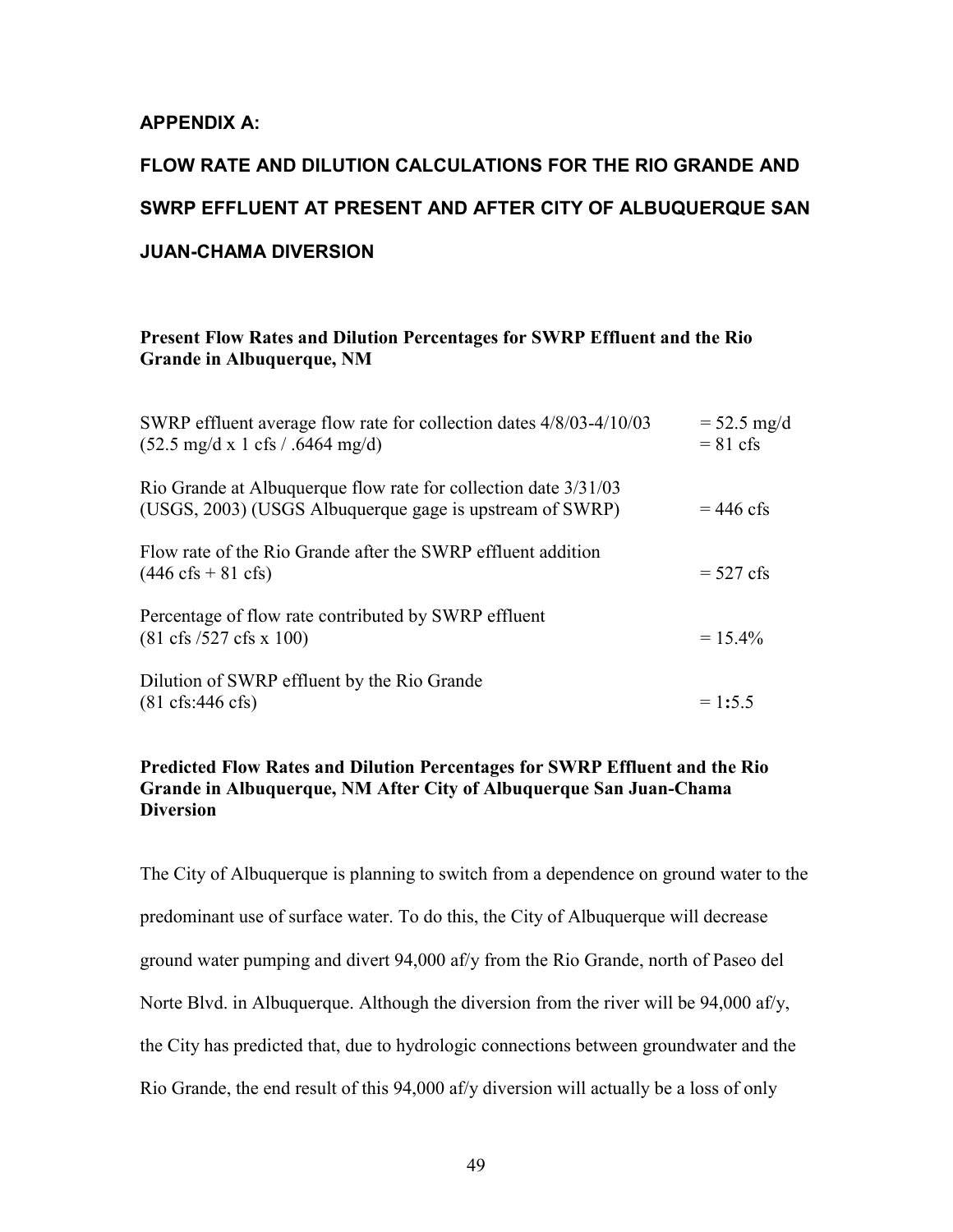34,000 af/yr in the Rio Grande through the City of Albuquerque. (City of Albuquerque, 2003). Calculations below show 1) the effect of the full 94,000 af/y to show the maximum potential effect of the diversion if no replacement was gained through aquiferenhanced flow and, 2) the effective diversion of 34,000 af/y as predicted by the City, based on aquifer-enhanced flow in the Rio Grande due to reduced groundwater pumping.

Calculations are based on the 3/31/03 Rio Grande at Albuquerque flow rate of 446 cfs (USGS, 2003) and the 4/8/03-4/10/03 average SWRP effluent flow rate of 81 cfs.

| <b>Maximum Effect of City of Albuquerque Diversion</b><br>$(94,000 \text{ af/y x } 43,560 \text{ cf/af})$<br>$(4.1x109$ cf/y x 1 yr. / 31,536,000 sec) | $= 94,000$ af/y<br>$= 4.1x10^{9}$ cf/y<br>$= 128$ cfs   |
|--------------------------------------------------------------------------------------------------------------------------------------------------------|---------------------------------------------------------|
| Percentage of Rio Grande flow that will be diverted<br>$(128/446 \times 100)$                                                                          | $= 28.9\%$                                              |
| Rio Grande at Albuquerque post diversion flow rate<br>$(446 \text{ cfs} - 128 \text{ cfs})$                                                            | $=$ 318 cfs                                             |
| Flow rate of the post-diversion Rio Grande after addition of SWRP effluent<br>$(318 \text{ cfs} + 81 \text{ cfs})$                                     | $=$ 399 cfs                                             |
| Percentage of post-diversion flow rate contributed by SWRP effluent<br>$(81 \text{ cfs} / 399 \text{ cfs})$                                            | $= 20.3\%$                                              |
| Maximum dilution of SWRP effluent by the Rio Grande, post diversion<br>$(81 \text{ cfs} : 318 \text{ cfs})$                                            | $= 1:3.9$                                               |
| <b>City Predicted Effect of City of Albuquerque Diversion</b>                                                                                          | $= 34,000$ af/y                                         |
| $(34,000 \text{ af/y x } 43,560 \text{ cf/af})$<br>$(1.5 \times 10^{9} \text{ cf/y} \times 1 \text{ yr.} / 31,536,000 \text{ sec})$                    | $=1.5 \times 10^{9} \text{ cf/y}$<br>$= 47 \text{ cfs}$ |
| Percentage of Rio Grande flow that will be diverted<br>$(47/446 \times 100)$                                                                           | $= 10.5\%$                                              |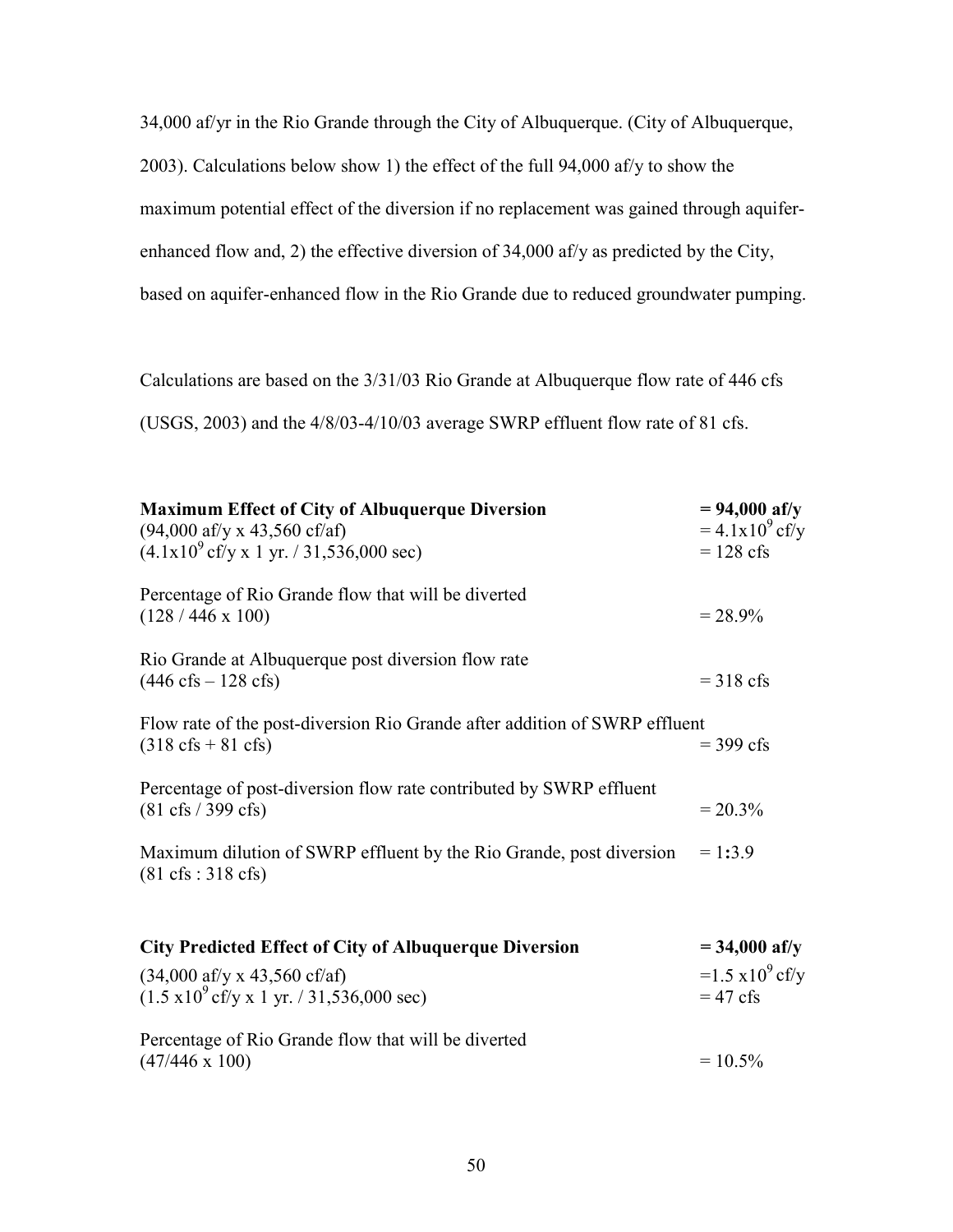| Rio Grande at Albuquerque post diversion flow rate<br>$(446 \text{ cfs} - 47 \text{ cfs})$                           | $=$ 399 cfs         |
|----------------------------------------------------------------------------------------------------------------------|---------------------|
| Flow rate of the post-diversion Rio Grande after addition of SWRP effluent<br>$(399 \text{ cfs} + 81.2 \text{ cfs})$ | $= 480 \text{ cfs}$ |
| Percentage of post-diversion flow rate contributed by SWRP effluent<br>$(81.2 \text{ cfs} / 480 \text{ cfs})$        | $= 16.9\%$          |
| Maximum dilution of SWRP effluent by the Rio Grande, post diversion<br>(81cfs:399 cfs)                               | $= 1:4.9$           |

It should be noted, that these calculations are based on the 3/31/03 flow of 446 cfs. This is a relatively low flow. The calculations of percent of flow contribution by SWRP of 15.4%, 20.3 % and 16.9% are only accurate for the Rio Grande flow of 446 cfs. Much of the year, the flow is greater than this and the percent contribution of the SWRP would be less. At times, however, the Rio Grande does have even lower flows with a mean low flow or 4Q3 of approximately 250 cfs. This level was reached several times in 2003. To address this, during periods of extremely low flow, the City of Albuquerque plans to stop diversions from the Rio Grande to keep water in the river to maximize dilution of the SWRP effluent. None the less, the change from ground water pumping to Rio Grande diversion may reduce Rio Grande flow and consequently, the ability of the Rio Grande to dilute the SWRP effluent. This could result in the increase of concentrations of PhACs in the Rio Grande downstream of the SWRP to levels of concern.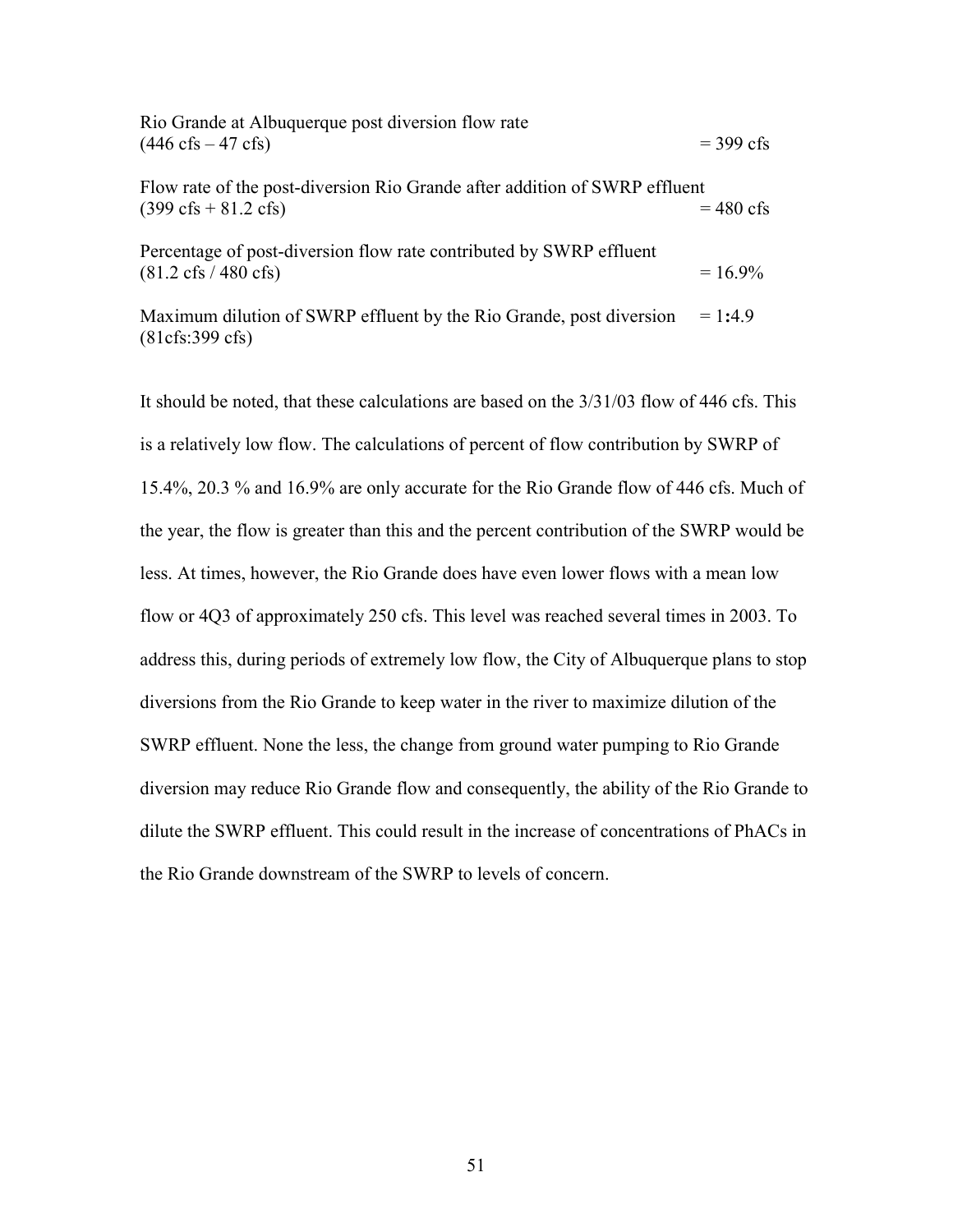## **APPENDIX B:**

## **SAMPLE SITE COLLECTION DETAILS AND GENERAL CHEMICAL**

## **MEASUREMENTS**

| <b>Sample Site</b><br>Location | <b>Collection Date</b><br>2003 | Collection<br>Time of         | Weather        | Sample Temp.<br>(Celsius) <sub>c</sub> | Conductance (µ<br>Electrical<br>S/cm | $\mathbf{H}$     | Total Dissolved<br>Solids (ppt). <sup>a</sup> | <b>Time of Chemical</b><br>Measurements |
|--------------------------------|--------------------------------|-------------------------------|----------------|----------------------------------------|--------------------------------------|------------------|-----------------------------------------------|-----------------------------------------|
| Presbyterian<br>Hospital       | 04/30                          | $6:00a -$<br>10:00a           | sunny<br>clear | $9.5^{\circ}$                          | 725                                  | 8.6              |                                               | 11:15a                                  |
| University<br>Hospital         | 03/31                          | $6:00a -$<br>10:00a           | sunny<br>clear | $21.1^{ob}$                            | 850                                  | 7.38             | 0.43                                          | 10:00a                                  |
| VA Hospital                    | 05/07                          | $6:00a -$<br>10:00a           | sunny<br>clear | $9.2^{\circ}$                          | 709                                  | 7.7              |                                               | 2:30p                                   |
| <b>UNM Dorm</b>                | 05/01                          | $6:00a -$<br>10:00a           | sunny<br>clear | $13.0^\circ$                           | 878                                  |                  |                                               | 12:00p                                  |
| Vista Del Rio                  | 04/07                          | $6:00a -$<br>10:00a           | cloudy         |                                        | 535                                  | 7.6              |                                               | 8:30a<br>on $4/8^d$                     |
| <b>SWRP</b><br>Influent        | $04/08 -$<br>04/10             | $6:00a -$<br>6:00a<br>(48 hr) | varied         | $3.0^{\circ}$ -<br>4.0 <sup>o</sup>    | 1127<br>and<br>1076                  | $6.96 -$<br>7.28 |                                               | e                                       |
| <b>SWRP Effluent</b>           | $04/08 -$<br>04/10             | $6:00a -$<br>6:00a<br>(48 hr) | varied         |                                        | 813 and<br>835                       | $7.61 -$<br>7.83 |                                               | e                                       |
| Rio Grande $1f$                | 03/30                          | $11:50a-$<br>12:35p           | sunny<br>clear | $5.6^\circ$                            | 330                                  | 8.6              | $\overline{.17}$                              | 12:00p<br>on 3/31                       |
| Rio Grande 2 <sup>f</sup>      | 03/30                          | $2:15p-$<br>2:45p             | sunny<br>clear | $3.0^\circ$                            | 360                                  | 8.41             | .18                                           | 12:00p<br>on 3/31                       |
| Rio Grande $3f$                | 03/30                          | $4:30p-$<br>5:00p             | sunny<br>clear | $2.7^{\circ}$                          | 570                                  | 8.42             | .29                                           | 12:00p<br>on 3/31                       |

 $a<sup>a</sup>$  when this box is blank = instrumentation not available on this date

 $<sup>b</sup>$  temperature collected at sample site at 10 am along with chemical measurements using a portable</sup> instrument that was lost and inaccessible for later testing. No ice in ISCO sampler during collection of this sample.

 $\epsilon$  when this box is blank = not collected due to investigator/equipment error. Here, ppt is parts per thousand

<sup>d</sup> these chemical measurements were taken at SLD the day after the sample had been delivered, not by the portable unit, as with the UNM Hospital and not at the Biology Annex Lab as is the case with the other samples

<sup>e</sup> The City of Albuquerque Lab collected the pH and EC measurements around 10 am each day

 $f$  Rio Grande flow as of 4:30 pm on 3/30/03 was 446 cfs (USGS, 2003)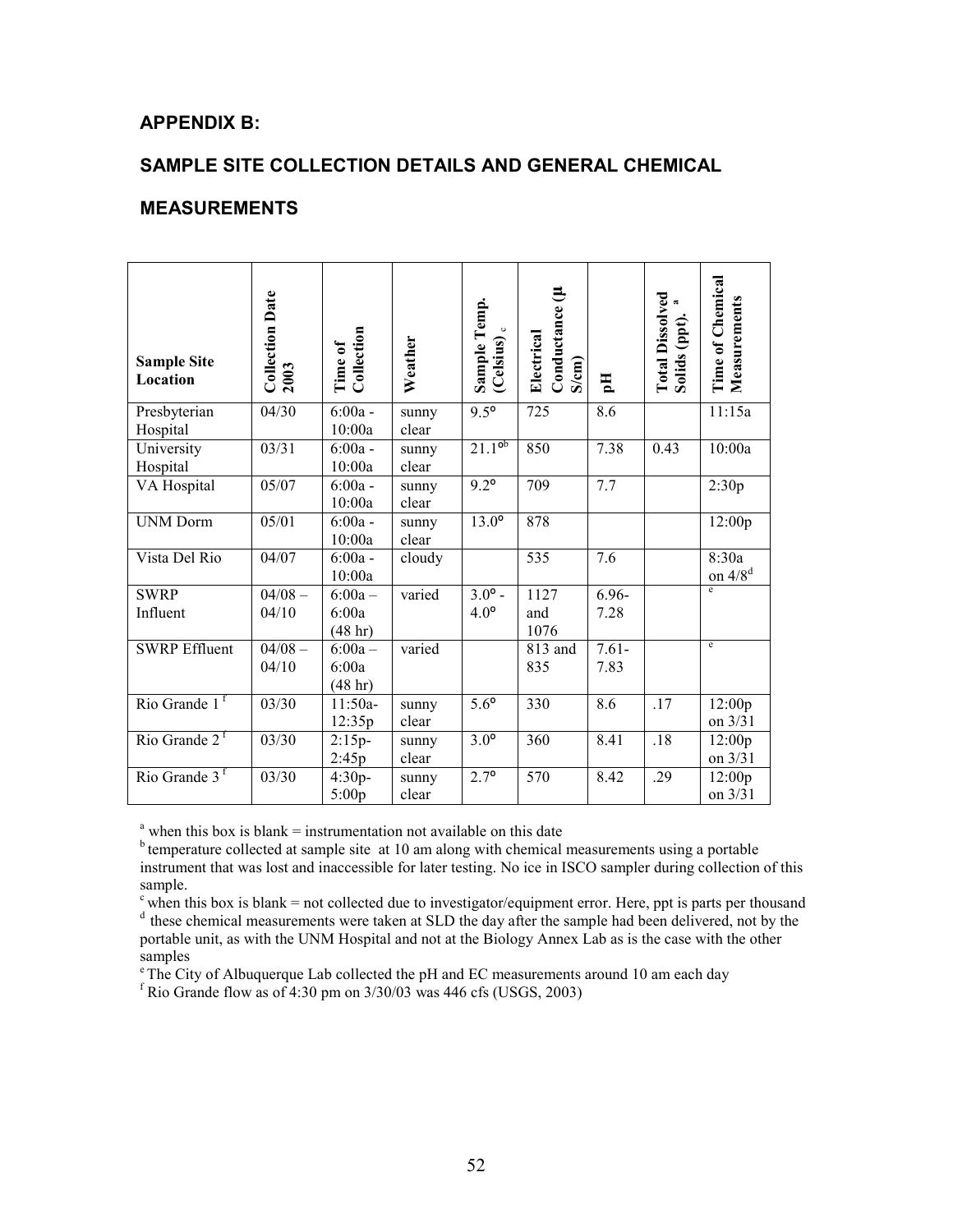# **APPENDIX C:**

# **CHEMICAL PROPERTIES AND PHARMACOKINETICS FOR COMMONLY DETECTED ANTIBIOTICS**

## **Trimethoprim/Sulfamethoxazole**

http://www.aegis.com/factshts/network/access/drugs/sulfame.html

http://www.aegis.com/factshts/network/access/drugs/tmp.html

**Brand Names**: Bactrim, Septra. When administered alone, sulfamethoxazole brand names include Gantanol and Urobak

**Excretion Percentage**: The free forms of sulfamethoxazole/trimethoprim are considered to be the therapeutically active forms. The average percentage of the dose recovered in urine from 0 to 72 hours after a single oral dose of sulfamethoxazole/trimethoprim is 84.5% for total sulfonamide and 66.8% for free trimethoprim. Thirty percent of the total sulfonamide is excreted as free sulfamethoxazole, with the remaining as N4-acetylated metabolite. When administered together as sulfamethoxazole/trimethoprim, neither sulfamethoxazole nor trimethoprim affects the urinary excretion pattern of the other.

**Applications**: To treat common respiratory infections, and is also prescribed to people who have sinusitis. Bactrim is used for prevention and treatment of PCP pneumonia, particularly in patients with HIV. As a single drug product, sulfamethoxazole is most commonly used to treat urinary tract infections.

**Pharmacokinetics:** Both sulfamethoxazole and trimethoprim exist in the blood as unbound, protein-bound and metabolized forms; sulfamethoxazole also exists as the conjugated form. The metabolism of sulfamethoxazole occurs predominately by N4 acetylation, although the glucuronide conjugate has been identified. The principal metabolites of trimethoprim are the 1- and 3-oxides and the 3'- and 4'-hydroxy derivatives. The free forms of sulfamethoxazole/trimethoprim are considered to be the therapeutically active forms.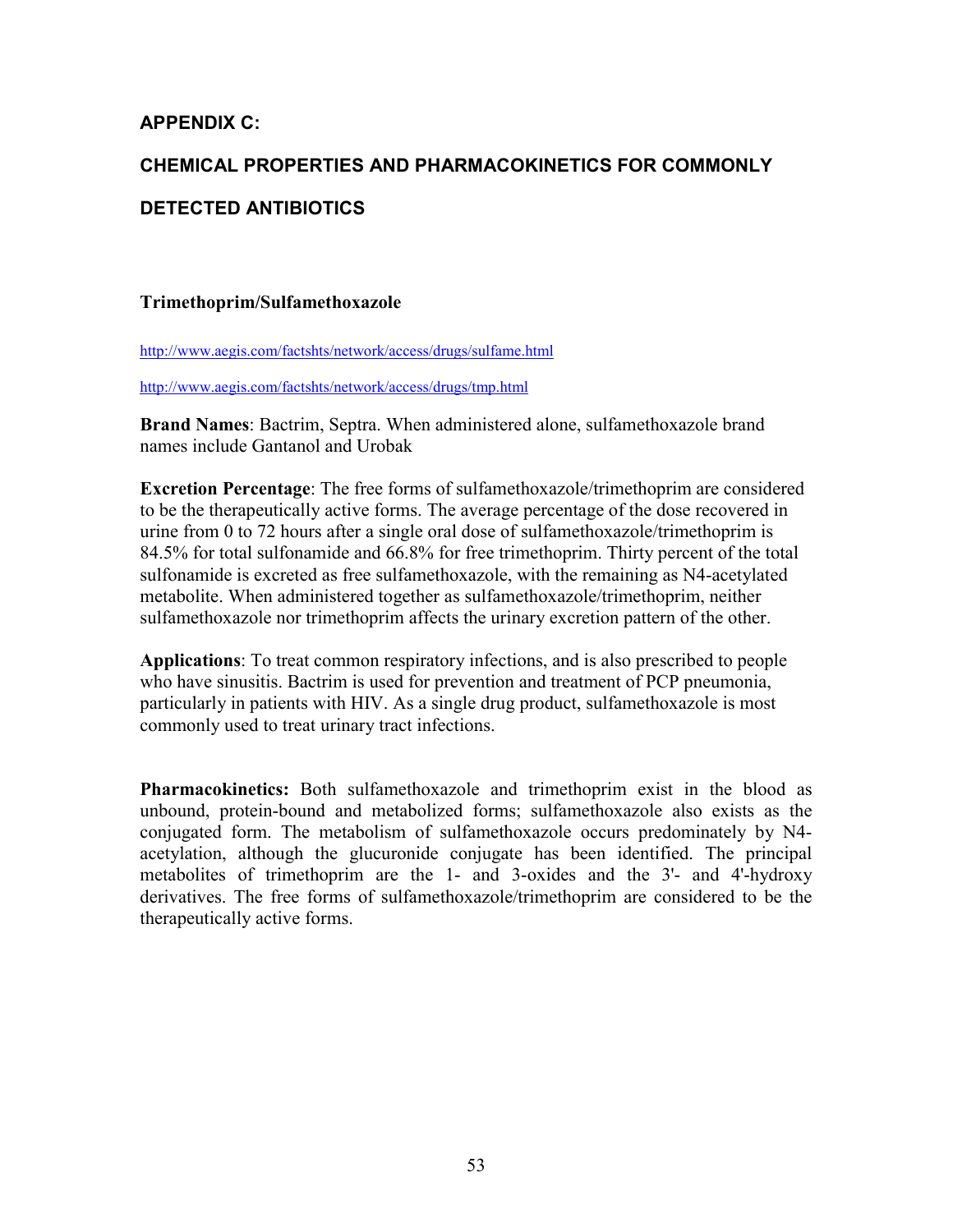## **Ciprofloxacin**

#### http://www.rxlist.com/cgi/generic/cipro\_cp.htm

**Excretion Percentage:** Approximately 40 to 50% of an orally administered dose is excreted in the urine as unchanged drug. Approximately 20 to 35% of an oral dose is recovered from the feces within 5 days after dosing. Four metabolites have been identified in human urine which together account for approximately 15% of an oral dose. The metabolites have antimicrobial activity, but are less active than unchanged. After intravenous administration, approximately 50% to 70% of the dose is excreted in the urine as unchanged drug.

### **Molecular Weight:** 331.4

### **Chemical Formula**: C(17)H(18)FN(3)O(3)

Ciprofloxacin is 1-cyclopropyl-6-fluoro-1, 4-drhydro-4-oxo-7-(1-piperazinyl)-3 quinolinecarboxylic acid Ciprofloxacin differs from other quinolones in that it has a fluorine atom at the 6 position, a piperazine moiety at the 7-position, and a cyclopropyl ring at the 1-position.

**Pharmacokinetics**: It is soluble in dilute (0 1N) hydrochloric acid and is practically insoluble in water and ethanol. The serum elimination half-life in subjects with normal renal function is approximately 4 hours. After a 250-mg oral dose, urine concentrations of ciprofloxacin usually exceed 200 mg/ml during the first two hours and are approximately 30 mg/ml at 8 to 12 hours after dosing. The urinary excretion of ciprofloxacin is virtually complete within 24 hours after dosing.

Concurrent administration of antacids containing magnesium hydroxide or aluminum hydroxide may reduce the bioavailability of ciprofloxacin by as much as 90%. Following a 200-mg I.V. dose, concentrations in the urine usually exceed 200 mcg/ml 0-2 hours after dosing and are generally greater than 16 mcg/ml 8-12 hours after dosing. Following a 400-mg I.V. dose, urine concentrations generally exceed 400 mcg/ml 0-2 hours after dosing and are usually greater than 30 mcg/ml 8-12 hours after dosing. The renal clearance is approximately 22 L/hr. The urinary excretion of ciprofloxacin is virtually complete by 24 hours after dosing. After I.V. administration, three metabolites of ciprofloxacin have been identified in human urine which together account for approximately 10% of the intravenous dose.

The bactericidal action of ciprofloxacin results from interference with the enzyme DNA gyrase which is needed for the synthesis of bacterial DNA.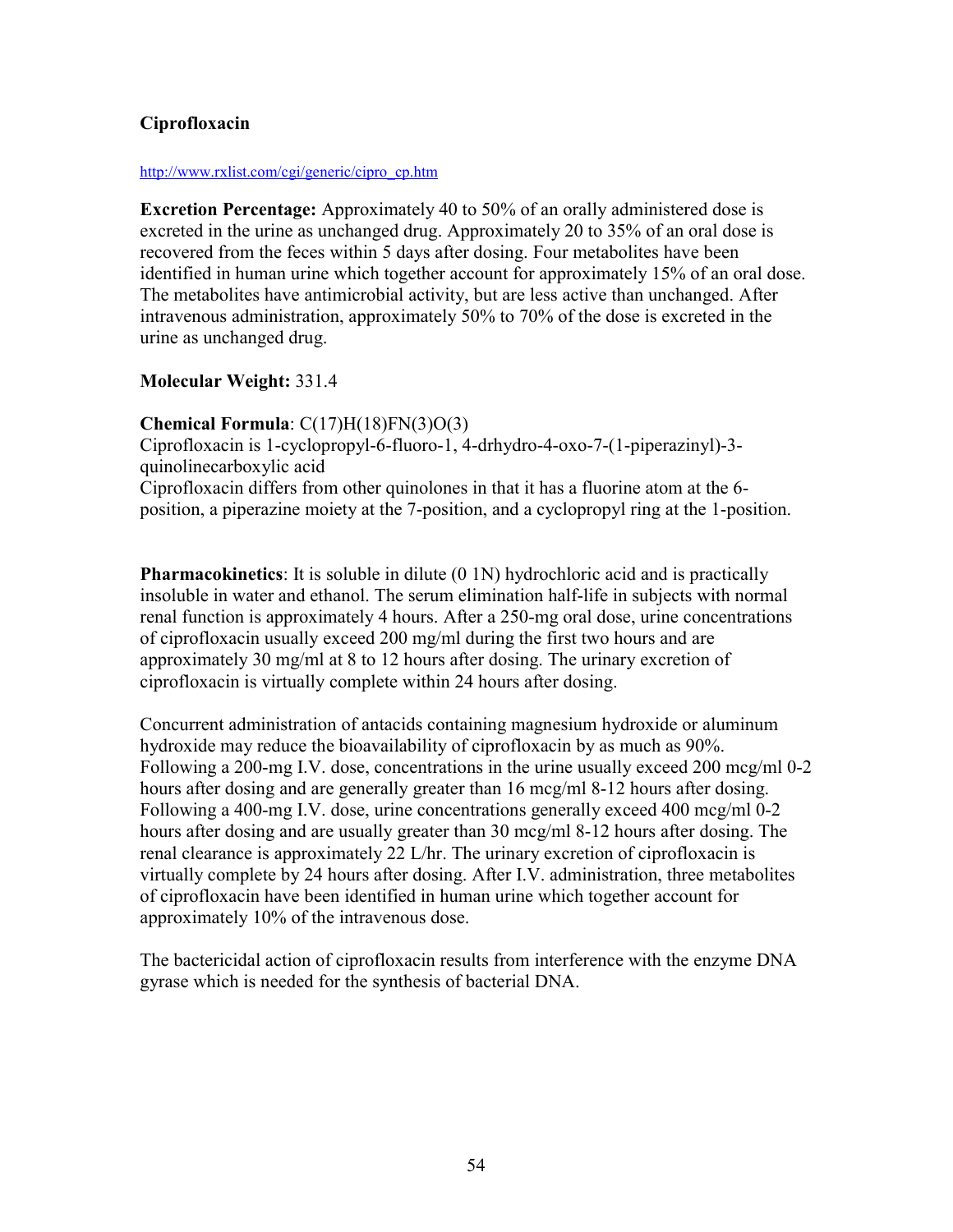### **Ofloxacin**

http://www.rxlist.com/cgi/generic/oflox.htm

http://www.rxlist.com/cgi/generic/oflox\_cp.htm

#### **Brand Names**: Floxin

**Excretion Percentages:** Ofloxacin has a pyridobenzoxazine ring that appears to decrease the extent of parent compound metabolism. Between 65% and 80% of an administered oral dose of ofloxacin is excreted unchanged via the kidneys within 48 hours of dosing. Studies indicate that <5% of an administered dose is recovered in the urine as the desmethyl or N- oxide metabolites. Four to eight percent of an ofloxacin dose is excreted in the feces.

**Molecular Weight**: 361.4.

### **Chemical Formula**: C(18)H(20)FN(3)O(4)

#### **Clinical Pharmacology:**

Chemically, of loxacin, a fluorinated carboxyquinolone, is the racemate,  $(\pm)$ -9- fluoro-2,3dihydro-3-methyl-10- (4-methyl-1-piperazinyl)-7-oxo-7H- pyrido[1,2,3-de]-1,4 benzoxazine -6- carboxylic acid. Ofloxacin is an off-white to pale yellow crystalline powder. The molecule exists as a zwitterion at the pH conditions in the small intestine. The relative solubility characteristics of ofloxacin at room temperature, as defined by USP nomenclature, indicate that ofloxacin is considered to be soluble in aqueous solutions with pH between 2 and 5. It is sparingly to slightly soluble in aqueous solutions with pH 7 and freely soluble in aqueous solutions with pH above 9. Ofloxacin has the potential to form stable coordination compounds with many metal ions. This in vitro chelation potential has the following formation order:  $Fe+3 > Al+3 > Cu+2 > Ni+2>$  $Pb+2 > Zn+2 > Mg+2 > Ca+2 > Ba+2$ .

**Applications:** Floxin Tablets and IV are synthetic broad-spectrum antimicrobial agents for oral or intravenous administration.

**Pharmacokinetics**: Following oral administration, the bioavailability of ofloxacin in the tablet formulation is approximately 98%. Maximum serum concentrations are achieved one to two hours after an oral dose. Absorption of ofloxacin after single or multiple doses of 200 to 400 mg is predictable, and the amount of drug absorbed increases proportionately with the dose.

Ofloxacin has biphasic elimination. Following multiple oral doses at steady-state administration, the half-lives are approximately 4-5 hours and 20-25 hours. However, the longer half-life represents less than 5% of the total. Accumulation at steady-state can be estimated using a half-life of 9 hours. The total clearance and volume of distribution are approximately similar after single or multiple doses. Elimination is mainly by renal excretion.